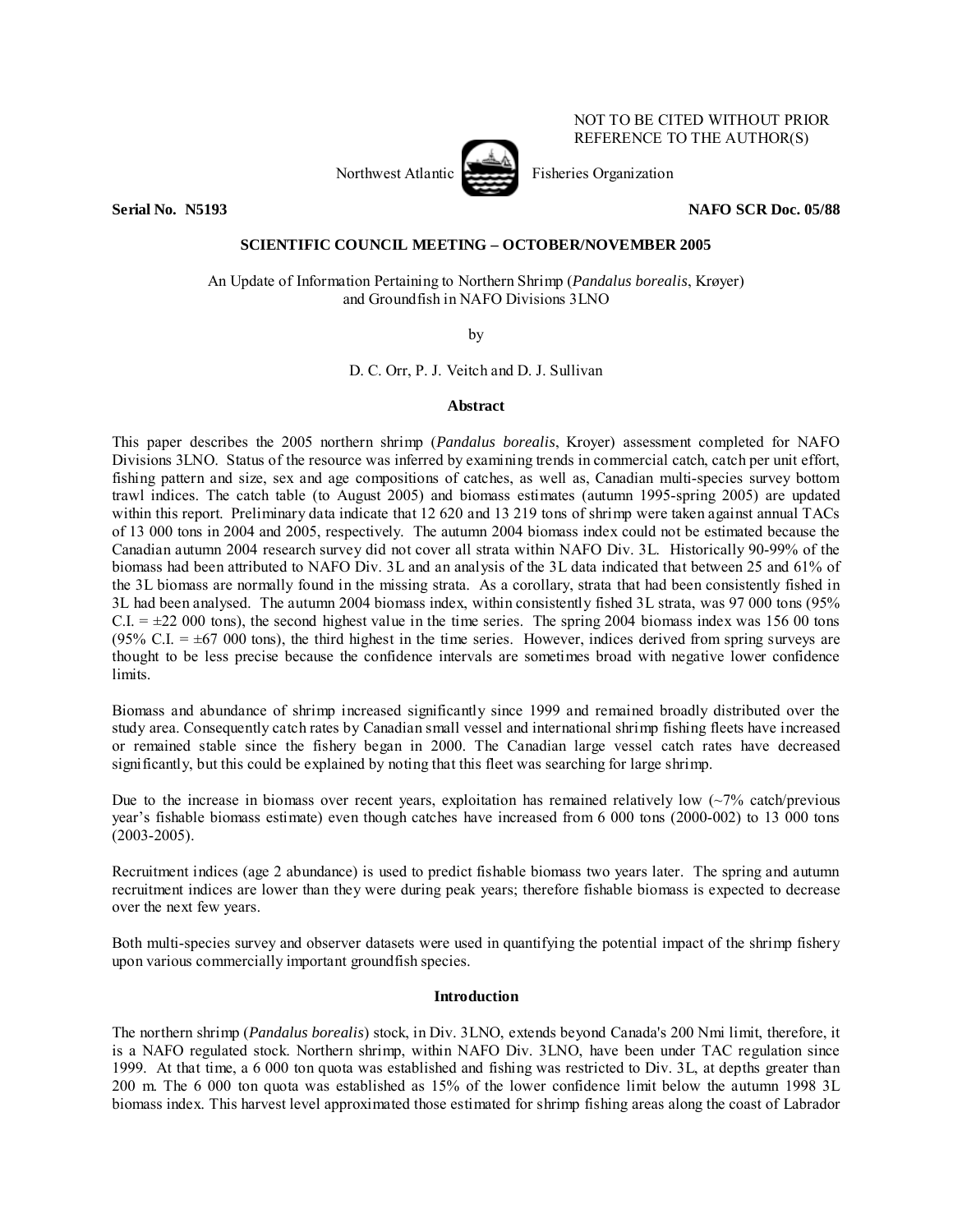and off the east coast of Newfoundland (NAFO Div. 2HJ+3K) (Orr *et al.,* 2003). It was recommended that this harvest level be maintained for a number of years until the response of the resource to this catch level could be evaluated (NAFO, 1999). The proportion of biomass in 3LNO, within the NAFO Regulatory Area (NRA), over the period 1995-1998, was approximately 17%. Therefore, a 5 000 ton quota was established in the Exclusive Economic Zone (EEZ) for Canada while a 1 000 ton quota was established in the NRA for all other Contracting Parties.

During November 2002, Scientific Council (SC) noted that there had been a significant increase in biomass and recruitment in Div. 3LNO shrimp since 1999. Applying a 15% exploitation rate to the lower 95% confidence interval of biomass estimates, averaged over the autumn 2000-2001 and spring 2001-2002 surveys, resulted in a catch of approximately 13 000 tons. Accordingly, SC recommended that the TAC for shrimp in Div. 3LNO in 2003 and 2004 should not exceed 13 000 tons. At that time, SC reiterated its recommendation that the fishery be restricted to Div. 3L and that the use of a sorting grate with a maximum bar spacing of 22 mm be mandatory for all vessels in the fishery (NAFO, 2002).

Due to the highly variable nature of the spring survey indices, Scientific Council (SC) felt it was necessary to change the methodology used in determining TACs as follows. The TAC within an adjacent Canadian stock had been 12% of the fishable biomass since 1997. Applying this percentage to the inverse variance weighted average fishable biomass from the autumn 2002-spring 2004 surveys resulted in a TAC of 22 000 tons. Had this new method been used in 2003, it is likely that the adviced TAC calculated for 2005 would have been around 22 000 tons instead of the 13 000 tons actually advised. However, SC noted that the TAC recommendation for this stock has always included advice that "the development of any fishery in the Div. 3L area take place in a gradual manner with conservative catch limits imposed and maintained for a number of years in order to monitor stock response." The initial TAC of 6 000 tons was in place for 3 years, however the current TAC of 13,000 tons had been in place since the beginning of 2003. A two year period was insufficient to determine the impact of a 13 000 ton catch level upon the stock; therefore SC recommended that the 13 000 TAC be maintained through 2005. Scientific Council recommended that the 1996 TAC for shrimp in Div. 3LNO should not exceed 22 000 tons. At that time, SC reiterated its recommendation that the fishery be restricted to Div. 3L and that the use of a sorting grate with a maximum bar spacing of 22 mm be mandatory for all vessels in the fishery. During the November 2004 shrimp assessment, SC decided that this advice should extend through 2006, and that the advice would be reviewed in September 2005 (NAFO, 2004).

Biomass and abundance indices and length frequencies were estimated using stratified area expansion calculations (Cochran, 1997; using SAS programs written by D. Orr).

Poor condition is usually associated with poor feeding and/ or environmental conditions. Ultimately poor condition may result in reduced reproductive capacity or increased mortality (Morgan, 2004). Therefore, weight/length relationships are presented in this document and it is hoped that over time, a series of weight/length relationships can be created, and that changes in slope can be used to infer changes in shrimp condition.

Numerous studies indicate that pandalid shrimp have neither a fixed size nor a fixed age at sex change and that age or size at sex change is altered in response to yearly changes in the environment. Environmental changes may include age and size distribution of breeding adults, in which case, size at sex change may be positively correlated with the maximum size of mature shrimp (Charnov and Anderson, 1989; Skúlladóttir and Pétursson, 1999; Charnov and Skúlladóttir, 2000). Localized decreases in size at sex change could be an attempt by the species to compensate for a reduction in reproductive potential at times when there are temporary decreases in female biomass, or a very large year-class of males (Charnov, 1982). Faster growth and earlier maturation are positively related to higher temperatures (Skúlladóttir and Pétursson, 1999; Wieland, in prep; Wieland, 2004), within the optima of 1-6°C (Shumway *et al.*, 1985). Koeller and Etter (2000) and Wieland (2004) found that size at sex change could decrease at times of high density when there is competition for resources. Regardless of the mechanism(s) causing changes in growth rates and size at sex reversal, faster growth and early maturation are normally associated with lower fecundity, higher natural mortality and shorter life span. Therefore it is important that 3LNO shrimp stock assessments include change in maturation schedule.

Full assessments of this stock are completed during the annual November shrimp assessment meetings. Results from these assessments provide necessary input for quota decisions made during Fishery Commission meetings, held during September. Autumn and spring Canadian multi-species surveys are completed in 3LNO in the time between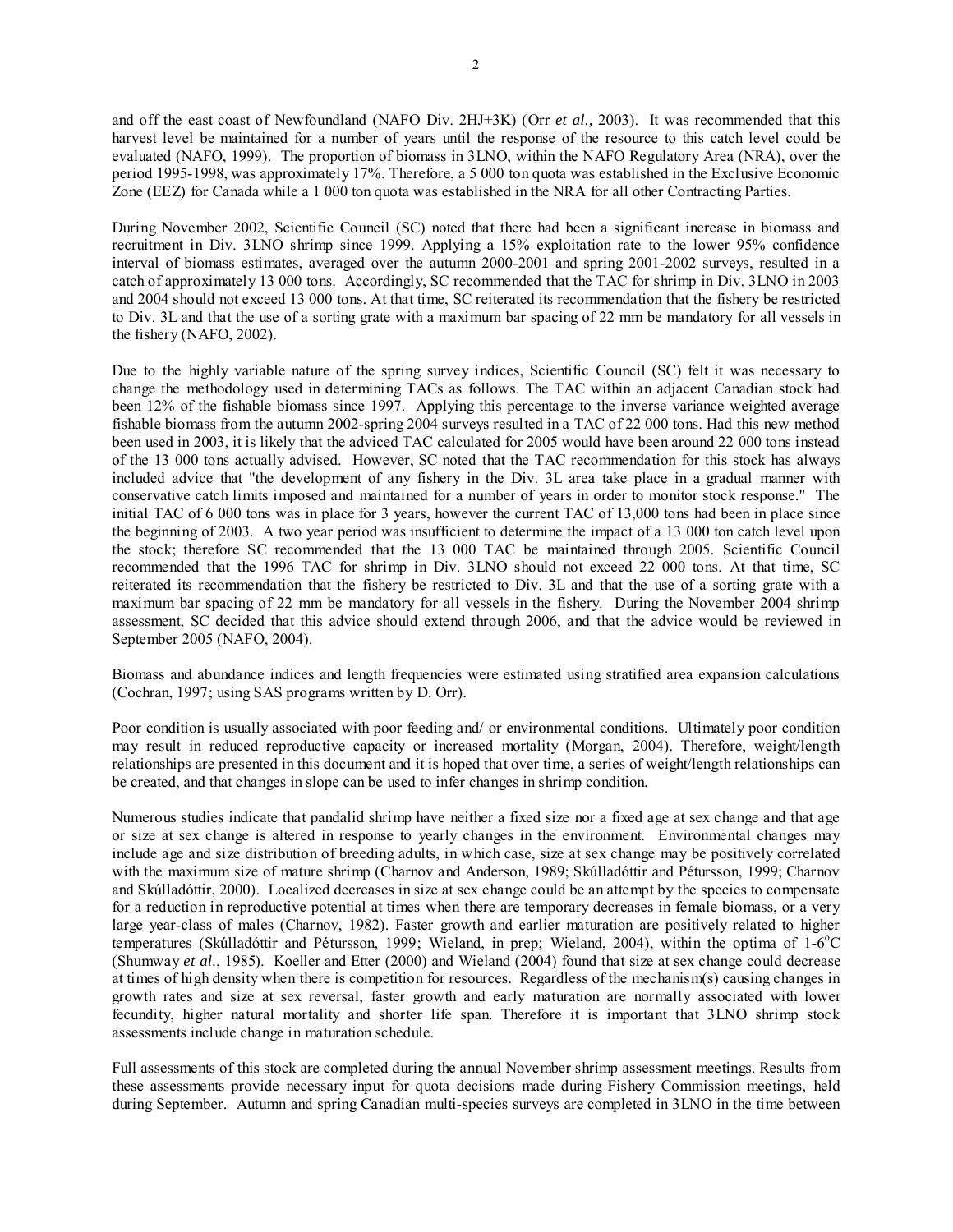the assessment and the commission meetings. The additional biomass information derived from these surveys is provided, within interim monitoring reports, to NAFO SC just prior to the annual Fishery Commission meetings. The last interim monitoring report was presented to NAFO SC during September 2005.

The present document was produced for the November 2005 SC assessment meeting and therefore provides a full assessment of the Div. 3LNO shrimp resource.

The fishery overlaps the distribution of several groundfish stocks that are presently under moratoria. Hence, this paper also assesses the impact that the fishery may have upon groundfish co-existing in the area.

#### **Methods and Materials**

Data were collected from the following sources:

Canadian observer databases; Canadian logbook databases; International observer/ logbook databases; and Canadian autumn and spring multi-species research surveys.

#### **Canadian Observer Database**

Approximately 12 large ( $>500$  ton) fishing vessels and more than 300 smaller ( $<500$  ton;  $<100'$ ) vessels fish shrimp within Davis Strait, along the coast of Labrador and off the east coast of Newfoundland. There is 100% mandatory observer coverage of the large vessels, but less than 10% coverage of the small vessels.

Observers working on large vessels collect detailed maturity stage length frequency information from random sets. Those working on small vessels collect ovigerous/non-ovigerous length frequencies from random sets and one detailed maturity stage length frequency per trip. Observers on both types of vessels record: shrimp catches, effort, amount of discarding, weights and length frequencies of by-caught species.

The Observer database was used to determine the catch-per-unit effort (CPUE) for the large vessel shrimp fishing fleet. Observed data were used because we wanted to present results that account for number of trawls and usage of windows (escape openings). The number of trawls and usage of windows are captured in the observer data set but not in the logbooks. Raw catch/effort data was standardized by multiple regression, weighted by effort, in an attempt to account for variation due to year, month, number of trawls, gross registered tonnage (grt) etc. The multiplicative model has the following logarithmic form:

$$
Ln(CPUE_{ijkl}) = ln(u) + ln(S_j) + ln(V_k) + ln(T_m) + ln(Y_l) + e_{ijkl}
$$

where: CPUE<sub>ijkml</sub> is the CPUE for grt *k*, fishing x number of trawls, in month *j* during year  $l$  ( $k = 1, \ldots, a; j =$ 1,…..,*s*; *l*=1,…..,*y*);  $ln(u)$  is the overall mean  $ln(CPUE)$ ;  $S_j$  is the effect of the *j*<sup>th</sup> month;  $\dot{V}_k$  is the effect of the  $k^{th}$  grt;  $T_m$  is the effect of m number of trawls;

 $Y_l$  is the effect of the  $l^{th}$  year;

 $e_{ijklm}$  is the error term assumed to be normally distributed N( $0,\sigma^2/n$ ) where *n* is the number of observations in a cell and  $\sigma^2$  is the variance.

The standardized CPUE indices are the antilog of the year coefficient. Final models included all significant class variables with the YEAR effect used to track the trend in stock size over time. The difference (or similarity) between the 2004 YEAR parameter estimate and those of previous years was inferred from the output statistics.

 In order to track only experienced fishers, the standard data set included only data from vessels with more than two years of shrimp fishing experience. This increased our confidence when interpreting results.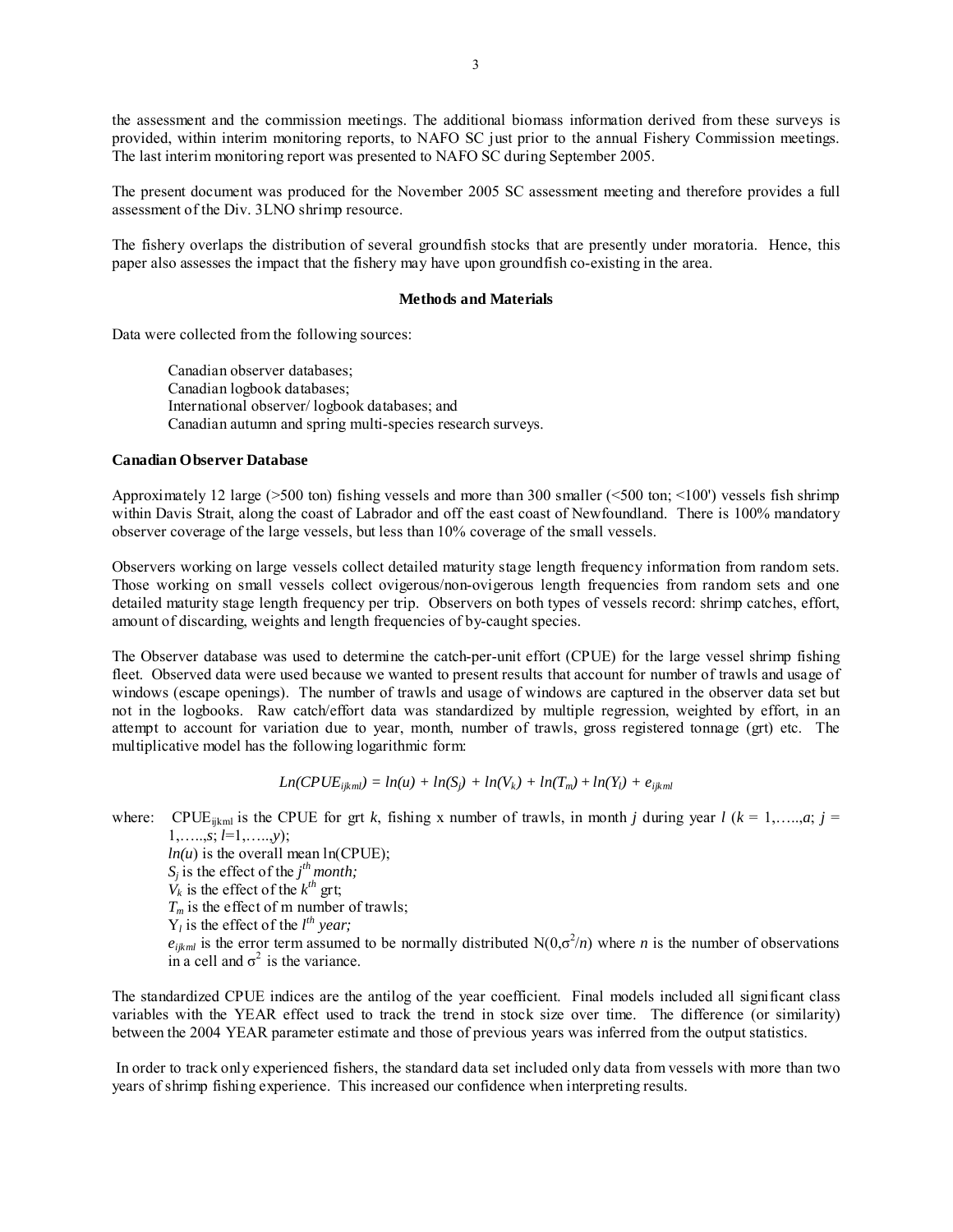The observer database also provides information used to determine the potential impacts that shrimp fishing may have upon groundfish species. Groundfish by-catch is recorded to 1 kg precision for all observed fishing sets. Wherever possible, sexed length frequencies (1 cm. precision) were taken from randomly selected samples of commercial groundfish species. Using a ratio of weight of fish measured to by-catch weight, the length frequencies were corrected on a set by set basis. Length frequencies were added together on a species by species basis. An average length frequency distribution per kg of by-catch was produced and then merged with the catch records. The frequencies were multiplied by the by-catch weights in an effort to produce length frequency data on a set by set, species by species, basis. The length frequencies were aggregated to obtain total removals by species, year and size of vessel. Length frequencies were then applied to species specific population adjusted age length keys, from the previous autumn survey, to obtain estimates of number at age.

#### **Canadian Logbook Database**

The small vessel CPUE dataset was created using logbook data because all shrimp fishing vessels must complete logbooks, whereas, observer coverage in the small vessel shrimp fishery may be as low as 2%.

The landings by small and large vessels allowed a comparison with the total observed catches for each fleet. This comparison provided an indication of percent of total catch observed. This percentage was used in estimating total groundfish by-catch on a species by species basis.

#### **International Observer and Logbook Information**

These data were made available by Contracting Parties that fish shrimp in Div. 3L. They were used in CPUE calculations and were added to the Canadian catches when determining a total catch. Where no information was provided by a Contracting Party, information was augmented through the use of Canadian surveillance data, as well as, NAFO STATLANT 21A and monthly provisional catch tables. Iceland, Greenland and Norway provided catch and effort data; therefore it was possible to derive unstandardized single and double trawl catch rates for the NRA.

### **Canadian Spring and Autumn Multi-species Research Surveys**

Spring and autumn multi-species research surveys, using a Campelen 1800 shrimp trawl, have been conducted onboard the Canadian Coast Guard vessels *Wilfred Templeman*, *Teleost* and *Alfred Needler* since 1995. Fishing sets of 15 minute duration, with a tow speed of 3 knots, were randomly allocated to strata covering the Grand Banks and slope waters to a depth of 1 462 m in the autumn and 731 m in the spring, with the number of sets in a stratum proportional to its size (Fig. 1). All vessels used a Campelen 1800 shrimp trawl with a codend mesh size of 40 mm and a 12.7 mm liner. SCANMAR sensors were employed to monitor net geometry. Details of the survey design and fishing protocols are outlined in (Brodie, 1996; McCallum and Walsh, 1996).

Due to operational difficulties it was not possible to survey all of the strata within NAFO Div. 3LNO during autumn 2004 (Brodie, 2005). The deepwater strata (deeper than 731 m) within 3LNO as well as several shallow water strata within 3L were not surveyed. Historically very few northern shrimp have been taken from the deepwater strata; therefore, the impact of not sampling the deepwater was felt to be negligible (Table 2). Therefore this paper focuses upon the 3NO indices and the impact of strata missed within 3L. Strata that were missed in 3L (autumn 2004) are highlighted in Table 2 and Fig. 2.

Please note that all strata, within the NRA, that contained significant quantities of northern shrimp, in previous spring and autumn surveys, were surveyed during autumn 2004.

Since spring 2003, shrimp species and maturity stage identifications, as well as length frequency determinations have been made at sea, whenever possible. Otherwise, shrimp were frozen and returned to the Northwest Atlantic Fisheries Centre where identification to species and maturity stage was made. Shrimp maturity was defined by the following five stages:

males; transitionals; primiparous females; ovigerous females,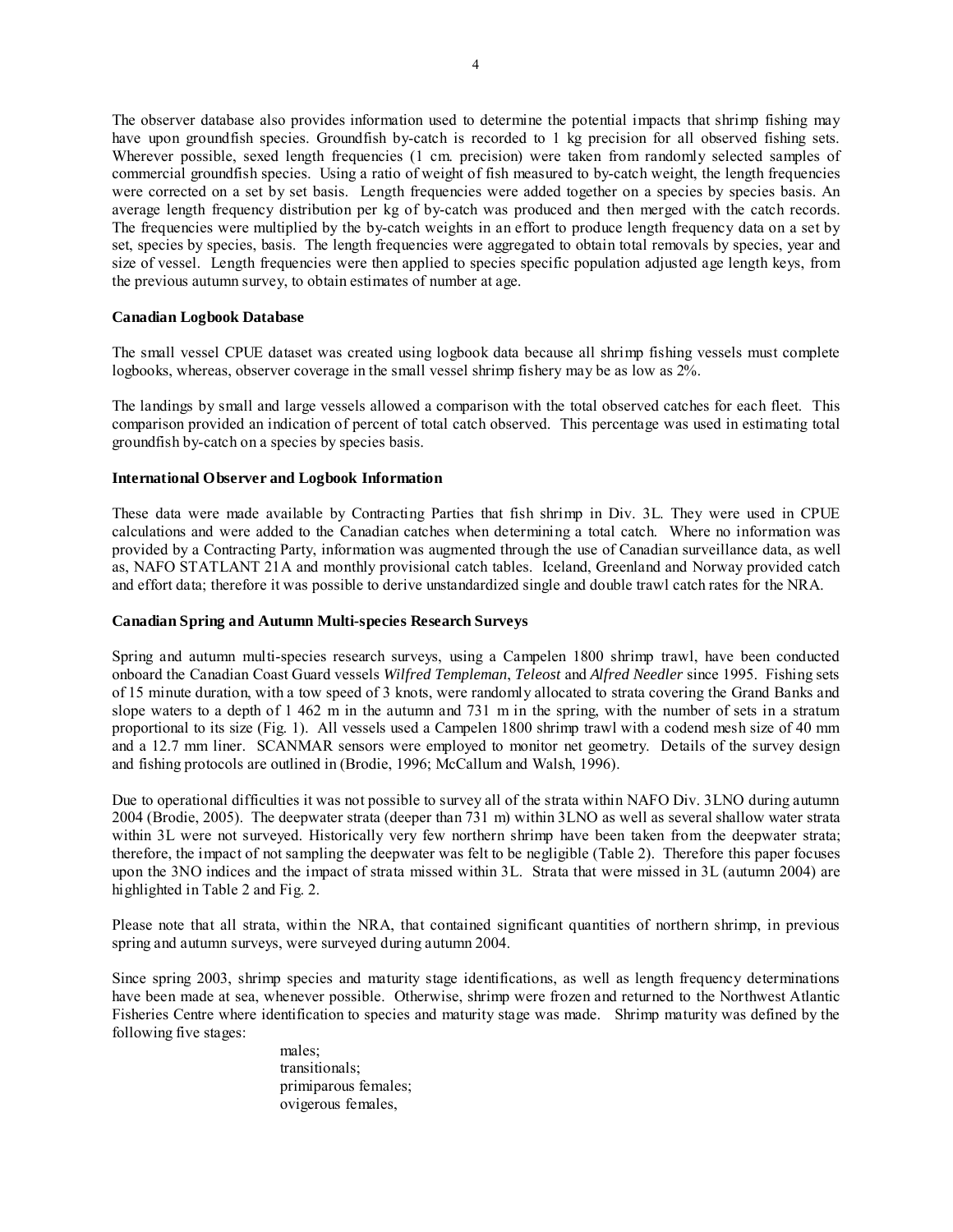#### and multiparous females

as defined by Ramussen (1953), Allen (1959) and McCrary (1971). Oblique carapace lengths (0.1 mm) were recorded while number and weight per set was estimated from the sampling data. Inshore strata were not sampled in all years; therefore, the analysis was restricted to data collected from offshore strata only (Fig. 1). Length frequencies were estimated using stratified area expansion calculations (Cochran, 1997; using SAS programs written by D. Orr). During spring and autumn of 2004, carapace lengths and live weights of approximately 1500 *Pandalus borealis* were measured within 24 hours of capture. Lengths and weights were converted to  $log_{10}$  values, and regression models were developed for males, transitionals ovigerous and non-ovigerous females.

Modal analysis using Mix 3.1A (MacDonald and Pitcher, 1979) was conducted on male research length frequencies. Abundances of age 2 males were plotted against fishable biomass to determine whether a recruitment – stock relationship exists. Such a relationship could be used to predict stock prospects.

Exploitation indices were developed by dividing total catch by each of the following estimates:

lower 95% confidence interval below the biomass index, spawning stock biomass (SSB), and fishable biomass from the previous autumn survey.

The fishable component of the population was defined as all animals greater than 17 mm CL. Male biomass was determined by converting abundances to biomass using the male model:

$$
Wt(g) = 0.00088 * lt(nm)^{2.857} (Table 3).
$$

Spawning stock biomass (transitionals + primiparous females and ovigerous + multiparous females) was determined  $via$  stratified area expansion calculations. Female and male  $(>17$  mm carapace length) biomasses were added together to obtain total fishable biomass.

Trends in size at sex change were examined by comparing autumn male and female spawning stock length frequencies from both the research and observer datasets. A logistic model with a logit link function and a binomial error was fit to the data to estimate the size at 50% maturity by year. Estimation of parameters was performed using SAS Proc Probit. The hypothesis that size at transition changed over time was tested using SAS Proc Genmod with a logit link function and binomial error (SAS version 8.01, 1993). The model had the general form:

$$
Pf e_{(Lt)} = 1/(1 + e^{(-(Int + Let \hat{f}(Lt) + Yref))})
$$

where  $Pf e_{(Lt)}$  = percent female at length  $Int =$ intercept  $Let f = \text{length effect}$  $Lt = length$  $Yreff = \text{year effect}$ 

Distributional maps of juvenile Atlantic cod (*Gadus morhua*), American plaice (*Hippoglossoides platessoides*), Greenland halibut (*Rheinhardtius hippoglossoides*) and redfish (*Sebastes mentella*) were overlain with plots of survey shrimp catches to determine the degree of overlap. The term juvenile refers to the modal length of a species  $(LC_{50})$  passing through a 22 mm Nordmore Grate. The respective LC<sub>50</sub> values for Atlantic cod, Greenland halibut, redfish and American plaice were: 19 cm (Orr *et al*., 2000 and Hickey *et al*., 1993), 24 cm (Nicolajsen, 1997), 14-18 cm (Hickey *et al.*, 1993; Kulka and Power, 1996; Kulka, 1998; Nicolajsen, 1997 and Skǘladóttir, 1997) and 23 cm (Orr *et al*., 2000). Potential for impact was assessed through observations of these plots and previously discussed by-catch analyses using observer datasets.

Both the observer and logbook data sets complement the research trawl survey data sets. Research data are collected during the spring and autumn using stratified random set allocations that cover the Grand Banks. Conversely, the observer and logbook data sets are treated as being representative of the commercial fishery. They focus upon fishing areas and cover a much broader seasonal scale than the research data. All three were used in determining an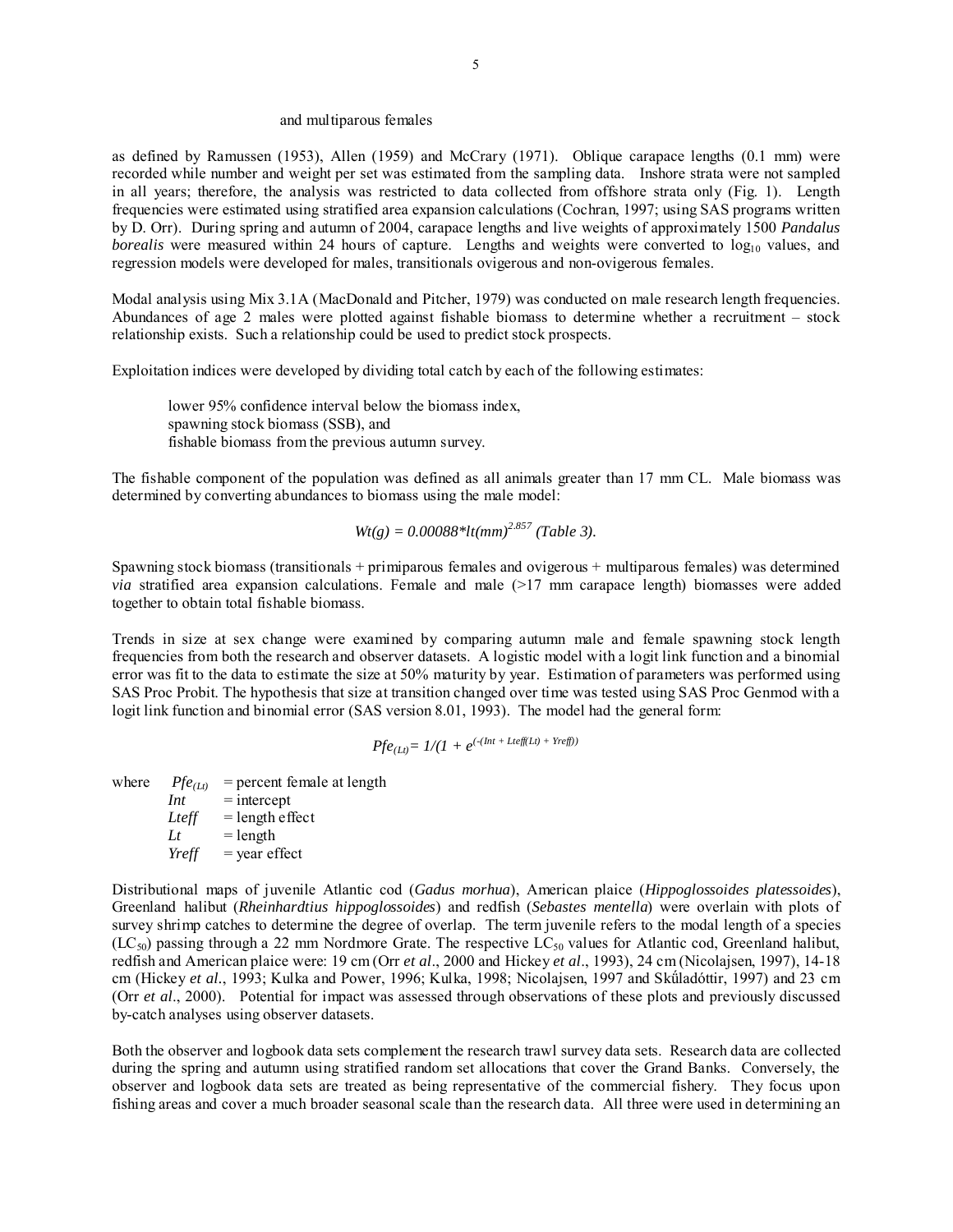exploitation index (catch/biomass from the previous autumn survey), which is a proxy for fishing mortality. These datasets also provide insight for the impact of shrimp fishing upon groundfish.

Logbook and research catches were plotted using Surfer 8.0 (Golden Software, 2002). The area fished each year was divided into 10 min. X 10 min. cells, catches were aggregated by cells, and aggregated catches were organized into a cumulative percent frequency (cpf). The cpf was used to determine the number of cells accounting for 95% of the catch each year (Swain and Morin, 1996). The plots and quantification of spatial coverage were used in describing changes in distribution thereby aiding the interpretation of CPUE trends.

#### **Results and Discussion**

### **FISHERY DATA**

#### **Catch Trends**

Canadian vessels caught 11 tons of shrimp in Div. 3L during 1989. However, Faroese fishermen are generally credited with starting the exploratory fishery for 3LNO shrimp within the NRA. The Faroese exploratory fishery began in 1993 and lasted until 1999. Over this 7 year period, the Faroese catches were 1789, 1865, 0, 171, 485, 544 and 706 tons, respectively (STATLANT 21A).

During autumn 1995, the Canadian multi-species surveys began to use a Campelen 1800 shrimp trawl and shrimp were included in the multi-species survey data collections. As a result of Faroese and Canadian multi-species survey efforts, various nations became interested in exploiting shrimp in Div. 3LNO. During 1999, one Spanish and four Canadian exploratory fishing trips were made in 3LNO. The combined catch was 89 tons.

Catches increased dramatically since 1999, with the beginning of a regulated fishery. Since then, sixteen contracting nations have exercised their privileges to fish shrimp in 3L. Over the period 2000-2004, catches were 4 869, 10 566, 6 977, 11 947 and 12 620 tons, respectively (Table 1; Fig. 3). The 13 000 tON quota was exceeded during 2005 as preliminary data indicate that 13,219 tons of shrimp had been caught by October 19, 2005.

As per NAFO agreements, Canadian vessels took most of the catch during each year. Canadian catches increased from 4 250 tons in 2000 to 11 150 tons in 2005. Fishing vessels from contracting nations took 619, 5 437, 1 563, 1 939, 2 007, 2 069 tons of shrimp during each respective year.

#### **Canadian Fleet**

Since 2000, large ( $>500$  tons) and small ( $\leq$ =500 tons) shrimp fishing vessels catches have been taken from a broad area (Fig. 4-6) from the northern border with 3K south east along the 200-500 m contours to the NRA border. In general, the amount of area accounting for 95% of small vessel logbook catches has tracked the amount of area accounting for 95% of the survey catches, with a one year lag. (Fig. 4). Small vessel catches were taken over a broad area along the slope edge; however, a large concentration of effort is taken near the 200 Nmi limit (Fig. 5). On the other hand, the amount of area accounting for 95% of the large vessel catches has remained stable over the time period (Fig. 4 and 6) with most of the catch taken near the 200 Nmi limit.

Large vessel catch rates were analyzed by multiple regression, weighted by effort, for year, month, number of trawls and vessel effects. The final model explained 87% of the variance in the data and indicated that the annual, standardized catch rates for 2000, 2001 and 2004 were similar to the 2005 CPUE estimate (1 522 kg/hr; Tables 4 and 5; Fig.7). The 2002 and 2003 catch rates were significantly higher than the 2005 catch rate. The drop in catch rate during 2005 can be explained by the fact that the large vessels were searching for large shrimp (B. McNamara, pers. comm. Newfound Resources Ltd.). There were no trends in the residuals around parameter estimates (Fig. 8). Preliminary data exploration indicated that there was no relationship between length of small vessel ( $\leq 500$  t) and tonnage or horse power. Therefore small vessel CPUE was modeled using month and year as explanatory variables. The final model explained 89% of the variance in the data and indicated that the annual, standardized catch rates have increased significantly since 2001 with all estimates being significantly lower than the 2005 estimate (760) kg/hr; Tables 6 and 7; Fig. 7). There were no trends in the residuals around parameter estimates (Fig. 9).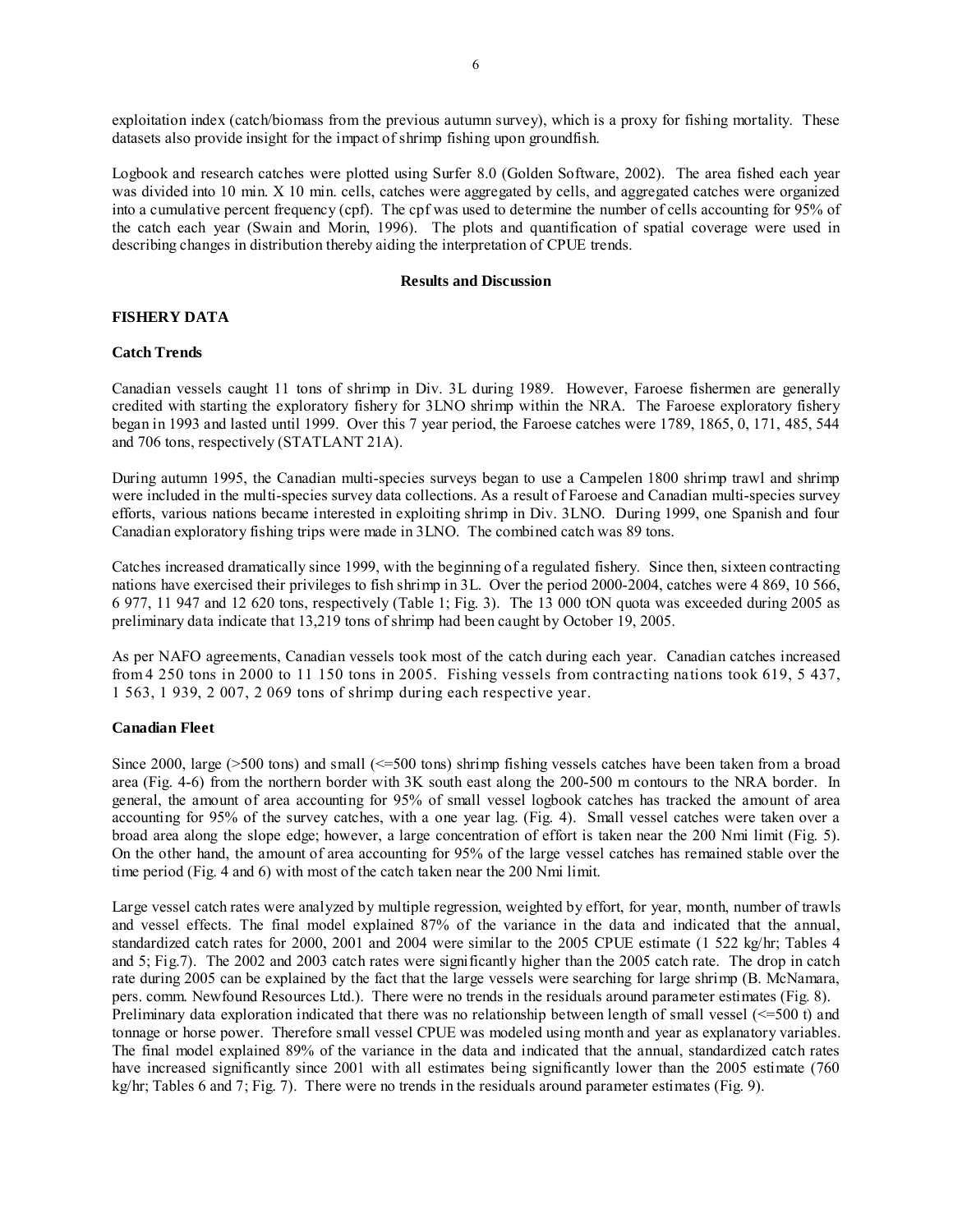#### **International fleet**

Catch rate data were obtained from Greenland, Iceland and Norway. Unstandardized data from Greenland, Iceland, and Norway were plotted against time (Fig. 10). In all cases, each fleet began using single trawls but over time switched to double trawls. In general, catch rates have been increasing over time. Average Icelandic single (500  $kg/hr$ ) and double trawl catch rates (700 kg/hr) were much lower than the respective average Greenlandic and Norwegian catch rates (single trawl = 1 800 kg/hr.; double trawl = 3 312 kg/hr.). Figure 11 makes use of expanding symbols to indicate catches taken by Norwegian vessels since 2000. Please note that the dataset captured approximately 50% of the total catches. The does not mean that observations were not taken of almost all catches; however, I was given only data that captured length frequencies. Normally length frequencies are randomly taken once or twice a day.

#### **Size Composition**

Several length frequency observations were taken from large vessel catches (Fig. 12). Catch at length from samples taken by observers on large vessels consisted of a broad size range of males and females believed to be at least three years of age. The modes overlapped considerably therefore there was no attempt to use Mix in ageing the shrimp. The male and female length frequency distributions are broad indicating that the catch probably consists of more than one age group within each sex. Catch rates had been maintained at over 200 000 animals per hour and the frequency weighted average carapace length for females ranged between 22.88 mm and 23.62 mm. There were no trends in the average size of females.

Figures 13 and 14 present the length frequencies from the Icelandic and Norwegian catches. As noted in the figures, the samples sizes were very small (1-7), therefore comparisons could not be made between the Canadian and foreign length frequencies.

Probit analyses indicate that the size at transition, as determined from large vessel commercial samples, decreased from 21.50-20.44 mm between 2003 and 2004 (Fig 15).

#### **RESEARCH SURVEY DATA**

#### **Stock Size**

Analyses of the autumn 1995-2003 survey data indicate that the 3L strata missed in 2004 (93-549 m) are important in determining the biomass indices. Typically these strata account for 25-61% of the 3L biomass (Table 2). Figures 16 and 17 confirm the importance of these strata and that catches, within these strata, vary both seasonally and annually. For these reasons, it was not appropriate to use a multiplicative model to estimate 3L biomass and abundance indices for the missing strata from the autumn 2004 survey. However, analyses conducted on strata that had been consistently fished each autumn since 1995 produced an estimate of 96 926 tons (95% C.I. =  $\pm$ 21 744 tons) of northern shrimp, the second highest value, for this partial index, within this time series (Table 8). It should be noted that the confidence intervals of the biomass estimates from strata completed in the autumn 2004 are relatively tight, indicating relatively low variances between catches. Further, the lower confidence limit of the partial autumn 2004 survey is above the lower confidence limits from the previous four autumn surveys (i.e. from the total 3L indices). The inclusion of additional strata in the overall biomass index would result in the index increasing or staying the same. Therefore one may conclude that the biomass index from the autumn of 2004 was at least as high as it was in the previous four years. Table 9 and Fig. 18 present the biomass and abundance indices produced from the 1995-2003 autumn Canadian multi-species research bottom trawl surveys.

Analyses from the spring 2005 survey indicated that the Div. 3LNO trawlable biomass was 155 627 tons (95% C.I.  $= \pm 12$  534 tons), the third highest value in the time series. In general, the spring indices are thought to be less precise because the 95% confidence intervals are sometimes broad with negative lower confidence interval values (Tables 10 and 11; Fig. 19), although this was not the case in 2005.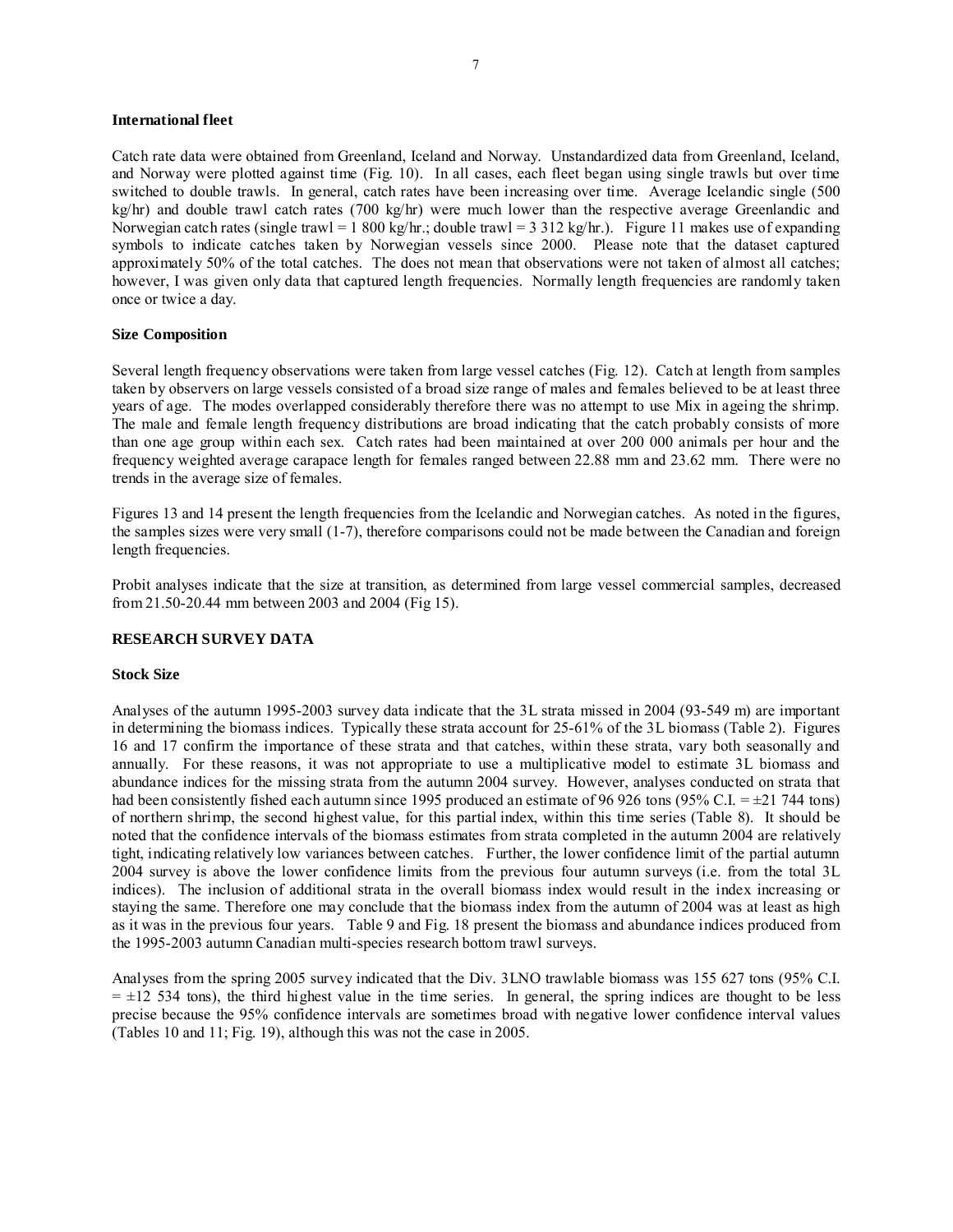#### **Distribution of Shrimp in Divisions 3L, 3N and 3O**

Between 90.5 and 99.8% of the total 3LNO biomass was found within Div. 3L, mostly within depths from 185 to 550 m. Over the study period, the area outside 200 Nmi accounted for between 11.9 and 29.2% of the total 3LNO biomass estimates (Tables 12 and 13; Fig. 16 and 17). Three year running averages were estimated in order to smooth the peaks and troughs within the data. They indicate that 16.0-27.6% of the total 3LNO autumn biomass is within the NRA. Over the period 2000-2003 the overall average autumn percent biomass within the NRA was 21.1%. However, during the spring, the percent biomass within the NRA ranged between 12.5 and 32.0%. Over the period 1999-2004 the average spring percent biomass with the NRA was 24.26%.

In all surveys, Div. 3N accounted for .05-9% of the total 3LNO biomass. More than 80% of the 3N biomass was found outside the 200 Nmi limit. Division 3O accounted for less than 1% of the 3LNO biomass. Less than 25% of the Div. 3O biomass was found outside the 200 Nmi limit.

#### **Stock Composition**

Length frequency distributions from the spring 1999 – spring 2005 surveys are presented within Fig. 20. Length distributions representing abundance – at – length from the autumn 1995 to autumn 2003 surveys are compared in Fig. 21. Tables 14-19 provide the detailed length frequency data obtained from each spring and autumn survey. Modes increase in height as one moves from ages 1-3 indicating that catchability of the research trawl improves as the shrimp increase in size. Tables 20 and 21 provide the modal analysis and the estimated demographics from spring and autumn surveys, respectively.

This time series provides a basis for comparison of relative year-class strength and illustrate the changes in stock composition over time. There appear to be two regimes; prior to 2000 the abundances at age are much lower than in the post 1999 time period. The 1997 year-class first appeared in the 1998 survey as one year old shrimp and was the first in a series of strong year-classes. This year-class was strong and could be followed throughout the next three years. However, it is important to note that the age one modes do not always give a clear recruitment signal. For instance, the 1998 age 1 mode appeared weak in 1999, but was almost as strong as the 1997 year-class in later years. Strong age 2 modes appear strong throughout their history, conversely weak year-classes such as the 1995 and 1996 appear weak as age 1 and 2 modes and remain weak throughout their history.

Modal length at age varies between years reflecting different growth rates for the different cohorts. However, there is some inter-annual consistency in the autumn modal identification as noted by the vertical lines in Table 21 and Fig. 21. The spring survey length frequencies and biomass/ abundance estimates were more variable (Tables 10 and 20 as well as Fig. 20).

Abundances within the autumn 2003 survey data were dominated by males with a modal length of 19.83-mm CL, believed to have been the 1999 year-class (age 4). The 2000 year-class was evident near 17.6 mm while the 2001 year-class had a mode at 15.05 mm while the 2002 year-class had a mode at 9.84 mm. The largest males (>19 mm) and smallest females (<22 mm) are thought to belong to the 1999 year-class (Table 21). The broad female distribution suggests that it consists of more than one year-class. The relative strength of the 1999 year-class and the breath of the female distributions are consistent with the observations pertaining to the commercial large vessel length frequencies. It is predicted that the 1999-2002 year-classes will be able to sustain the fishery for the next few years.

#### **Recruitment Index**

Figure 22 presents a series of relationships between fishable biomass ('000 tons) lagged by 2, 3 and 4 years and regressed against age two abundance (billion animals). It should be noted that relatively strong relationships should be expected because both biomass and recruitment at age 2 have been increasing for some time and then stabilized at a high level.

In general, the autumn index increased from 1993 to 2001, decreased in 2002, and increased again in 2003. The last five points (1997-2001 year-classes) in this index have been above average. The spring index also showed that the 1997-1999 year-classes were the most abundant, while the 2002 and 2003 year-classes are lower (Fig. 23).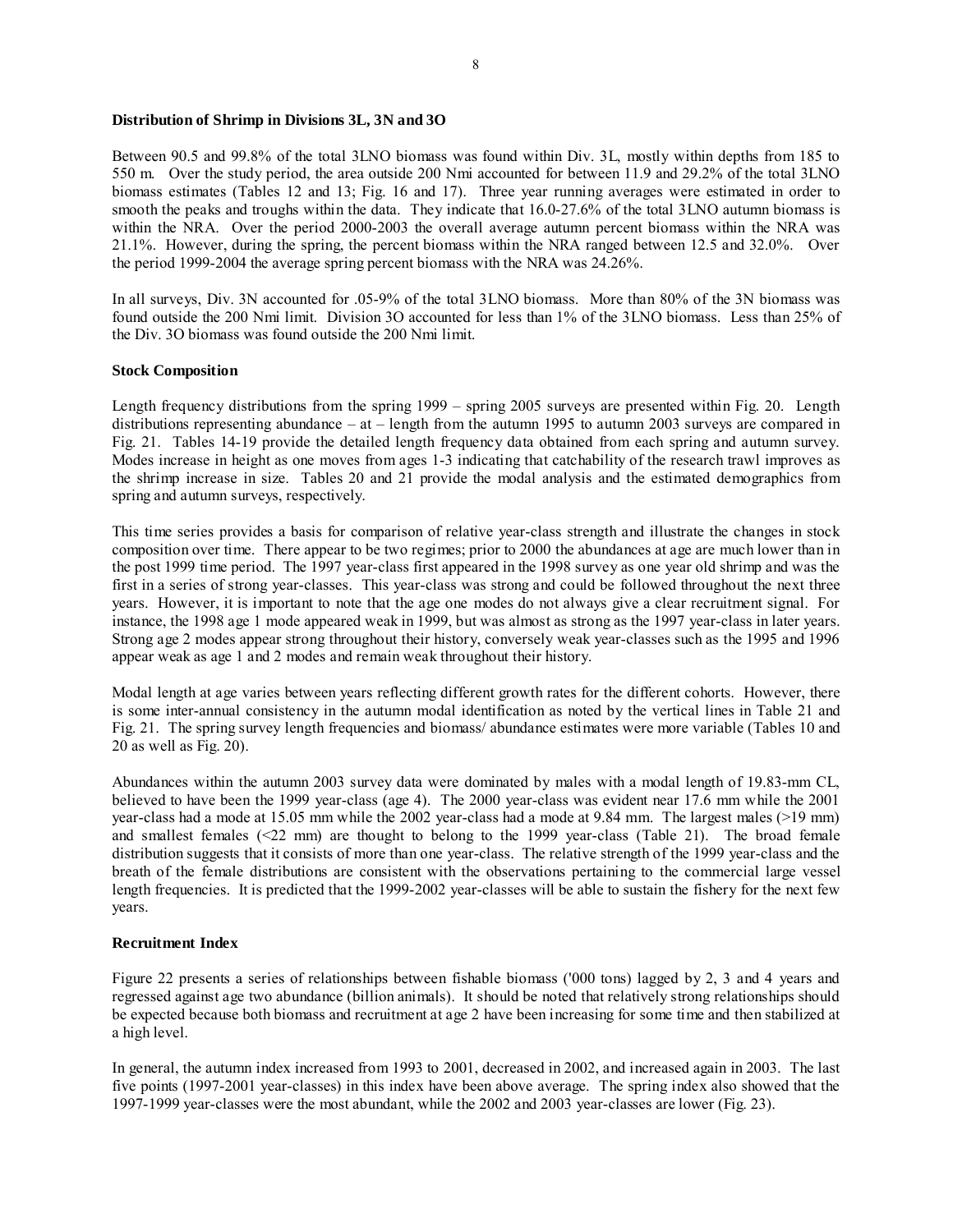The linear relationship created from the 2 year lag was used to predict future fishable biomass (Fig. 24). Using the 2002 and 2003 recruitment indices, we are predicting that the 2004 and 2005 fishable biomasses will decrease to 143 000 and 151 000 tons, respectively.

#### **Annual Change in Size at Sex Transition**

The size at sex transition  $(L_{50})$  increased from 17.24 mm during 1995 to 22.9 mm the next year then remained without trend since (Table 22 and Fig. 15). Size at transition during 1999, 2001 and 2002 were statistically similar to the size at transition during 2003 (Table 22). Between 1999 and 2003 autumn commercial  $L_{50}$  indices were near 21 mm while the  $L_{50}$  was 20.44 mm during 2004.

#### **Exploitation Rates**

Exploitation levels using ratios of catch/lower 95% confidence interval below the biomass estimate, catch/spawning stock biomass (SSB) and catch/fishable biomass follow similar trajectories (Table 23). Overall, exploitation has been low. TAC for this stock was set in 1999 and again during 2002 by applying a 15% exploitation rate to the lower 95% confidence interval below recent biomass estimates, therefore, it is useful to discuss exploitation in terms of catch/ lower 95% confidence intervals below the biomass indices. This index was below 5% during the mid-late 1990s, increased to 13.4% during 2000 reflecting the start of the fishery under TAC regulation, and then decreased as biomass indices increased. The ratio has never exceeded 15% of the minimum trawlable biomass and is presently 12%. It is important to note that these ratios are believed to over estimate the exploitation rate because the catchability of the research trawl is thought to be less than 1.

#### **By-catch**

Tables 24 and 25 indicate that low numbers and weights of Atlantic cod (*Gadus morhua*), American plaice (*Hippoglossoides platessoides*) and redfish (*Sebastes* spp.) had been taken by Canadian shrimp fishing fleets. The 2004 total estimated by-catch of Atlantic cod, American plaice and redfish was approximately 0.2, 3 and 7 tons respectively. The 2005 observer data had not been completely keypunched in time to provide accurate estimates of by-catch; however, preliminary estimates indicate that by-catch remains low.

Relative to other species, high levels of Greenland halibut (*Rheinhardtius hippoglossoides*) are taken in the shrimp fishery. The 2004 total estimated by-catch of Greenland halibut was 13 tons compared to a NAFO Div. 3L autumn 2003 biomass index of 26 123 tons (Healey and Dwyer, 2005). High spatial overlap with shrimp, fusiform shape and the fact that Greenland halibut swim upright allowing relatively large animals to pass through the Nordmore Grate, result in a higher Greenland halibut by-catch within the shrimp fishery. As with the other groundfish species, the biomass of Greenland halibut in 3L has been declining over the past few years.

Tables 24 and 25 provide an estimate of groundfish removals at age. This is important because each kg of fish removed may represent several juvenile fish. Caution should be used in reading these tables because observed weights are recorded in kilograms. If a single fish was caught, and it weighed 5 grams, the weight was recorded as 1 kg. Thus by-catch levels presented in this document may be artificially high.

Levels of observer coverage are provided by the correction factors (logbook catch/observer catch). Almost 100% of the large vessel fishing sets were observed, as indicated by correction factors that were just slightly above 1. Thus there should be high confidence in the large vessel by-catch values for the period 2002-2004. As noted above, the 2005 data was not available in its entirety; however, the data are probably representative of fleet by-catch.

Small vessel observer coverage ranged between 3.7% (correction factor =  $26$  in 2003) and 5.9% (correction factor = 17 in 2002). There is less confidence in whether the small vessel by-catch estimates are representative of the fishery.

Due to the number of tasks undertaken by observers, and because conditions on vessels are not always conducive for detailed sampling of several species, few length measurements were taken. Where number of fish measured are low (<200), it is not clear whether the number at age were representative of the by-catch.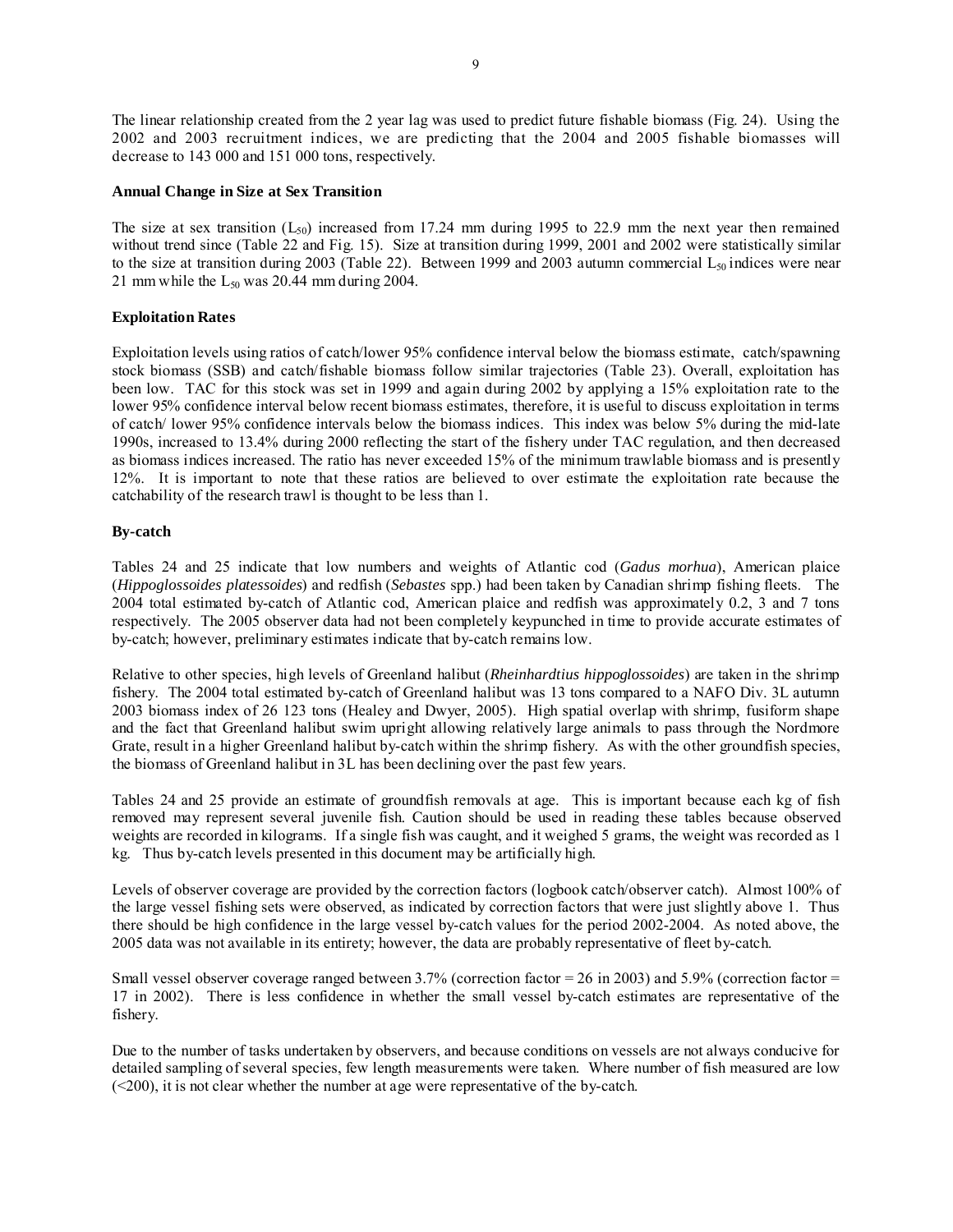#### **Distribution of Shrimp in Relation to Various Commercially Important Groundfish Species**

#### *Atlantic cod*

Relatively few juvenile cod (<=19 cm total length) have been caught during recent years, although, young cod were often found within Conception, Trinity and Bonavista Bays where their distribution overlapped with shrimp (Fig. 25). Concentrations appeared within Div. 3NO and the southern portion of 3L. Few shrimp were found in these areas. It is important to note that the fishery is restricted to 3L in an effort to preserve juvenile groundfish.

#### *American plaice*

Figure 26 indicates that juvenile American plaice (<=23 cm total length) are dispersed throughout the Grand Banks and that there is overlap between American plaice and large shrimp catches. However, most American plaice were found in water shallower than 200 m with the largest concentrations in the southern Grand Banks.

#### *Redfish*

Both shrimp and juvenile redfish (<=16 cm total length) are commonly found along the edge of the Grand Banks in water between 200 and 500 m (Fig. 27). Areas of overlap occur where juvenile redfish have traditionally been found, particularly in the Sackville Spur and on the nose of the Grand Banks. These are areas of highest shrimp concentrations. However, the largest concentrations of redfish are found along the southern edge of Div. 3NO.

#### *Greenland halibut*

Figure 28 indicates that large concentrations of juvenile Greenland halibut (<=24 cm total length) are sympatric with large concentrations of shrimp.

Information provided by these plots is in agreement with by-catch levels provided in Tables 24 and 25. Levels of by-catch are generally in relation to abundances of juvenile groundfish and degrees of overlap between the species. There are relatively few Atlantic cod which for the most part are distributed away from the shrimp fishery; consequently by-catch of Atlantic cod has generally been less than a ton. Juvenile American plaice are more abundant, but highest concentrations are in shallow water south of the fishery, consequently by-catch levels are higher than they are for cod but were still less than 4 tons during 2004. There is more overlap between juvenile redfish, Greenland halibut and the shrimp fishery. By-catch is greatest for these species.

#### **Resource Status**

Canadian large (>500 tons) catch rates decreased significantly since 2003 while the area fished has remained stable throughout the fishery. Personal communication with the fishing industry indicated that large vessel catch rates are confounded by searching for large shrimp. Conversely both small (<=500 tons) vessel catch rates have increased since 2003. Both biomass and abundance indices increased over the period 1995 to 2001 and have since stabilized at a high level. The international fleets were able to maintain or increase catch rates over time. Thus the catch rate information appears positive.

The average fishable biomass from the last four autumn surveys was 173 000 tons (37 billion animals). As a result of increases in biomass/abundance indices, exploitation in terms of catch/fishable biomass remained 13.7% during 2004 even though the TAC more than doubled.

Analyses from research survey data indicate that the size at transition increased from 17 mm in 1995 to 21 mm in 2001 and has remained stable near 21 mm. Increased female size usually implies an increase in individual fecundity. Increased size also implies that the environmental conditions have improved.

The present autumn survey female length distribution is broad suggesting that it consists of more than one yearclass. The relative strength of the 1997-2003 year-classes and the breath of the female distributions were consistent with the observations pertaining to the commercial large vessel length frequencies. It is predicted that these yearclasses will be able to sustain the fishery for the next few years.

Additionally there is a strong relationship between the fishable biomass lagged by two years and the age two recruitment index. The recruitment index in recent surveys (autumn 2002-spring 2005) is lower than it had been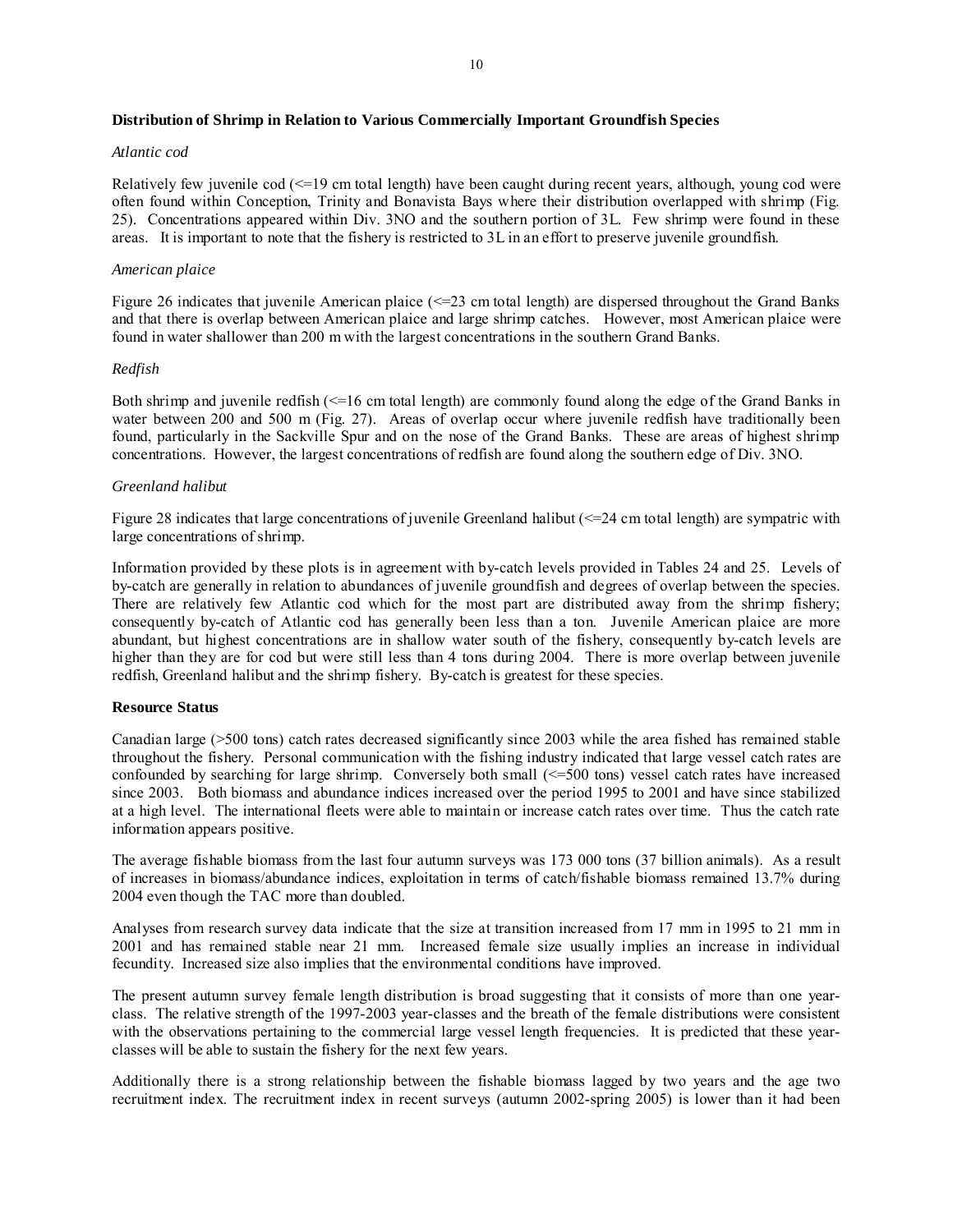during peak years (spring 2000-autumn 2001); therefore, we should expect a decrease in autumn fishable biomass to decrease over the next few years.

Since present biomass/ abundance indices are stable at a high level, there is a two year lag between recruitment indices and fishable biomass, exploitation has remained low, there is no detectable impact from the fishery and residual female biomass is still strong the stock can probably sustain harvest levels of 22 000 tons. However, the stock should continue to be monitored closely.

Caution should be used in the fishery because it may also affect other important fish stocks. Even though groundfish by-catch due to Canadian shrimp fishing activities has been low many of the species that were studied are at low enough stock levels that fishing moratoria have been imposed upon them. For this reason, it is important that by-catch continue to be monitored and that the exercise should extend to by-catch from foreign fleets.

#### **References**

- ALLEN, J. A. 1959. On the biology of *Pandalus borealis* Kroyer, with reference to a population off the Northumberland coast. *J. Mar. Biol. Ass*., **38**: 89220.
- BRODIE, W. B. 1996. A description of the 1995 fall groundfish survey in Division 2J3KLMNO. *NAFO SCR Doc*., No. 27, Serial No. N2700, 7 p.
- BRODIE, W. B. 2005. A description of the fall multispecies surveys in SA2+ Divisions 3KLMNO from 1995- 2004. NAFO SCR. Doc. 05/08. Serial No. N5083.
- CHARNOV, E. L. 1982. The theory of sex allocation. Princeton University Press, Princeton, NJ, 355 p.
- CHARNOV, E. L., and P. J. Anderson. 1989. Sex change and population fluctuations in pandalid shrimp. *Am. Nat*., **134**: 824-827.
- CHARNOV, E. L., and U. SKǗLADÓTTIR. 2000. Dimensionless invariants for the optimal size (age) of sex change. *Evolutionary Ecology Res.*, **2(**8): 1067-1071.
- COCHRAN, W. G. 1997. Sampling Techniques. Third Edition. John Wiley & Sons. Toronto. 428 p.
- DΊAZ, P. 2001. Northern shrimp (*Pandalus borealis*) on Flemish Cap in July 2001. *NAFO SCR Doc*., No. 172, Serial No. N4517, 18 p.
- GOLDEN SOFTWARE, INC. 2002. Surfer Version 8.0. Contouring and 3D surface mapping for scientists and engineers. Golden Colorado, U.S.A.
- HEALEY, B. P., and K. S. DWYER. 2005. A simple examination of Canadian autumn survey trends in NAFO Division 3LNO for Greenland halibut and American plaice: the impact of the incomplete coverage of this survey in 2004. *NAFO SCR. Doc*., No. 34, Serial No. N5117, 28p.
- HICKEY, W. M., G. BROTHERS, and D. L. BOLOS. 1993. By-catch reduction in the northern shrimp fishery. *Can. Tech. Rep. Fish. Aquat. Sci*., No. 1964, 41 p.
- KOELLER, P., R. MOHN, and M. ETTER. 2000. Density dependent sex change in northern shrimp *Pandalus borealis*, on the Scotian Shelf. *J. Northw. Atl. Fish. Sci*., **27**: 107-118.
- KULKA, D. W., and D. POWER. 1996. By-catch in the NAFO Division 3M shrimp fishery, 1993-1995. *NAFO SCR Doc*., No. 64, Serial No. N2740, 15 p.
- KULKA, D. W. 1998. Update on the by-catch in the NAFO Division 3M shrimp fishery, 1993-1997. *NAFO SCR Doc*., No. 80, Serial No. 3081, 17 p.
- MACDONALD, P. D. M., and T. J. PITCHER. 1979. Age-groups from size-frequency data: a versatile and efficient method of analyzing distribution mixtures. *J. Fish. Res. Broad. Can*., *36*: 987-1001.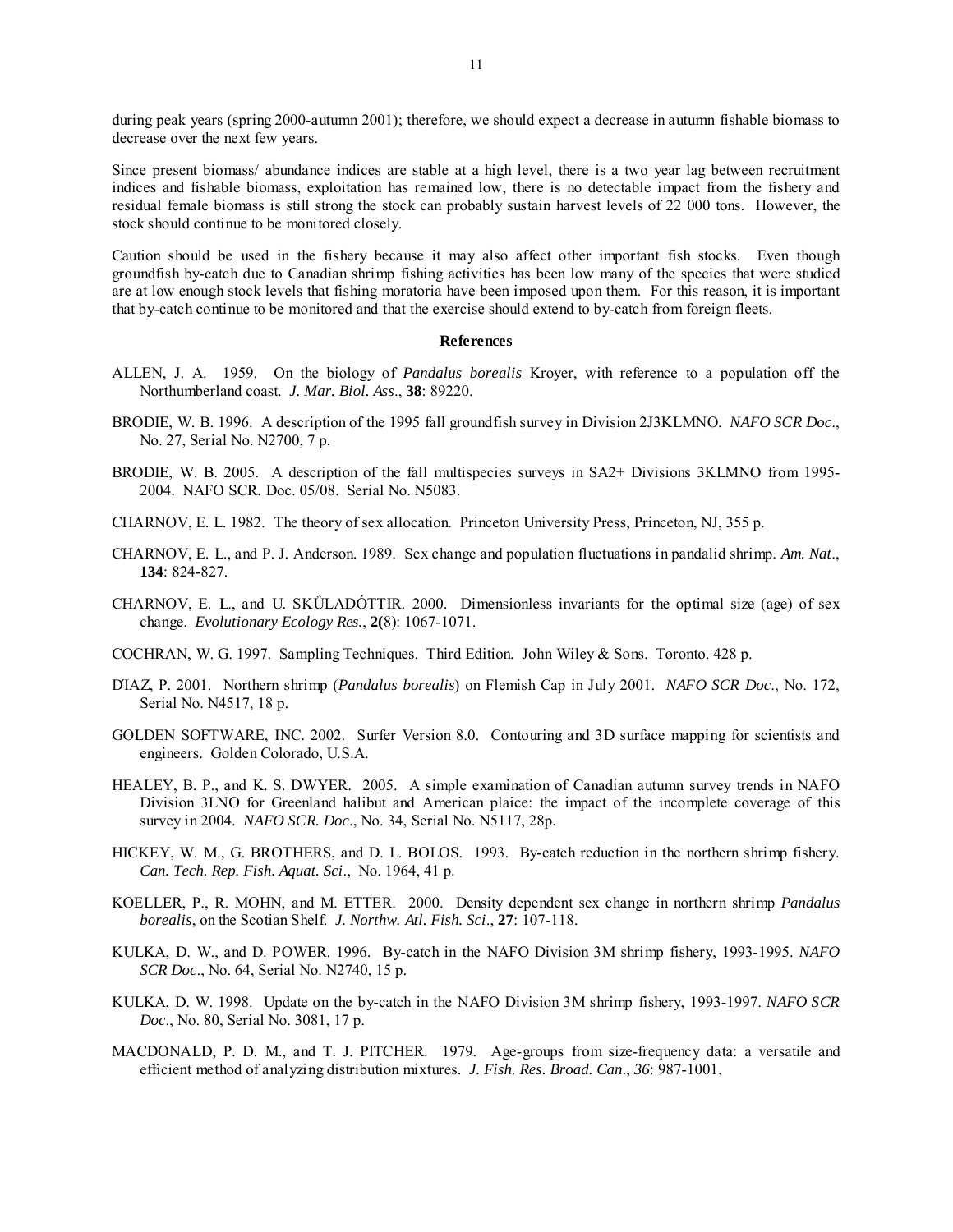- MCCALLUM, B. R., and S. J. WALSH. 1996. Groundfish survey trawls used at the Northwest Atlantic Fisheries Centre, 1971-present. *NAFO SCR Doc*., No. 96/50, Serial No. N2726, 18 p.
- MCCRARY, J. A. 1971. Sternal spines as a characteristic for differentiating between females of some Pandalidae. *J. Fish. Res. Bd. Can*., **28**: 98-100.
- MORGAN, M. J. 2004. The relationship between fish condition and the probability of being mature in American plaice (*Hippoglossoides platessoides*). *ICES J. Mar. Sci*, **61**: 64-70.
- NAFO, 1999. Scientific Council Reports . p 207-215.
- NAFO 2002. Scientific Council Reports. p. 237-238.
- NAFO 2004. Scientific Council Reports.
- NICOLAJSEN, A. 1997. By-catch levels in a realistic shrimp fishery on the Nose of the Bank (Div. 3L) in four periods in 1996-1997. *NAFO SC Working Paper*, No. 51, 5 p.
- NICOLAJSEN, A. 2002. Biomass estimate, growth, length and age distribution of the northern shrimp (*Pandalus borealis*) stock on Flemish Cap (NAFO Division 3M) in June 2002. *NAFO Working Paper*, No. 39, 1 p.
- ORR, D. C., D. G. PARSONS, P. J. VEITCH, and D. J. SULLIVAN. 2003. Northern shrimp (*Pandalus borealis*) off Baffin Island, Labrador and northeastern Newfounland. *CSAS Res. Doc*., No. 2003/50, 59 p.
- ORR, D. C., P. J. VEITCH, and D. SULLIVAN. 2000. An update of Information pertaining to northern shrimp (*Pandalus borealis*) and groundfish in NAFO Divisions 3LNO. *NAFO SCR Doc*., No. 85, Serial No. 4342, 33 p.
- ORR, D. C., P. J. VEITCH, and D. SULLIVAN. 2004.OGive MAPping (ogmap) as an alternative means of estimating indices and setting TACs. *NAFO SCR Doc*., No. 80, Serial No. N5050, 20 p.
- RASMUSSEN, B. 1953. On the geographical variation in growth and sexual development of the Deep Sea Prawn (*Pandalus borealis*, Kr.). *Norweg. Fish. And Mar. Ivest. Rep*., **10**(3): 1-160.
- SAS, 1993. Version 8.01. Carey, South Carolina. USA.
- SHUMAWAY, S. E., H. C. PERKINS, D. F. SCHICK, and A. P. STICKNEY. 1985. Synopsis of biological data on the pink shrimp *Pandalus borealis*, Kroyer. 1838 NOAA Technical Report NMFS30 FAO Fisheries Synopsis No. 144, 57 p.
- SKǗLADÓTTIR U., G. PÉTURSSON, 1999. Defining populations of northern shrimp, *Pandalus borealis* (Kroyer 1838), in Icelandic waters using maximum length and maturity ogive of females. Rit. *Fiskideildar*, **16**: 247-262.
- SKǗLADÓTTIR U., and D. C. ORR. 2002. The assessment of the international fishery for shrimp (*Pandalus borealis*) in division 3M (Flemish Cap), 1993-2002. *NAFO SCR Doc*., No. 163, Serial No. N4793, 17 p.
- SWAIN, D. P., and R. MORIN. 1996. Relationships between geographic distribution and abundance of American plaice (*Hippoglossoides platessoides*) in the southern Gulf of St. Lawrence. *Can. J. Fish. Aquat. Sci*., **53**: 106- 119.
- WIELAND, K. 2004. Length at sex transition in northern shrimp (*Pandalus borealis*) off West Greenland in relation to changes in temperature and stock size. Vol. **69**: 49 - 56.
- WIELAND, K. (in prep). Changes in recruitment, growth and stock size of northern shrimp (*Pandalus borealis*) at West Greenland: temperature and density-dependent effects at released predation pressure. Submitted to ICES J. Mar. Sci. Symposium on "The influences of climate change on North Atlantic fish stocks", 11-14 May 2004, Bergen, Norway.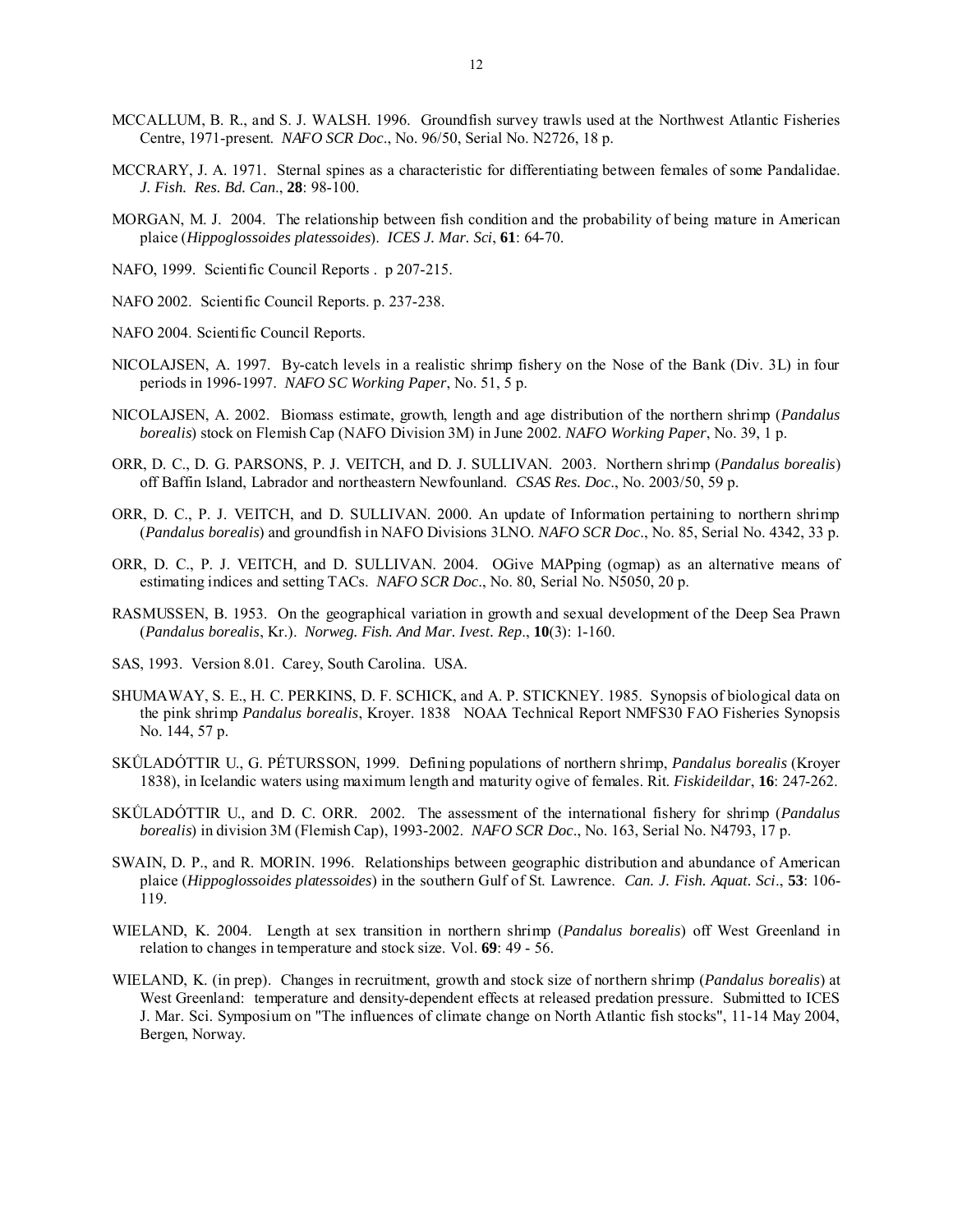| Country        | 1993                 | 1994                 | 1995           | 1996             | 1997             | 1998             | 1999             | 2000            | 2001               | 2002            | 2003             | 2004             | 2005             | 2006   |
|----------------|----------------------|----------------------|----------------|------------------|------------------|------------------|------------------|-----------------|--------------------|-----------------|------------------|------------------|------------------|--------|
| Canada         | 2 <sup>1</sup>       |                      |                |                  |                  | 82 <sup>1</sup>  | $78^{1}$         | $4,250^2$       | $5,129^2$          | $5,414^2$       | $10,008^2$       | $10,613^2$       | $11,150^2$       |        |
| Cuba           |                      |                      |                |                  |                  |                  |                  |                 |                    | 70 <sup>3</sup> | 146'             | 145 <sup>1</sup> | $136^1$          |        |
| Estonia        |                      |                      |                |                  |                  |                  |                  | $64^{1}$        | 2,264 <sup>4</sup> | $450^{5}$       | $152^1$          | $87^{1}$         |                  |        |
| European Union |                      |                      |                |                  |                  |                  |                  |                 |                    |                 | 117 <sup>1</sup> | 159 <sup>1</sup> | 505 <sup>1</sup> |        |
| Faroe Islands  | $1,789$ <sup>1</sup> | $1,865$ <sup>1</sup> |                | 171 <sup>1</sup> | 485 <sup>1</sup> | 544 <sup>1</sup> | 706 <sup>1</sup> | $42^{1}$        | 2,052 <sup>4</sup> | $620^{5}$       |                  | 614 <sup>1</sup> | $767^1$          |        |
| France (SPM)   |                      |                      |                |                  |                  |                  |                  | $67^{1}$        |                    | 36 <sup>3</sup> |                  |                  | $78^{1}$         |        |
| Greenland      |                      |                      |                |                  |                  |                  |                  | 34              |                    |                 | $672^{8}$        | $294^1$          | 302 <sup>1</sup> |        |
| Iceland        |                      |                      |                |                  |                  |                  |                  | 97 <sup>1</sup> | $55^7$             | $55^7$          | $133^{7}$        | $105^{7}$        |                  |        |
| Latvia         |                      |                      |                |                  |                  |                  |                  | 64              | 67 <sup>1</sup>    | $59^{3}$        | 144 <sup>1</sup> | $105^{1}$        |                  |        |
| Lithuania      |                      |                      |                |                  |                  |                  |                  | 67 <sup>1</sup> | 51 <sup>3</sup>    | $67^{3}$        | $142^{1}$        | $62^{1}$         |                  |        |
| Norway         |                      |                      |                |                  |                  |                  |                  | 77 <sup>1</sup> | $78^{6}$           | 70 <sup>6</sup> | $145^9$          | 148 <sup>1</sup> | 144 <sup>1</sup> |        |
| Poland         |                      |                      |                |                  |                  |                  |                  | 40              | 54                 |                 |                  | 144'             |                  |        |
| Portugal       |                      |                      |                |                  |                  |                  |                  |                 | $61^5$             |                 |                  |                  |                  |        |
| Russia         |                      |                      |                |                  |                  |                  |                  | $67^{1}$        | 67 <sup>1</sup>    | $67^{3}$        |                  |                  |                  |        |
| Spain          |                      |                      |                |                  |                  |                  | 11 <sup>1</sup>  |                 | $699^{4}$          |                 |                  |                  |                  |        |
| Ukraine        |                      |                      |                |                  |                  |                  |                  |                 | 57 <sup>1</sup>    |                 | 144 <sup>1</sup> | 144 <sup>1</sup> | 137 <sup>1</sup> |        |
| <b>USA</b>     |                      |                      |                |                  |                  |                  |                  |                 |                    | $69^{3}$        | 144 <sup>1</sup> |                  |                  |        |
| <b>GRAND</b>   | 1,791                | 1,865                | $\overline{0}$ | 171              | 485              | 567              | 795              | 4,869           | 10,566             | 6,977           | 11,947           | 12,620           | 13,219           |        |
| <b>TOTAL</b>   |                      |                      |                |                  |                  |                  |                  |                 |                    |                 |                  |                  |                  |        |
| TAC (tons)     |                      |                      |                |                  |                  |                  |                  | 6,000           | 6,000              | 6,000           | 13,000           | 13,000           | 13,000           | 22,000 |

Table 1 Annual nominal catches by country of northern shrimp (*Pandalus borealis*) caught in NAFO Div. 3L.

Sources:

<sup>1</sup> NAFO STATLANT 21A

 $2^2$  Canadian Quota Report, or other preliminary sources

<sup>3</sup> NAFO monthly records of provisional catches

<sup>4</sup> Value agreed upon in STACFIS

<sup>5</sup> Canadian surveillance reports

 $^{6}$  Observer datasets<br>
<sup>7</sup> Icelandic logbook dataset.

<sup>8</sup> Greenlandic logbook dataset.

9 Norwegian logbook dataset.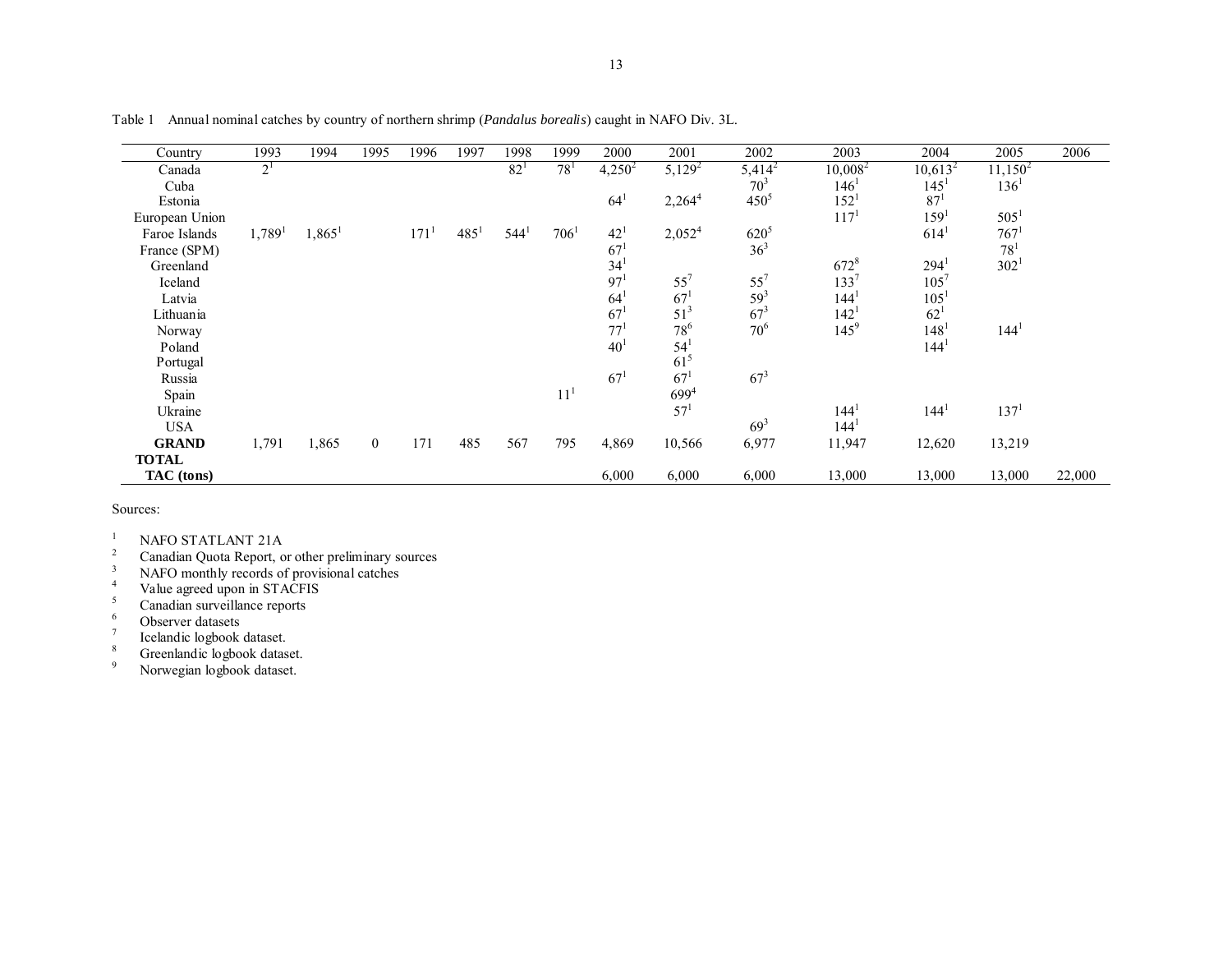| Depth Range (m)                                           | Area         | Stratum    | 1995           | 1996                             | 1997                                      | 1998                             | 1999                             | 2000                             | 2001                                      | 2002                             | 2003                             | 2004             |
|-----------------------------------------------------------|--------------|------------|----------------|----------------------------------|-------------------------------------------|----------------------------------|----------------------------------|----------------------------------|-------------------------------------------|----------------------------------|----------------------------------|------------------|
| $57 - 92$                                                 | 2071         | 350        | 0              | 0                                | 1                                         | 3                                | 1                                | 1                                | 2                                         | 31                               | 38                               |                  |
|                                                           | 1780         | 363        | 0              | 1                                | $\mathbf{1}$                              | $\overline{2}$                   | 0                                | $\overline{7}$                   | 19                                        | 18                               | 622                              |                  |
|                                                           | 1121<br>2460 | 371<br>372 | 0<br>0         | 0<br>3                           | 1<br>12                                   | 0<br>6                           | 0<br>1                           | $\overline{7}$<br>$\overline{7}$ | 5<br>$\overline{\mathcal{I}}$             | 10<br>106                        | 23<br>166                        | $\mathbf 0$<br>8 |
|                                                           | 1120         | 384        | 0              | $\overline{2}$                   | 1                                         | 1                                | $\overline{2}$                   | 12                               | 5                                         | 489                              | 38                               | 6                |
|                                                           | 465          | 785        |                |                                  |                                           |                                  |                                  |                                  |                                           |                                  |                                  |                  |
| $93 - 183$                                                | 1519         | 328        | 32             | 57                               | 92                                        | 15                               | 41                               | 12                               | 14                                        | 28                               | 73                               | 38               |
|                                                           | 1574         | 341        | 0              | 81                               | 41                                        | $\overline{4}$                   | 18                               | 27                               | 21                                        | 52                               | 58                               | 37               |
|                                                           | 585          | 342        | 0              | $\mathbf{1}$                     | $\pmb{0}$                                 | 25                               | 4                                | 444                              | 4                                         | 35                               | 48                               |                  |
|                                                           | 525          | 343        | 0              | $\mathbf{1}$                     | $\mathbf{1}$                              | 5                                | 1                                | 5                                | $\overline{4}$                            | 5                                | $\overline{4}$                   | 19               |
|                                                           | 2120         | 348        | 4              | 18                               | 20                                        | 56                               | 291                              | 361                              | 435                                       | 675                              | 195                              | 5,309            |
|                                                           | 2114<br>2817 | 349<br>364 | 0<br>1         | 3<br>3                           | 6<br>44                                   | 16<br>14                         | 12<br>5                          | 30<br>120                        | 40<br>190                                 | 466<br>316                       | 298<br>92                        | 37<br>26         |
|                                                           | 1041         | 365        | $\mathbf{1}$   | 3                                | 105                                       | 179                              | 63                               |                                  | 3,385                                     | 3,405                            | 99                               |                  |
|                                                           | 1320         | 370        | $\overline{2}$ | $\overline{1}$                   | 57                                        | 712                              | 134                              | 84                               | 3,011                                     | 129                              | 103                              |                  |
|                                                           | 2356         | 385        | $\overline{1}$ | 9                                | 1,471                                     | 205                              | 1,274                            | 2,078                            | 4,307                                     | 3,629                            | 7,381                            | 5,367            |
|                                                           | 1481         | 390        | 0              | 0                                | 10                                        | 6                                | 12                               | 152                              | 2,498                                     | 3,520                            | 7,928                            | 1,330            |
| 184 - 274                                                 | 1582         | 344        | 8              | 29                               | 104                                       | 2,858                            | 5,068                            | 3,192                            | 1,971                                     | 7,549                            | 2,084                            | 14,774           |
|                                                           | 983          | 347        | 21             | 45                               | 25                                        | 4,850                            | 1,547                            | 7,372                            | 10,450                                    | 8,516                            | 1,743                            | 21,775           |
|                                                           | 1394         | 366        | 674            | 560                              | 11,878                                    | 5,425                            | 7,673                            | 24,193                           | 25,316                                    | 27,047                           | 22,959                           |                  |
|                                                           | 961<br>983   | 369<br>386 | 23<br>18       | 182<br>304                       | 1,843<br>9,299                            | 6,319<br>5,981                   | 3,939<br>7,884                   | 3,353<br>6,161                   | 10,842<br>15,245                          | 6,694<br>25,131                  | 21,994<br>22,962                 |                  |
|                                                           | 821          | 389        | 42             | 2,007                            | 1,630                                     | 6,917                            | 10,065                           | 25,088                           | 32,443                                    | 34,321                           | 17,502                           | 11,248           |
|                                                           | 282          | 391        | 0              | 391                              | 236                                       | 166                              | 246                              | 3,643                            | 353                                       | 106                              | 7,838                            | 2,312            |
|                                                           | 164          | 795        |                |                                  |                                           |                                  |                                  |                                  |                                           |                                  |                                  |                  |
|                                                           | 72           | 789        |                |                                  |                                           |                                  |                                  |                                  |                                           |                                  |                                  |                  |
|                                                           | 227          | 791        |                |                                  |                                           |                                  |                                  |                                  |                                           |                                  |                                  |                  |
|                                                           | 100          | 798        |                |                                  |                                           |                                  |                                  |                                  |                                           |                                  |                                  |                  |
| $275 - 366$                                               | 1432         | 345        | 723            | 2,030                            | 5,976                                     | 9,954                            | 4,361                            | 18,288                           | 17,904                                    | 31,885                           | 16,945                           | 20,045           |
|                                                           | 865          | 346        | 1,802          | 7,069                            | 5,608                                     | 3,510                            | 5,328                            | 6,251                            | 18,983                                    | 35,886                           | 29,796                           | 11,056           |
|                                                           | 334<br>718   | 368<br>387 | 77<br>1,199    | 1,232<br>2,393                   | 483<br>4,258                              | 358<br>7,197                     | 101<br>3,908                     | 27<br>12,013                     | 16,985<br>43,798                          | 457<br>11,890                    | 10,162<br>44,725                 |                  |
|                                                           | 361          | 388        | 363            | 1,599                            | 2,117                                     | 1,485                            | 570                              | 4,326                            | 13,612                                    | 7,204                            | 3,747                            |                  |
|                                                           | 145          | 392        | 210            | 324                              | 73                                        | 187                              | 123                              | 387                              | 320                                       | 44                               | 881                              | 906              |
|                                                           | 175          | 796        |                |                                  |                                           |                                  |                                  |                                  |                                           |                                  |                                  |                  |
|                                                           | 81           | 800        | $\cdot$        |                                  |                                           |                                  |                                  |                                  |                                           |                                  |                                  |                  |
| 367 - 549                                                 | 186          | 729        | 0              | 3                                | $\overline{\mathbf{c}}$                   | 0                                | 51                               | 1                                | 603                                       | $\mathbf 0$                      | 15                               |                  |
|                                                           | 216          | 731        | 0              |                                  | 16                                        | 11                               | 14                               | 112                              | 92                                        | 772                              | 0                                | 1,496            |
|                                                           | 468<br>272   | 733<br>735 | 8<br>134       | 212<br>$\overline{2}$            | 170<br>166                                | 12<br>$\overline{2}$             | 66<br>57                         | 0<br>119                         | 243<br>$\overline{\mathbf{8}}$            | 4<br>12                          | $\pmb{0}$<br>147                 | 262              |
|                                                           | 50           | 792        | J.             |                                  |                                           | J.                               |                                  |                                  | J.                                        |                                  |                                  |                  |
| 550 - 731                                                 | 170          | 730        | $\mathbf 0$    | $\mathbf{1}$                     | $\pmb{0}$                                 | 0                                | $\mathbf 0$                      | $\pmb{0}$                        | 1                                         | 0                                | $\pmb{0}$                        |                  |
|                                                           | 231          | 732        | 12             | 0                                | 0                                         | 0                                | 1                                | 0                                | $\overline{2}$                            | 9                                | 0                                | 866              |
|                                                           | 228          | 734        | $\overline{0}$ | $\overline{0}$                   | $\overline{1}$                            | $\overline{\mathbf{0}}$          | $\overline{0}$                   | $\overline{0}$                   | $\overline{1}$                            | 9                                | $\overline{0}$                   |                  |
|                                                           | 175          | 736        | $\overline{1}$ | $\overline{0}$                   | 8                                         | $\overline{2}$                   | $\overline{2}$                   | 27                               | 13                                        | $\overline{0}$                   | 18                               |                  |
| 732 - 914                                                 | 227          | 737        | $\overline{0}$ | $\overline{0}$                   | $\overline{\mathbf{0}}$                   | $\overline{0}$                   | $\overline{0}$                   | $\overline{1}$                   | $\overline{0}$                            | $\overline{0}$                   | $\overline{0}$                   |                  |
|                                                           | 223          | 741        |                | $\overline{\mathbf{0}}$          | $\overline{\mathbf{0}}$                   | $\overline{0}$                   | $\overline{0}$                   | $\overline{0}$                   | $\overline{0}$                            | $\overline{0}$                   | 21                               |                  |
|                                                           | 348<br>159   | 745<br>748 |                | $\overline{0}$<br>$\overline{0}$ | $\overline{0}$<br>$\overline{\mathbf{0}}$ | $\overline{0}$<br>$\overline{0}$ | $\overline{0}$<br>$\overline{0}$ | $\overline{0}$<br>1              | 10<br>3                                   | $\overline{0}$<br>$\overline{0}$ | 8<br>$\mathbf{1}$                |                  |
| 915-1097                                                  | 221          | 738        | $\overline{0}$ | $\overline{0}$                   | $\overline{0}$                            | $\overline{0}$                   | $\overline{0}$                   | $\overline{0}$                   | $\overline{0}$                            | $\overline{0}$                   | $\overline{0}$                   |                  |
|                                                           | 206          | 742        |                | $\overline{0}$                   | $\overline{0}$                            | $\overline{0}$                   | $\overline{0}$                   | $\overline{0}$                   | $\overline{0}$                            | $\overline{0}$                   | $\overline{0}$                   |                  |
|                                                           | 392          | 746        |                | $\overline{0}$                   | $\overline{0}$                            | $\overline{0}$                   | $\overline{0}$                   | $\overline{0}$                   | 4                                         | $\overline{0}$                   | 1                                |                  |
|                                                           | 126          | 749        |                | $\overline{0}$                   | $\overline{0}$                            | $\overline{\mathbf{0}}$          |                                  | $\overline{0}$                   | $\overline{0}$                            | $\overline{0}$                   | $\overline{0}$                   |                  |
| 1098 - 1280                                               | 254          | 739        |                | $\overline{0}$                   | $\overline{0}$                            | $\overline{0}$                   | $\overline{0}$                   | $\overline{0}$                   | $\overline{0}$                            | $\overline{0}$                   | $\overline{0}$                   |                  |
|                                                           | 211          | 743        |                | $\overline{0}$                   | $\overline{0}$                            | $\overline{0}$                   | $\overline{0}$                   | $\overline{0}$                   | $\overline{0}$                            | $\overline{0}$                   | $\overline{0}$                   |                  |
|                                                           | 724          | 747<br>750 |                | $\overline{0}$                   | $\overline{0}$<br>$\overline{0}$          | $\overline{0}$<br>$\overline{0}$ | $\overline{0}$<br>$\overline{0}$ | $\overline{0}$<br>$\overline{0}$ | $\overline{0}$<br>$\overline{\mathbf{0}}$ | $\overline{1}$                   | $\overline{0}$                   |                  |
| 1281 - 1463                                               | 556          | 740        |                | $\overline{0}$<br>$\overline{0}$ | $\overline{0}$                            | $\overline{0}$                   | $\overline{0}$                   | $\overline{0}$                   | $\overline{0}$                            | 1<br>$\overline{0}$              | $\overline{0}$<br>$\overline{0}$ |                  |
|                                                           | 264<br>280   | 744        |                | $\overline{0}$                   | $\overline{0}$                            | $\overline{0}$                   |                                  | $\overline{0}$                   | $\overline{0}$                            | $\overline{0}$                   | $\overline{0}$                   |                  |
|                                                           | 229          | 751        |                | Ō                                | $\overline{0}$                            | $\overline{0}$                   |                                  | $\overline{0}$                   | $\overline{0}$                            | $\overline{0}$                   | $\overline{0}$                   |                  |
| Biomass estimate                                          |              |            | 5,358          | 18,566                           | 45,758                                    | 56,485                           | 52,864                           | 117,902                          | 223,149                                   | 210,453                          | 220,713                          | 96,926           |
| Upper 95% CL.                                             |              |            | 7,397          | 28,893                           | 66,426                                    | 76,064                           | 69,804                           | 142,948                          | 369,574                                   | 299,083                          | 337,873                          | 118,670          |
| Lower 95% CL                                              |              |            | 3,318          | 8,238                            | 25,090                                    | 36,905                           | 35,923                           | 92,855                           | 76,725                                    | 121,821                          | 103,549                          | 75,182           |
| % of 3L autumn biomass index<br>within the missing strata |              |            | 39.74%         | 25.19%                           | 61.39%                                    | 46.34%                           | 44.95%                           | 39%                              | 53.15%                                    | 35.53%                           | 55.81%                           | ???              |

Table 2. Biomass estimates (tons) of northern shrimp (*Pandalus borealis* ) from Canadian fall surveys in Div. 3L using a Campelen trawl during 1995-2004. Light shading indicates strata not fished in 2004. The inshore strata were not consistently sampled over the years therefore this table includes only offshore strata. (stand. 15 min. tows)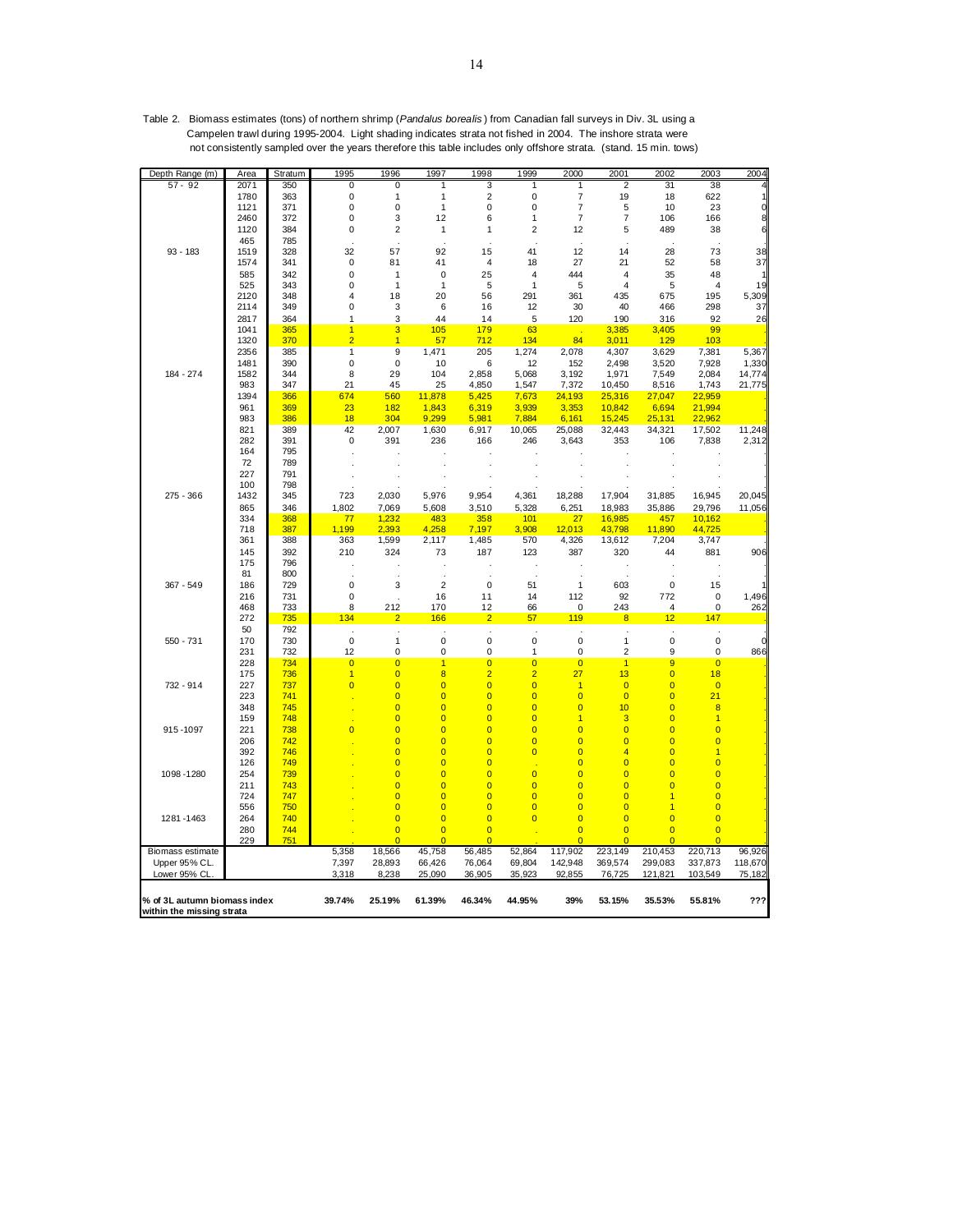#### Table 3. Length weight relationships derived from live *Pandalus borealis* collected during spring and autumn Canadian multi-species bottom trawl surveys.

#### May-June 2004 Northern shrimp length weight relationships **Converting length to weight**

| <b>NAFO</b> | Maturity      | Length range  | Sample | Adj. r <sup>2</sup> | Model                                            | P value |
|-------------|---------------|---------------|--------|---------------------|--------------------------------------------------|---------|
| Division    |               | (mm)          | size   |                     |                                                  |         |
| 3LN         | Males         | $16.4 - 22.4$ | 105    | 0.945               | $Wt(g) = 0.000966 \times 11 \text{(mm)}^{2.842}$ | < 0001  |
| 3LN         | Non ovigerous | $19.9 - 27.4$ | 228    | 0.932               | $Wt(g) = 0.001\overline{347*lt(nm)^{2.750}}$     | < 0.001 |
|             | females       |               |        |                     |                                                  |         |
|             | females       |               |        |                     |                                                  |         |

#### May-June 2004 Northern shrimp length weight relationships **Converting weight to length**

| <b>NAFO</b> | Maturity      | Weight range   | Sample | Adj. $r^2$ | Model                                     | P value |
|-------------|---------------|----------------|--------|------------|-------------------------------------------|---------|
| Division    |               | (g             | size   |            |                                           |         |
| 3LN         | Males         | $2.71 - 6.54$  | 105    | 0.945      | $\text{Lt}(mm) = (wt(g)/.000966)^{93155}$ | .0001   |
| 3LN         | Non ovigerous | $4.87 - 13.28$ | 228    | 0.932      | Lt(mm) = $(wt(g)/.001347)^{36363}$        | 0.0001  |
|             | females       |                |        |            |                                           |         |

Oct. 2004-Feb. 2005 Northern shrimp length weight relationships.

By NAFO Division

## **Converting length to weight**

| <b>NAFO</b> | Maturity           | Length range  | Sample | Adj. $r^2$ | Model                                       | P value |
|-------------|--------------------|---------------|--------|------------|---------------------------------------------|---------|
| Division    |                    | (mm)          | size   |            |                                             |         |
| 2H          | Males              | $14.7 - 22.6$ | 39     | 0.9438     | $Wt(g) = 0.000434*lt/mm^{3.098}$            | < 0.001 |
| 2H          | $FE2 - no hr$      | $21.0 - 25.4$ | 14     | 0.8909     | $Wt(g) = 0.000343 * It(mm)^{3.163}$         | < 0.001 |
| 2H          | Ovigerous females  | $20.6 - 28.0$ | 498    | 0.9046     | $Wt(g) = 0.000489*lt/mm^{3.090}$            | < 0.001 |
| 2J          | Males              | $11.7 - 22.5$ | 50     | 0.8796     | $Wt(g) = 0.00046*lt/mm^{3.061}$             | < 0.001 |
| 2J          | Ovigerous females  | $19.5 - 26.9$ | 184    | 0.7019     | $Wt(g) = 0.00232*lt/mm^{2.580}$             | < 0.001 |
| 3K          | Males              | $13.7 - 22.2$ | 86     | 0.9665     | $Wt(g) = 0.000676*lt/mm^{2.955}$            | < 0001  |
| 3K          | Transitional no hr | $20.5 - 23.8$ | 30     | 0.899      | $Wt(g) = 0.000649*lt/mm^{2.976}$            | < 0.001 |
| 3K          | Ovigerous females  | $21.1 - 27.4$ | 59     | 0.8766     | $Wt(g) = 0.000901 * It(mm)^{2.881}$         | < 0.001 |
| 3L          | Males              | $14.5 - 22.7$ | 94     | 0.9722     | $Wt(g) = 0.00088*lt/mm^{2.857}$             | < 0.001 |
| 3L          | Transitional no hr | $20.3 - 23.9$ | 46     | 0.8442     | $Wt(g) = 0.001\overline{86*lt(nm)}^{2.625}$ | < 0.001 |
| 3L          | Ovigerous females  | $21.1 - 26.6$ | 18     | 0.916      | $Wt(g) = 0.001\overline{93*lt/mm^{2.663}}$  | < 0.001 |

Oct. 2004-Feb. 2005 Northern shrimp length weight relationships.

Live animals taken from the research surveys.

NAFO Divisions combined

**Converting length to weight**

| Maturity            | Length range (mm) | Sample size | Adj. r | Model                                           | P value   |
|---------------------|-------------------|-------------|--------|-------------------------------------------------|-----------|
| Males               | $1.7 - 22.7$      | 269         | 0.934  | $0.000544*lt/mm^{3.020}$                        | ${<}0001$ |
| Fransitionals no hr | $20.3 - 23.9$     |             | 0.854  | $0.001216*$ $\frac{1}{2}$ (mm) <sup>2.766</sup> | ${<}0001$ |
| Ovigerous females   | $19.5 - 28.0$     | 759         | 0.844  | $0.000708*lt/mm^{2.968}$                        | ${<}0001$ |

Oct. 2004-Feb. 2005 Northern shrimp length weight relationships

Live animals taken from the research surveys.

#### **Converting weight to length**

| Maturity            | Length range (mm) | Sample size    | Adı.  | Model                                                                  | P value |
|---------------------|-------------------|----------------|-------|------------------------------------------------------------------------|---------|
| Males               | $-22.7$           | 269            | 0.934 | $\rightarrow$ = (wt(g)/.000544) <sup>331126</sup><br>$\text{Lt}(mm) =$ | .001    |
| fransitionals no hr | $20.3 - 23.9$     | $\overline{a}$ | 0.854 | $\rightarrow$ = (wt(g)/.001216) <sup>361533</sup><br>$_{\rm Lt(mm)}$ = | .001    |
| Ovigerous females   | $19.5 - 28.0$     | 759            | 0.844 | Lt(mm) = $(wt(g)/.000708)^{33693}$                                     | .001    |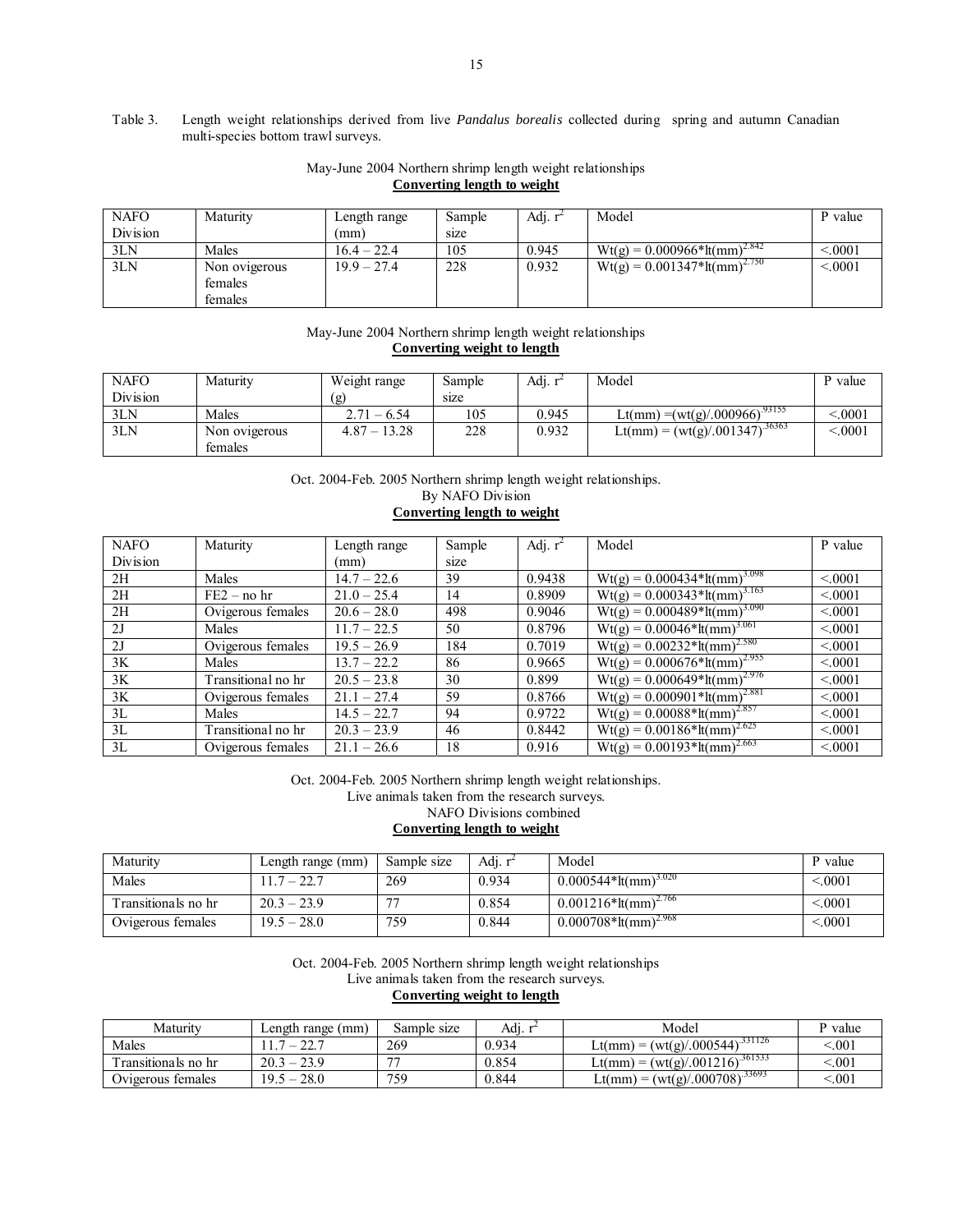Table 4. Multiplicative, year, month, vessel model for Canadian large (>500 t) vessels fishing northern shrimp in NAFO Div. 3L over the period 2000-2005. (Weighting by effort, single & double trawls, no windows, observer dataset)

|                                                                        |                                                                                          |                                                                                                                                    | The GLM Procedure<br>Class Level Information                                                          |                                                                      |                                                                           |                                           |
|------------------------------------------------------------------------|------------------------------------------------------------------------------------------|------------------------------------------------------------------------------------------------------------------------------------|-------------------------------------------------------------------------------------------------------|----------------------------------------------------------------------|---------------------------------------------------------------------------|-------------------------------------------|
| Class<br>year<br>month<br><b>CFV</b><br>gear                           | Levels<br>6<br>6<br>11<br>$\overline{2}$                                                 | Values<br>2<br>3<br>1<br>66<br>99                                                                                                  | 2000 2001 2002 2003 2004 2005<br>4<br>5<br>6<br>Number of observations                                | 96                                                                   |                                                                           |                                           |
| Dependent Variable: lncpue                                             |                                                                                          |                                                                                                                                    |                                                                                                       |                                                                      |                                                                           |                                           |
| Weight: wfactor<br>Source<br>Model<br>Error<br>Corrected Total         |                                                                                          | DF<br>21<br>74<br>95                                                                                                               | Sum of<br>Squares<br>1873.073017<br>273.695151<br>2146.768169                                         | Mean Square<br>89.193953<br>3.698583                                 | F Value<br>24.12                                                          | Pr ><br>< 0.00                            |
|                                                                        | R-Square<br>0.872508                                                                     | Coeff Var<br>26.35871                                                                                                              | Root MSE<br>1.923170                                                                                  | lncpue Mean<br>7.296145                                              |                                                                           |                                           |
| Source<br>year<br>month<br>CFV<br>gear                                 |                                                                                          | DF<br>5<br>5<br>10<br>1                                                                                                            | Type I SS<br>908.1338829<br>472.4187273<br>460.2508988<br>32.2695084                                  | Mean Square<br>181.6267766<br>94.4837455<br>46.0250899<br>32.2695084 | F Value<br>49.11<br>25.55<br>12.44<br>8.72                                | Pr ><br>< 0.0<br>< 0.00<br>< .00<br>0.00  |
| Source<br>year<br>month<br>CFV<br>gear                                 |                                                                                          | DF<br>5<br>5<br>10<br>1                                                                                                            | Type III SS<br>114.8943768<br>334.0082431<br>334.1317245<br>32.2695084                                | Mean Square<br>22.9788754<br>66.8016486<br>33.4131725<br>32.2695084  | F Value<br>6.21<br>18.06<br>9.03<br>8.72                                  | Pr ><br>< 0.00<br>< .00<br>< 0.00<br>0.00 |
| Parameter<br>Intercept<br>year<br>year<br>year<br>year<br>year<br>year | 2000<br>2001<br>2002<br>2003<br>2004<br>2005                                             | Estimate<br>7.042292735 B<br>$-0.222629057 B$<br>0.040782859 B<br>0.307103436 B<br>0.410863233 B<br>0.136432464 B<br>0.000000000 B | Standard<br>Error<br>0.15088168<br>0.13367026<br>0.12337913<br>0.12555929<br>0.12821824<br>0.12144757 | t Value<br>46.67<br>$-1.67$<br>0.33<br>2.45<br>3.20<br>1.12          | Pr >  t <br>$\lt$ .0001<br>0.1000<br>0.7419<br>0.0168<br>0.0020<br>0.2649 |                                           |
| year<br>2000<br>2001<br>2002<br>2003<br>2004<br>2005                   | lncpue<br>LSMEAN<br>7.105210<br>7.368622<br>7.634943<br>7.738703<br>7.464272<br>7.327839 | 6.923899<br>7.201046<br>7.462076<br>7.572143<br>7.313484<br>7.128879                                                               | 95% Confidence Limits<br>7.286521<br>7.536199<br>7.807810<br>7.905262<br>7.615060<br>7.526800         |                                                                      |                                                                           |                                           |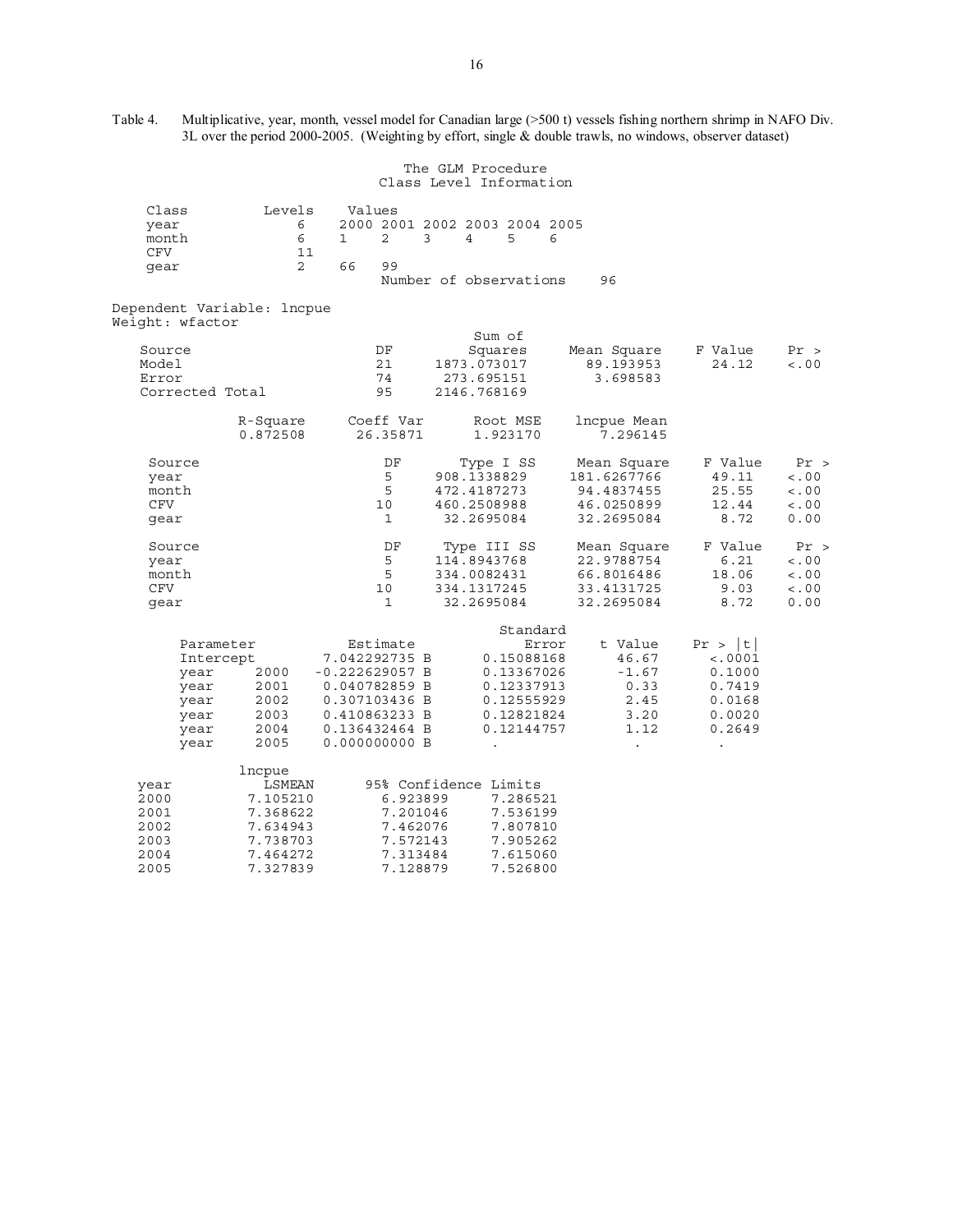|             |            |              | $\overline{2}$<br><b>PERCENT</b> | <b>UNSTANDARDIZED</b> |              | 3             |                 | <b>STANDARDIZED</b> |               |
|-------------|------------|--------------|----------------------------------|-----------------------|--------------|---------------|-----------------|---------------------|---------------|
| <b>YEAR</b> | <b>TAC</b> | <b>CATCH</b> | <b>CATCH</b>                     | <b>CPUE</b>           | <b>CPUE</b>  | <b>EFFORT</b> | <b>RELATIVE</b> | <b>MODELLED</b>     | <b>EFFORT</b> |
|             | (t)        |              | (t) OBSERVED                     | (KG/HR)               | <b>INDEX</b> | (HR)          | <b>CPUE</b>     | <b>CPUE</b>         | (HRS)         |
| 1998        |            | 82           |                                  |                       |              |               |                 |                     |               |
| 1999        |            | 61           |                                  |                       |              |               |                 |                     |               |
| 2000        | 2,500      | 982          | 79                               | 844                   | 0.597        | 1,163         | 0.800           | 1,218               | 806           |
| 2001        | 2,500      | 2,394        | 83                               | 1.267                 | 0.896        | 1,889         | 1.042           | 1.585               | 1,510         |
| 2002        | 2,500      | 2,455        | 98                               | 1,918                 | 1.355        | 1,280         | 1.360           | 2,069               | 1,186         |
| 2003        | 4,267      | 3,956        | 69                               | 3,569                 | 2.522        | 1,109         | 1.508           | 2,295               | 1,723         |
| 2004        | 4,267      | 4,037        | 51                               | 2,119                 | 1.497        | 1,905         | 1.146           | 1.745               | 2,314         |
| 2005        | 4.267      | 4.037        | 21                               | 1.415                 | 1.000        | 2,853         | 1.000           | 1,522               | 2,652         |

Table 5. Large vessel (>500 t) shrimp fishing fleet fishery data for NAFO Div. 3L, 2000-2005.

 **CATCH (TONS) AS REPORTED IN ECONOMIC ASSESSMENT OF THE NORTHERN SHRIMP FISHERY AND FROM YEAR-END QUOTA REPORTS AND/OR LOGBOOK RECORDS.**

 **PERCENT CATCH OBSERVED IN CALENDAR YEAR AS REPORTED IN STANDARDIZED OBSERVER CPUE DATASET. 2**

EFFORT CALCULATED (CATCH/CPUE) FROM LARGE VESSEL OBSERVER DATA, SINGLE + DOUBLE TRAWL, NO WINDOWS.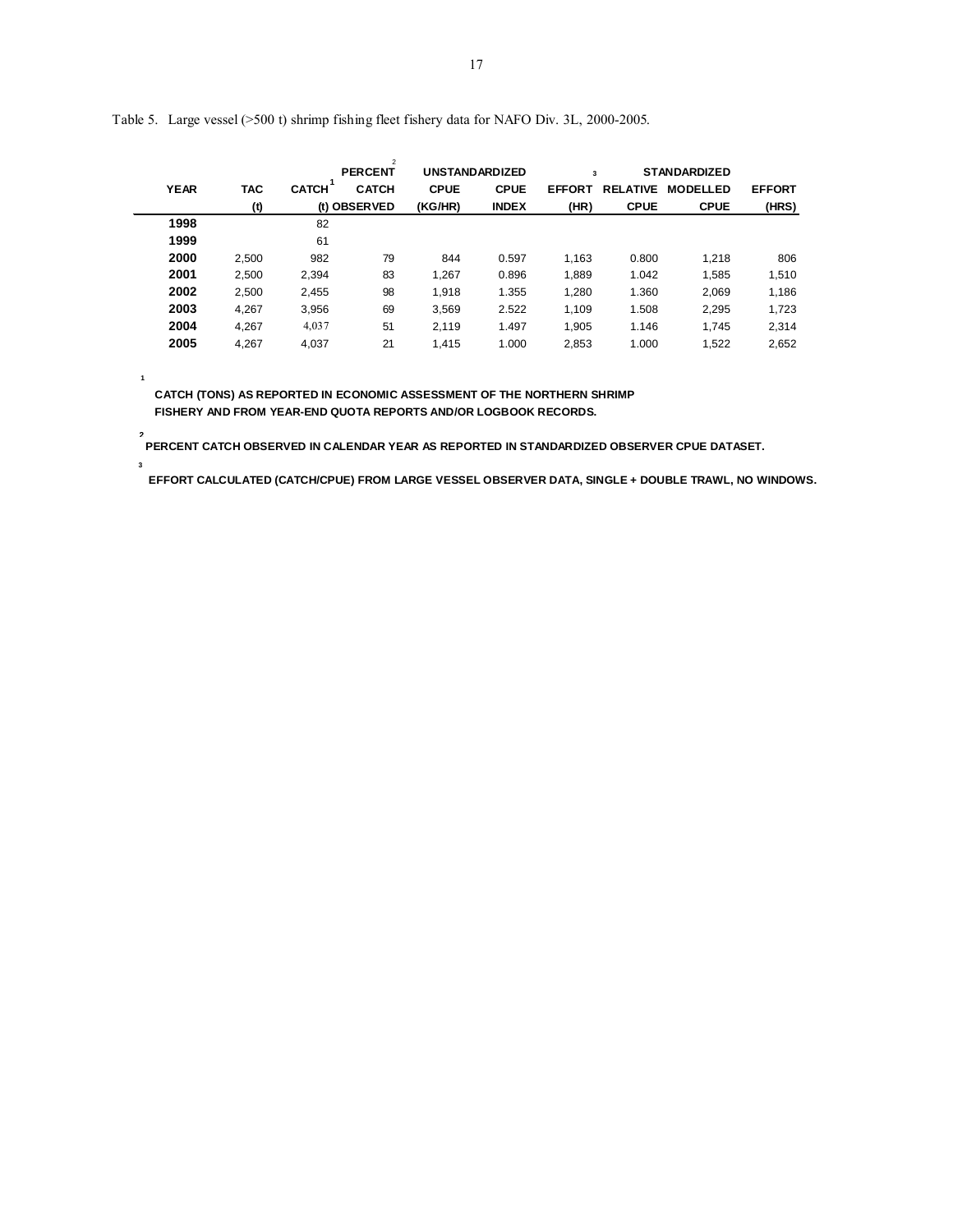Table 6. Multiplicative, year and month model for Canadian small (<=500 t) vessels fishing northern shrimp in NAFO Div. 3LNO over the period 2000-2005. (Weighting by effort, single trawl, no windows, logbook data, history of at least 2 years for each vessel).

|                                                    |                                                                      |                                                                                                                                                | The GLM Procedure<br>Class Level Information                                                                     |                                                                     |                                                                                    |                                                                                               |
|----------------------------------------------------|----------------------------------------------------------------------|------------------------------------------------------------------------------------------------------------------------------------------------|------------------------------------------------------------------------------------------------------------------|---------------------------------------------------------------------|------------------------------------------------------------------------------------|-----------------------------------------------------------------------------------------------|
| Dependent Variable: lncpue                         | Class<br>year<br>month                                               | Levels<br>6<br>7                                                                                                                               | Values<br>2000 2001 2002 2003 2004 2005<br>4 5 7 8 9 10 99<br>Number of observations                             | 30                                                                  |                                                                                    |                                                                                               |
| Weight: wfactor                                    |                                                                      |                                                                                                                                                |                                                                                                                  |                                                                     |                                                                                    |                                                                                               |
| Source<br>Model<br>Error<br>Corrected Total        |                                                                      | DF<br>11<br>18<br>303.702121<br>29                                                                                                             | Sum of<br>Squares<br>2500.416736<br>2804.118857                                                                  | Mean Square<br>227.310612<br>16.872340                              | F Value<br>13.47                                                                   | Pr > F<br>< .0001                                                                             |
|                                                    | 0.891694                                                             | 68.75422                                                                                                                                       | R-Square Coeff Var Root MSE<br>4.107595                                                                          |                                                                     | lncpue Mean<br>5.974318                                                            |                                                                                               |
| Source<br>year<br>month<br>Source<br>year<br>month |                                                                      | DF<br>5<br>6<br>DF<br>- 5<br>6                                                                                                                 | Type I SS<br>2166.562968<br>333.853768<br>Type III SS Mean Square F<br>996 1605111<br>986.1695111<br>333.8537676 | Mean Square<br>433.312594<br>55.642295<br>197.2339022<br>55.6422946 | F Value<br>25.68<br>3.30<br>$5.30$<br>F Value<br>11.69<br>3.30                     | Pr > F<br>< .0001<br>0.0228<br>Pr > F<br>< .0001<br>0.0228                                    |
| Parameter<br>Intercept<br>year<br>year             | 2000<br>year 2001<br>year 2002<br>year 2003<br>year 2004<br>2005     | Estimate<br>6.760897674 B<br>$-0.828601711 B$<br>$-0.840690897 B$<br>$-0.775554328$ B<br>$-0.623682096 B$<br>$-0.455266023 B$<br>0.000000000 B | Standard<br>0.12532824<br>0.13447950<br>0.13912600<br>0.13794495<br>0.13493307<br>0.13082387<br>$\bullet$        | Error                                                               | t Value<br>53.95<br>$-6.16$<br>$-6.04$<br>$-5.62$<br>$-4.62$<br>$-3.48$<br>$\cdot$ | Pr >  t <br>< .0001<br>< .0001<br>$\lt$ .0001<br>$\lt$ .0001<br>0.0002<br>0.0027<br>$\bullet$ |
| year                                               | lncpue<br>LSMEAN                                                     | 95% Confidence Limits                                                                                                                          |                                                                                                                  |                                                                     |                                                                                    |                                                                                               |
| 2000<br>2001<br>2002<br>2003<br>2004<br>2005       | 5.805242<br>5.793153<br>5.858289<br>6.010161<br>6.178577<br>6.633843 | 5.674825<br>5.682707<br>5.741457<br>5.925256<br>6.041495<br>6.367132                                                                           | 5.935659<br>5.903598<br>5.975122<br>6.095067<br>6.315660<br>6.900555                                             |                                                                     |                                                                                    |                                                                                               |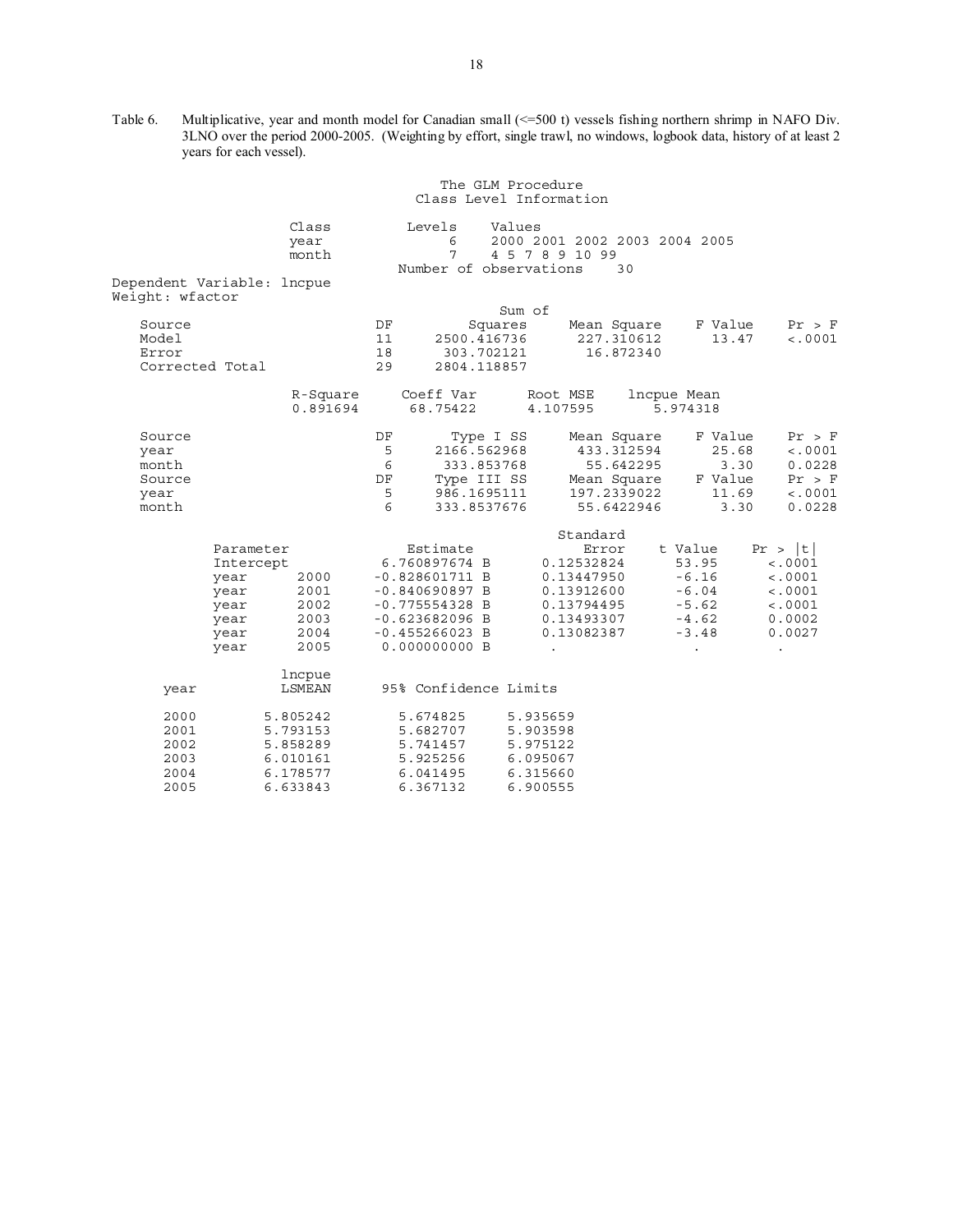|             |       |              | $\overline{2}$<br><b>PERCENT OF</b> |             | <b>UNSTANDARDIZED</b> | 3             |             | <b>STANDARDIZED</b>      |               |
|-------------|-------|--------------|-------------------------------------|-------------|-----------------------|---------------|-------------|--------------------------|---------------|
| <b>YEAR</b> | TAC   | <b>CATCH</b> | <b>CATCH IN</b>                     | <b>CPUE</b> | <b>CPUE</b>           | <b>EFFORT</b> |             | <b>RELATIVE MODELLED</b> | <b>EFFORT</b> |
|             | (t)   | (t)          | <b>STANDARD DATASET</b>             | (KG/HR)     | <b>INDEX</b>          | (HR)          | <b>CPUE</b> | <b>CPUE</b>              | (HRS)         |
| 1999        |       | 17           |                                     |             |                       |               |             |                          |               |
| 2000        | 2,500 | 3,247        | 76.9                                | 368         | 0.434                 | 8,822         | 0.437       | 332                      | 9,779         |
| 2001        | 2,500 | 2,482        | 91.7                                | 314         | 0.370                 | 7,895         | 0.431       | 328                      | 7,565         |
| 2002        | 2,500 | 2,861        | 88.7                                | 340         | 0.400                 | 8,419         | 0.460       | 350                      | 8,173         |
| 2003        | 6.566 | 6.457        | 79.1                                | 391         | 0.461                 | 16,496        | 0.536       | 408                      | 15,844        |
| 2004        | 6.566 | 6,576        | 70.2                                | 538         | 0.634                 | 12,212        | 0.634       | 482                      | 13,635        |
| 2005        | 6.566 | 7,147        | 13.6                                | 849         | 1.000                 | 8,415         | 1.000       | 760                      | 9,399         |

Table 7. Small vessel (<=500 t; <65') shrimp fishing fleet fishery data for NAFO Div. 3L, 2000-2005.

 **CATCH (TONS) AS REPORTED IN ECONOMIC ASSESSMENT OF THE NORTHERN SHRIMP FISHERY AND FROM YEAR-END QUOTA REPORTS AND/OR LOGBOOK RECORDS.**

**1**

**3**

 **2 PERCENT CATCH FROM LOGBOOK DATASETS AS CAPTURED BY THE MODEL FOR EACH CALENDAR YEAR.**

 **EFFORT CALCULATED (CATCH/CPUE) FROM SMALL VESSEL LOGBOOK DATASET, ALL WERE SINGLE TRAWL.**

Table 8. Biomass estimates (tons) of northern shrimp (*Pandalus borealis* ) from Canadian fall surveys in Div. 3L using a Campelen trawl during 1995 - 2004. The analyses below are for strata sampled in all years. (stand. 15 min. tows).

| Depth Range (m)      | Area | Stratum | 1995  | 1996           | 1997                    | 1998           | 1999           | 2000           | 2001           | 2002    | 2003        | 2004     |
|----------------------|------|---------|-------|----------------|-------------------------|----------------|----------------|----------------|----------------|---------|-------------|----------|
| $57 - 92$            | 2071 | 350     | 0     | $\mathbf 0$    | 1                       | 3              |                | 1              | $\overline{2}$ | 31      | 38          |          |
|                      | 1780 | 363     | 0     | 1              |                         | $\overline{2}$ | 0              | $\overline{7}$ | 19             | 18      | 622         |          |
|                      | 1121 | 371     | 0     | 0              |                         | $\mathbf 0$    | 0              | $\overline{7}$ | 5              | 10      | 23          |          |
|                      | 2460 | 372     | 0     | 3              | 12                      | 6              |                | $\overline{7}$ | 7              | 106     | 166         |          |
|                      | 1120 | 384     | 0     | $\overline{2}$ | 1                       | $\mathbf{1}$   | $\overline{2}$ | 12             | 5              | 489     | 38          | 6        |
| $93 - 183$           | 1519 | 328     | 32    | 57             | 92                      | 15             | 41             | 12             | 14             | 28      | 73          | 38       |
|                      | 1574 | 341     | 0     | 81             | 41                      | $\overline{4}$ | 18             | 27             | 21             | 52      | 58          | 37       |
|                      | 585  | 342     | 0     |                | 0                       | 25             | 4              | 444            | 4              | 35      | 48          |          |
|                      | 525  | 343     | 0     |                | 1                       | 5              |                | 5              | 4              | 5       | 4           | 19       |
|                      | 2120 | 348     | 4     | 18             | 20                      | 56             | 291            | 361            | 435            | 675     | 195         | 5,309    |
|                      | 2114 | 349     | 0     | 3              | 6                       | 16             | 12             | 30             | 40             | 466     | 298         | 37       |
|                      | 2817 | 364     |       | 3              | 44                      | 14             | 5              | 120            | 190            | 316     | 92          | 26       |
|                      | 2356 | 385     |       | 9              | 1,471                   | 205            | 1,274          | 2,078          | 4,307          | 3,629   | 7,381       | 5,367    |
|                      | 1481 | 390     | 0     | $\mathbf 0$    | 10                      | 6              | 12             | 152            | 2,498          | 3,520   | 7,928       | 1,330    |
| 184 - 274            | 1582 | 344     | 9     | 29             | 104                     | 2,858          | 5,068          | 3,192          | 1,971          | 7,549   | 2,084       | 14,774   |
|                      | 983  | 347     | 21    | 45             | 25                      | 4,850          | 1,547          | 7,372          | 10,450         | 8,516   | 1,743       | 21,775   |
|                      | 821  | 389     | 42    | 2,007          | 1,630                   | 6,917          | 10,065         | 25,088         | 32,443         | 34,321  | 17,502      | 11,248   |
|                      | 282  | 391     | 0     | 391            | 236                     | 166            | 246            | 3,643          | 353            | 106     | 7,838       | 2,312    |
| $275 - 366$          | 1432 | 345     | 723   | 2,030          | 5,976                   | 9,954          | 4,361          | 18,288         | 17,904         | 31,885  | 16,945      | 20,045   |
|                      | 865  | 346     | 1,802 | 7,069          | 5,608                   | 3,510          | 5,328          | 6,251          | 18,983         | 35,886  | 29,796      | 11,056   |
|                      | 145  | 392     | 210   | 324            | 73                      | 187            | 123            | 387            | 320            | 44      | 881         | 906      |
| $367 - 549$          | 186  | 729     | 0     | 3              | $\overline{\mathbf{c}}$ | $\mathbf 0$    | 51             | 1              | 603            | 0       | 15          |          |
|                      | 216  | 731     | 0.    |                | 16                      | 11             | 14             | 112            | 92             | 772     | $\mathbf 0$ | 1,496    |
|                      | 468  | 733     | 8     | 212            | 170                     | 12             | 66             | $\mathbf 0$    | 243            | 4       | $\mathbf 0$ | 262      |
| 550 - 731            | 170  | 730     | 0     |                | 0                       | 0              | 0              | 0              |                | 0       | 0           | $\Omega$ |
|                      | 231  | 732     | 12    | $\Omega$       | 0                       | $\Omega$       |                | 0              | $\overline{2}$ | 9       | $\Omega$    | 866      |
| Biomass estimate (t) |      |         | 2,866 | 12,290         | 15,543                  | 28,824         | 28,534         | 67,597         | 90,917         | 128,472 | 93,767      | 96,926   |
| Upper 95% CL         |      |         | 5,227 | 25,047         | 20,659                  | 49,547         | 41,246         | 92,287         | 130,537        | 220,851 | 130,753     | 118,670  |
| Lower 95% CL         |      |         | 506   | $-467$         | 10,427                  | 8,099          | 15,821         | 42,907         | 51,298         | 36,092  | 56,778      | 75,182   |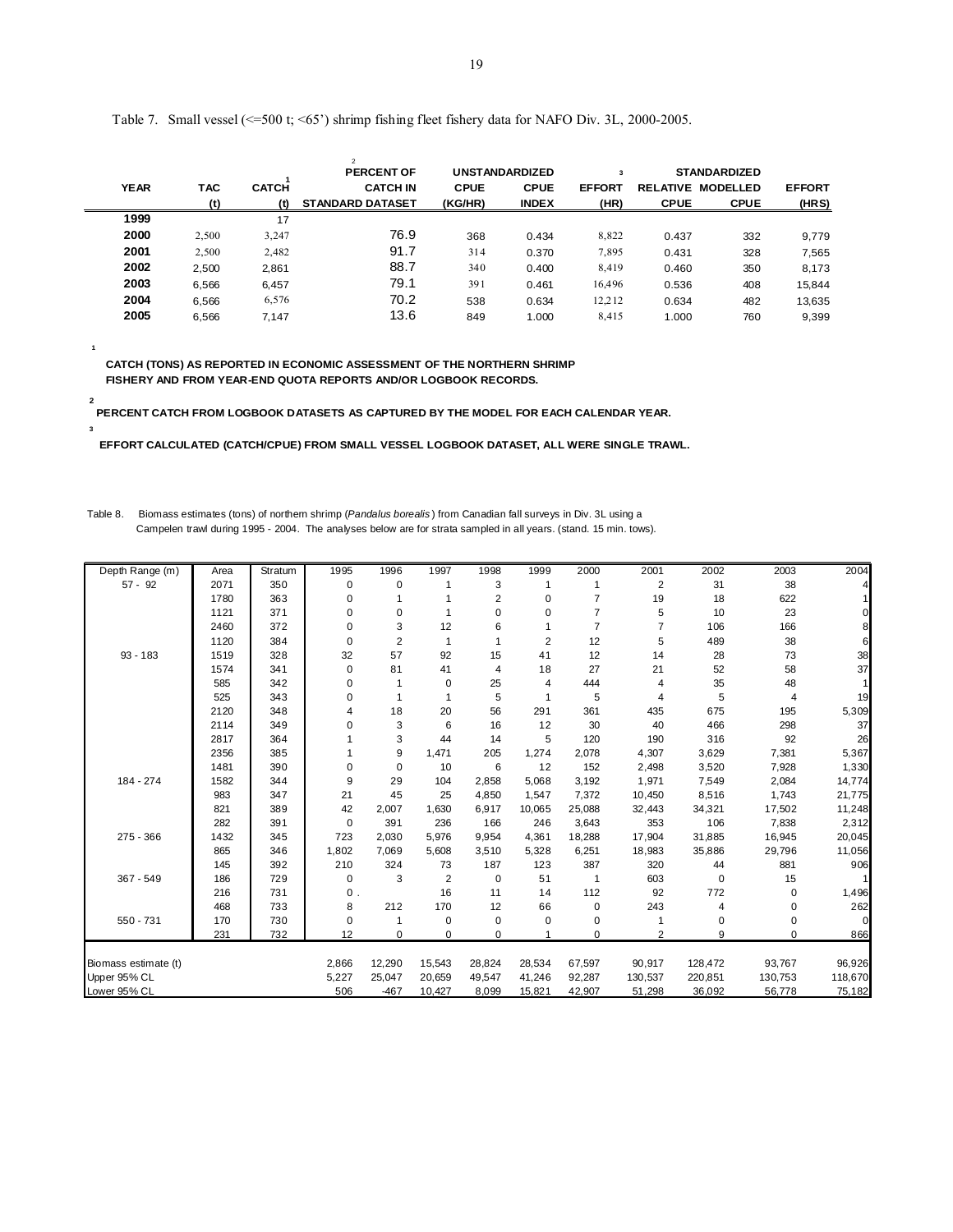|      | $\frac{1}{11}$ and $\frac{1}{2}$ because bottom is surveyed. The substrate of $\frac{1}{2}$ and $\frac{1}{2}$ and $\frac{1}{2}$ and $\frac{1}{2}$ and $\frac{1}{2}$ and $\frac{1}{2}$ and $\frac{1}{2}$ and $\frac{1}{2}$ and $\frac{1}{2}$ and $\frac{1}{2}$ and $\frac{1}{2}$ a |                                               |              |            |                                                                       |              |        |  |  |  |  |  |  |
|------|-----------------------------------------------------------------------------------------------------------------------------------------------------------------------------------------------------------------------------------------------------------------------------------|-----------------------------------------------|--------------|------------|-----------------------------------------------------------------------|--------------|--------|--|--|--|--|--|--|
|      |                                                                                                                                                                                                                                                                                   |                                               |              |            | Please note autumn 2004 indices not determined due to missing strata. |              |        |  |  |  |  |  |  |
|      |                                                                                                                                                                                                                                                                                   | Biomass (tons)                                |              |            | Abundance (numbers $x 10-6$ )                                         |              | Survey |  |  |  |  |  |  |
| Year | Lower C.I.                                                                                                                                                                                                                                                                        | Estimate                                      | Upper $C.I.$ | Lower C.I. | Estimate                                                              | Upper $C.I.$ | Sets   |  |  |  |  |  |  |
| 1995 | 3,639                                                                                                                                                                                                                                                                             | 5,921                                         | 8,202        | 659        | 2,054                                                                 | 3,449        | 337    |  |  |  |  |  |  |
| 1996 | 10,230                                                                                                                                                                                                                                                                            | 20,088<br>29,948<br>1,985<br>9,748<br>5,867   |              |            |                                                                       |              |        |  |  |  |  |  |  |
| 1997 | 25,530                                                                                                                                                                                                                                                                            | 10,523<br>14,766<br>46,202<br>66,875<br>6,280 |              |            |                                                                       |              |        |  |  |  |  |  |  |
| 1998 | 40,011                                                                                                                                                                                                                                                                            | 59.914                                        | 79,816       | 10,787     | 15,326                                                                | 19,866       | 347    |  |  |  |  |  |  |
| 1999 | 36,202                                                                                                                                                                                                                                                                            | 53.144                                        | 70.086       | 9.588      | 13,060                                                                | 16,533       | 313    |  |  |  |  |  |  |
| 2000 | 93,132                                                                                                                                                                                                                                                                            | 118,180                                       | 143,227      | 25,840     | 32,066                                                                | 38,292       | 337    |  |  |  |  |  |  |
| 2001 | 77,563                                                                                                                                                                                                                                                                            | 223,995                                       | 370.427      | 20,177     | 54,077                                                                | 87,978       | 362    |  |  |  |  |  |  |
| 2002 | 126,180                                                                                                                                                                                                                                                                           | 215,008                                       | 303,837      | 30,469     | 50,257                                                                | 70,044       | 365    |  |  |  |  |  |  |
| 2003 | 340,798<br>106.338<br>223.568<br>29,708<br>47,281<br>64,853                                                                                                                                                                                                                       |                                               |              |            |                                                                       |              |        |  |  |  |  |  |  |
| 2004 |                                                                                                                                                                                                                                                                                   | ???                                           |              |            | ???                                                                   |              |        |  |  |  |  |  |  |

 Table 9 Northern shrimp stock size estimates in NAFO divisions 3LNO from annual autumn Canadian multi-species bottom surveys, 1995 - 2003. Offshore strata only. (standard 15 min. tows)

Table 10 Northern shrimp stock size estimates in NAFO divisions 3LNO from annual spring Canadian multi-species bottom surveys, 1999 - 2005. Offshore strata only. (standard 15 min. tows)

|      |            | Biomass (tons) |            | Abundance (numbers $x 10^{-6}$ ) |          | Survey     |             |
|------|------------|----------------|------------|----------------------------------|----------|------------|-------------|
| Year | Lower C.I. | Estimate       | Upper C.I. | Lower C.I.                       | Estimate | Upper C.I. | <b>Sets</b> |
| 1999 | 12,564     | 55,317         | 98,069     | 3,178                            | 12,702   | 22,227     | 313         |
| 2000 | $-15,869$  | 121,815        | 259,498    | $-54,743$                        | 25,012   | 104,768    | 298         |
| 2001 | 62,359     | 102,566        | 142,773    | 13,417                           | 24,845   | 36,272     | 300         |
| 2002 | 121,067    | 159,491        | 197,916    | 28,311                           | 37,512   | 46,714     | 300         |
| 2003 | 112.299    | 193,766        | 275,233    | 21,857                           | 46,295   | 70,732     | 300         |
| 2004 | $-529,764$ | 110,827        | 751,418    | $-97,747$                        | 21,696   | 141,395    | 296         |
| 2005 | 88,504     | 155,627        | 222,751    | 17,441                           | 29,976   | 42,510     | 289         |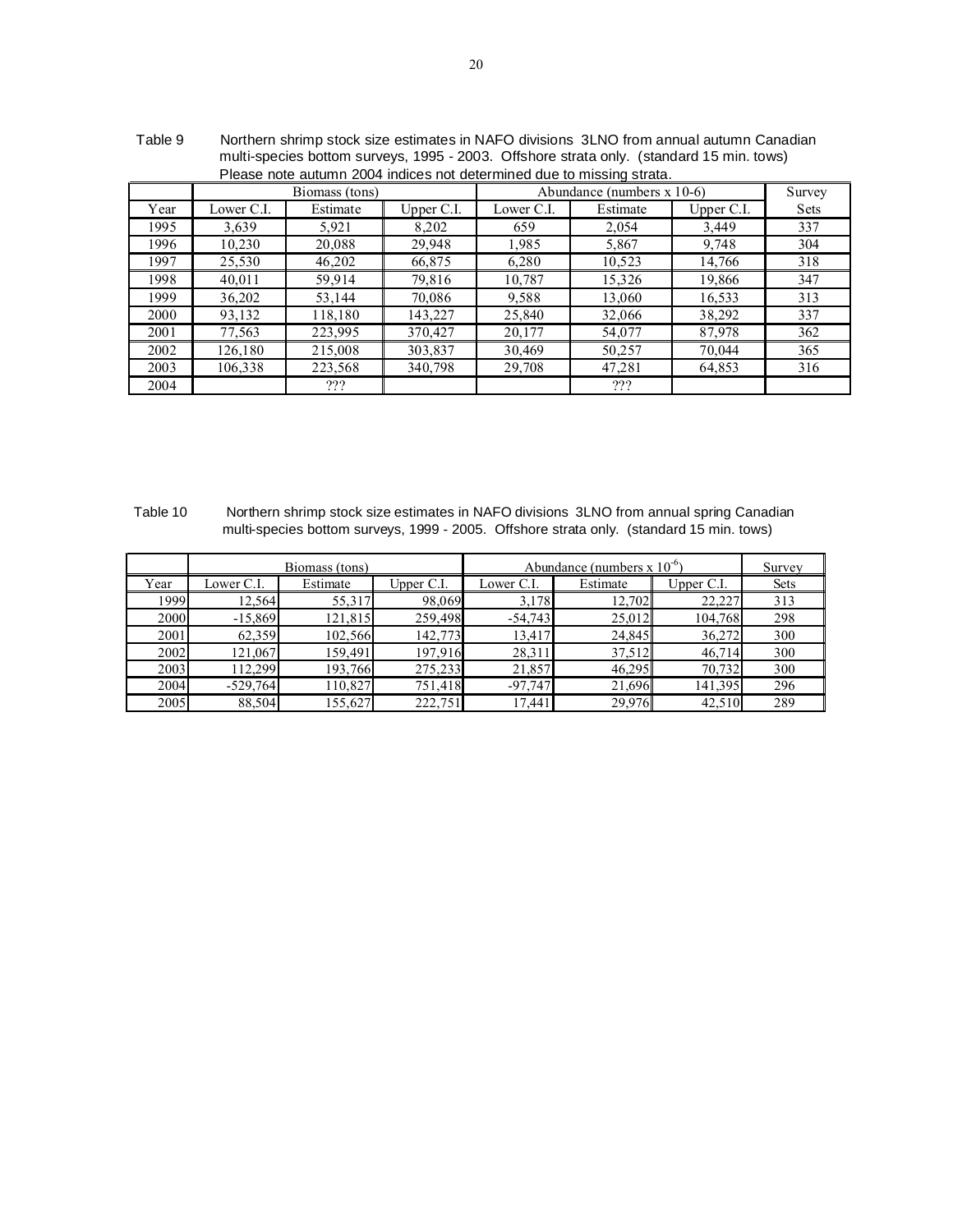|                                                                                                  | <u>Zampelen Touu Shimip trawi</u>                                                             |                                                          | <u>stanuaru 10 milli. tuws </u>                                                                  | <b>Entire Division</b> |                                                                             |                                                                    |                                                                       |                                        |                                                                          | <b>Entire Division</b> |                                                      |
|--------------------------------------------------------------------------------------------------|-----------------------------------------------------------------------------------------------|----------------------------------------------------------|--------------------------------------------------------------------------------------------------|------------------------|-----------------------------------------------------------------------------|--------------------------------------------------------------------|-----------------------------------------------------------------------|----------------------------------------|--------------------------------------------------------------------------|------------------------|------------------------------------------------------|
| Season                                                                                           | Year                                                                                          | Division                                                 | Biomass estimate<br>(Kg x 1000)                                                                  |                        | Percent by<br>division                                                      | Season                                                             | Year                                                                  | Division                               | Biomass estimate<br>(Kg x 1000)                                          |                        | Percent by<br>division                               |
| Autumn<br>Autumn<br>Autumn<br>Autumn<br>Autumn                                                   | 1995<br>1996<br>1997<br>1998<br>1999                                                          | 3L<br>3L<br>3L<br>3L<br>3L                               | 5,357<br>18,566<br>45,758<br>56,485<br>52,863                                                    |                        | 90.48<br>92.42<br>99.04<br>94.28<br>99.47                                   | Spring                                                             | 1999                                                                  | 3L                                     | 53,934                                                                   |                        | 97.50                                                |
| Autumn<br>Autumn<br>Autumn<br>Autumn<br>Autumn                                                   | 2000<br>2001<br>2002<br>2003<br>2004                                                          | 3L<br>3L<br>3L<br>3L<br>3L                               | 117,902<br>223,149<br>210,451<br>220,711<br>???                                                  |                        | 99.77<br>99.62<br>97.88<br>98.72<br>???                                     | Spring<br>Spring<br>Spring<br>Spring<br>Spring<br>Spring           | 2000<br>2001<br>2002<br>2003<br>2004<br>2005                          | 3L<br>3L<br>3L<br>3L<br>3L<br>3L       | 119,521<br>102,493<br>155,061<br>195,121<br>109,590<br>154,970           |                        | 98.12<br>99.93<br>97.22<br>98.46<br>98.88<br>99.58   |
| Autumn<br>Autumn<br>Autumn<br>Autumn<br>Autumn<br>Autumn<br>Autumn<br>Autumn<br>Autumn<br>Autumn | 1995<br>1996<br>1997<br>1998<br>1999<br>2000<br>2001<br>2002<br>2003<br>2004                  | 3N<br>3N<br>3N<br>3N<br>3N<br>3N<br>3N<br>3N<br>3N<br>3N | 533<br>1,514<br>427<br>3,360<br>272<br>270<br>836<br>4,444<br>2,785<br>1,422                     |                        | 9.00<br>7.54<br>0.92<br>5.61<br>0.51<br>0.23<br>0.37<br>2.07<br>1.25<br>??? | Spring<br>Spring<br>Spring<br>Spring<br>Spring<br>Spring<br>Spring | 1999<br>2000<br>2001<br>2002<br>2003<br>2004<br>2005                  | 3N<br>3N<br>3N<br>3N<br>3N<br>3N<br>3N | 1,349<br>2,248<br>53<br>4,395<br>2,852<br>1,099<br>530                   |                        | 2.44<br>1.85<br>0.05<br>2.76<br>1.44<br>0.99<br>0.34 |
| Autumn<br>Autumn<br>Autumn<br>Autumn<br>Autumn<br>Autumn<br>Autumn<br>Autumn<br>Autumn<br>Autumn | 1995<br>1996<br>1997<br>1998<br>1999<br>2000<br>2001<br>2002<br>2003<br>2004<br>all divisions | 30<br>3O<br>3O<br>3O<br>3O<br>3O<br>3O<br>3O<br>3O<br>3O | 31<br>$9\,$<br>17<br>69<br>9<br>8<br>10<br>113<br>72<br>77                                       |                        | 0.52<br>0.04<br>0.04<br>0.12<br>0.02<br>0.01<br>0.00<br>0.05<br>0.03<br>??? | Spring<br>Spring<br>Spring<br>Spring<br>Spring<br>Spring<br>Spring | 1999<br>2000<br>2001<br>2002<br>2003<br>2004<br>2005<br>all divisions | 3O<br>30<br>3O<br>30<br>30<br>30<br>30 | 34<br>46<br>20<br>35<br>196<br>138<br>127                                |                        | 0.06<br>0.04<br>0.02<br>0.02<br>0.10<br>0.12<br>0.08 |
| Autumn<br>Autumn<br>Autumn<br>Autumn<br>Autumn<br>Autumn<br>Autumn<br>Autumn<br>Autumn<br>Autumn | 1995<br>1996<br>1997<br>1998<br>1999<br>2000<br>2001<br>2002<br>2003<br>2004                  |                                                          | 5,921<br>20,089<br>46,202<br>59,914<br>53,144<br>118,180<br>223,995<br>215,008<br>223,568<br>222 |                        |                                                                             | Spring<br>Spring<br>Spring<br>Spring<br>Spring<br>Spring<br>Spring | 1999<br>2000<br>2001<br>2002<br>2003<br>2004<br>2005                  |                                        | 55,317<br>121,815<br>102,566<br>159,491<br>198,169<br>110,827<br>155,627 |                        |                                                      |

Table 11 NAFO divisions 3LNO *Pandalus borealis* biomass estimates for entire divisions. (Shrimp were collected during the Canadian spring and autumn multi-species surveys using a<br>Campelen 1800 shrimp trawl. (standard 15 m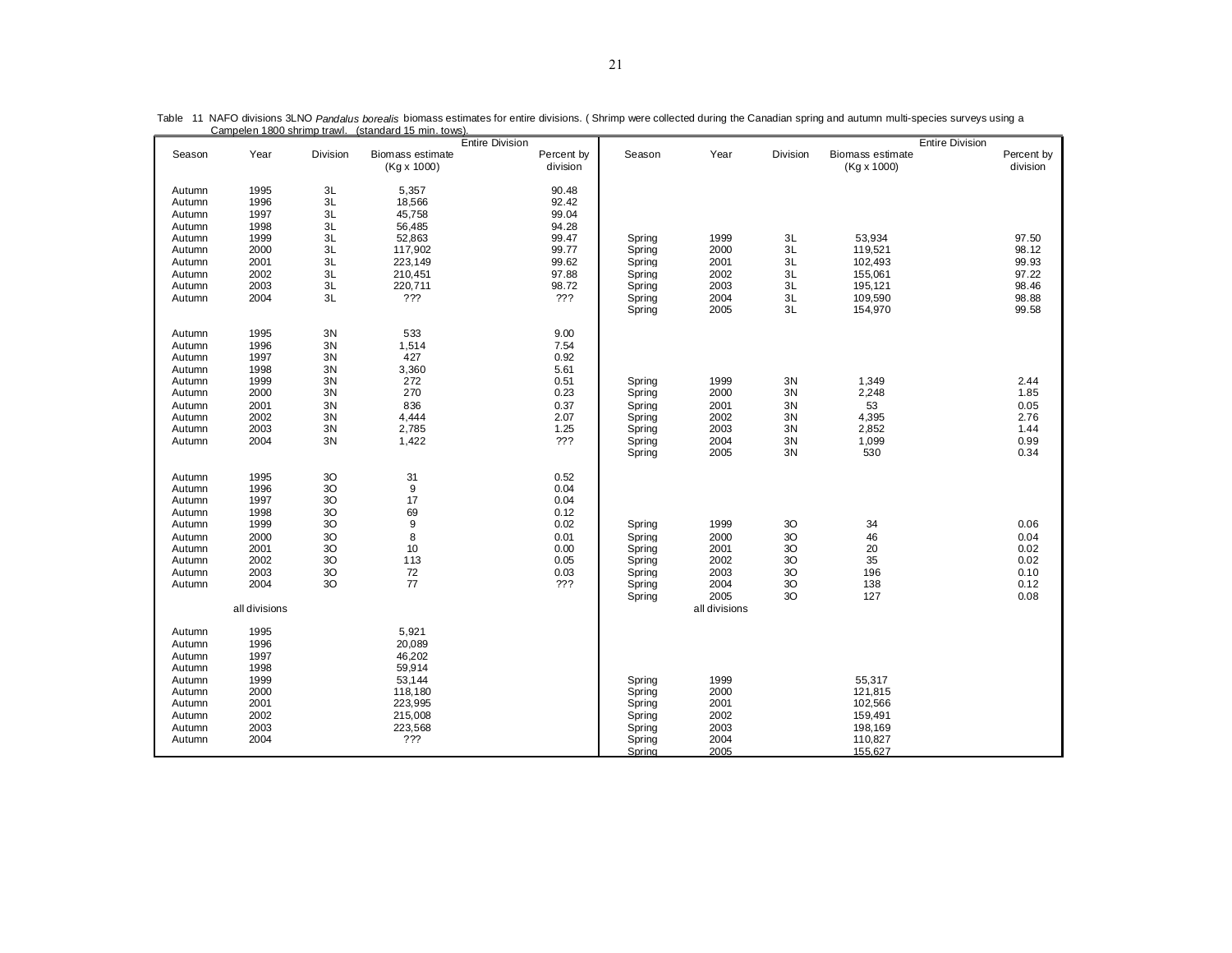| Table 12 NAFO divisions 3LNO Pandalus borealis biomass estimates for entire divisions and outside the 200 Nmi limit. |
|----------------------------------------------------------------------------------------------------------------------|
| Shrimp were collected during the autumn Canadian multi-species surveys using a Campelen 1800 shrimp trawl.           |
| (standard 15 min. tows).                                                                                             |

|        |               |          | <b>Entire Division</b> |            |                  | Outside 200 Nmi limit |                             |         |                 |
|--------|---------------|----------|------------------------|------------|------------------|-----------------------|-----------------------------|---------|-----------------|
| Season | Year          | Division | Biomass estimate       | Percent by | Biomass estimate | Percent biomass       |                             |         | 3 year running  |
|        |               |          | (Kg x 1000)            | division   | (Kg x 1000)      | by division           |                             | percent | average percent |
|        |               |          |                        |            |                  |                       |                             | biomass | biomass         |
|        |               |          |                        |            |                  |                       |                             | in NRA  | in NRA          |
| Autumn | 1995          | 3L       | 5,357                  | 90.48      | 1,039            | 67.63                 |                             | 19.40   | 19.40           |
| Autumn | 1996          | 3L       | 18,566                 | 92.42      | 4,506            | 76.86                 |                             | 24.27   | 21.84           |
| Autumn | 1997          | 3L       | 45,758                 | 99.04      | 5,115            | 92.83                 |                             | 11.18   | 18.28           |
| Autumn | 1998          | 3L       | 56,485                 | 94.28      | 8,707            | 75.66                 |                             | 15.42   | 16.95           |
| Autumn | 1999          | 3L       | 52,863                 | 99.47      | 8,734            | 97.38                 |                             | 16.52   | 14.37           |
| Autumn | 2000          | 3L       | 117,902                | 99.77      | 28,447           | 99.16                 |                             | 24.13   | 18.69           |
| Autumn | 2001          | 3L       | 223,149                | 99.62      | 52,292           | 98.47                 |                             | 23.43   | 21.36           |
| Autumn | 2002          | 3L       | 210,451                | 97.88      | 35,702           | 91.48                 |                             | 16.96   | 21.51           |
| Autumn | 2003          | 3L       | 220,711                | 98.72      | 43,986           | 94.76                 |                             | 19.93   | 20.11           |
| Autumn | 2004          | 3L       | ???                    | ???        | 13,687           | 90.70                 |                             | ???     | 222             |
|        |               |          | Overall average        | 96.85      |                  |                       | Overall average             | 19.03   |                 |
| Autumn | 1995          | 3N       | 533                    | 9.00       | 497              | 32.34                 |                             | 93.29   | 93.29           |
| Autumn | 1996          | 3N       | 1,514                  | 7.54       | 1,356            | 23.12                 |                             | 89.52   | 91.40           |
| Autumn | 1997          | 3N       | 427                    | 0.92       | 391              | 7.09                  |                             | 91.52   | 91.44           |
| Autumn | 1998          | 3N       | 3,360                  | 5.61       | 2,786            | 24.21                 |                             | 82.91   | 87.98           |
| Autumn | 1999          | 3N       | 272                    | 0.51       | 232              | 2.59                  |                             | 85.57   | 86.67           |
| Autumn | 2000          | 3N       | 270                    | 0.23       | 240              | 0.84                  |                             | 88.80   | 85.76           |
| Autumn | 2001          | 3N       | 836                    | 0.37       | 809              | 1.52                  |                             | 96.77   | 90.38           |
| Autumn | 2002          | 3N       | 4,444                  | 2.07       | 3,295            | 8.44                  |                             | 74.14   | 86.57           |
| Autumn | 2003          | 3N       | 2,785                  | 1.25       | 2,421            | 5.22                  |                             | 86.93   | 85.95           |
| Autumn | 2004          | 3N       | 1,422                  | ???        | 1,393            | 9.23                  |                             | 97.96   | 86.35           |
|        |               |          | Overall average        | 3.06       |                  |                       | Overall average             | 88.74   |                 |
| Autumn | 1995          | 30       | 31                     | 0.52       | $\overline{1}$   | 0.04                  |                             | 1.82    | 1.82            |
| Autumn | 1996          | 30       | 9                      | 0.04       | $\overline{1}$   | 0.02                  |                             | 12.50   | 7.16            |
| Autumn | 1997          | 30       | 17                     | 0.04       | $\overline{4}$   | 0.07                  |                             | 23.79   | 12.70           |
| Autumn | 1998          | 30       | 69                     | 0.12       | 15               | 0.13                  |                             | 21.23   | 19.17           |
| Autumn | 1999          | 3O       | 9                      | 0.02       | 3                | 0.03                  |                             | 33.59   | 26.21           |
| Autumn | 2000          | 30       | 8                      | 0.01       | $\overline{1}$   | 0.00                  |                             | 8.02    | 20.95           |
| Autumn | 2001          | 3O       | 10                     | 0.00       | $\mathbf{3}$     | 0.01                  |                             | 30.00   | 23.87           |
| Autumn | 2002          | 3O       | 113                    | 0.05       | 32               | 0.08                  |                             | 28.32   | 22.11           |
| Autumn | 2003          | 30       | 72                     | 0.03       | 8                | 0.02                  |                             | 11.11   | 23.14           |
| Autumn | 2004          | 3O       | 77                     | ???        | 12               | 0.08                  |                             | 15.58   | 18.34           |
|        |               |          | Overall average        | 0.09       |                  |                       | Overall average             | 18.60   |                 |
|        | all divisions |          |                        |            |                  |                       |                             |         |                 |
|        |               |          |                        |            |                  |                       |                             |         |                 |
| Autumn | 1995          |          | 5,921                  |            | 1,537            |                       |                             | 25.96   | 25.96           |
| Autumn | 1996          |          | 20,088                 |            | 5,862            |                       |                             | 29.18   | 27.57           |
| Autumn | 1997          |          | 46,202                 |            | 5,509            |                       |                             | 11.92   | 22.36           |
| Autumn | 1998          |          | 59,914                 |            | 11,508           |                       |                             | 19.21   | 20.11           |
| Autumn | 1999          |          | 53,144                 |            | 8,969            |                       |                             | 16.88   | 16.00           |
| Autumn | 2000          |          | 118,180                |            | 28,687           |                       |                             | 24.27   | 20.12           |
| Autumn | 2001          |          | 223,995                |            | 53,104           |                       |                             | 23.71   | 21.62           |
| Autumn | 2002          |          | 215,008                |            | 39,029           |                       |                             | 18.15   | 22.04           |
| Autumn | 2003          |          | 223,568                |            | 46,416           |                       |                             | 20.76   | 20.87           |
| Autumn | 2004          |          | ???                    |            | 15,091           |                       |                             | 777     | ???             |
|        |               |          |                        |            |                  |                       | Overall average 1995 - 2003 | 21.12   |                 |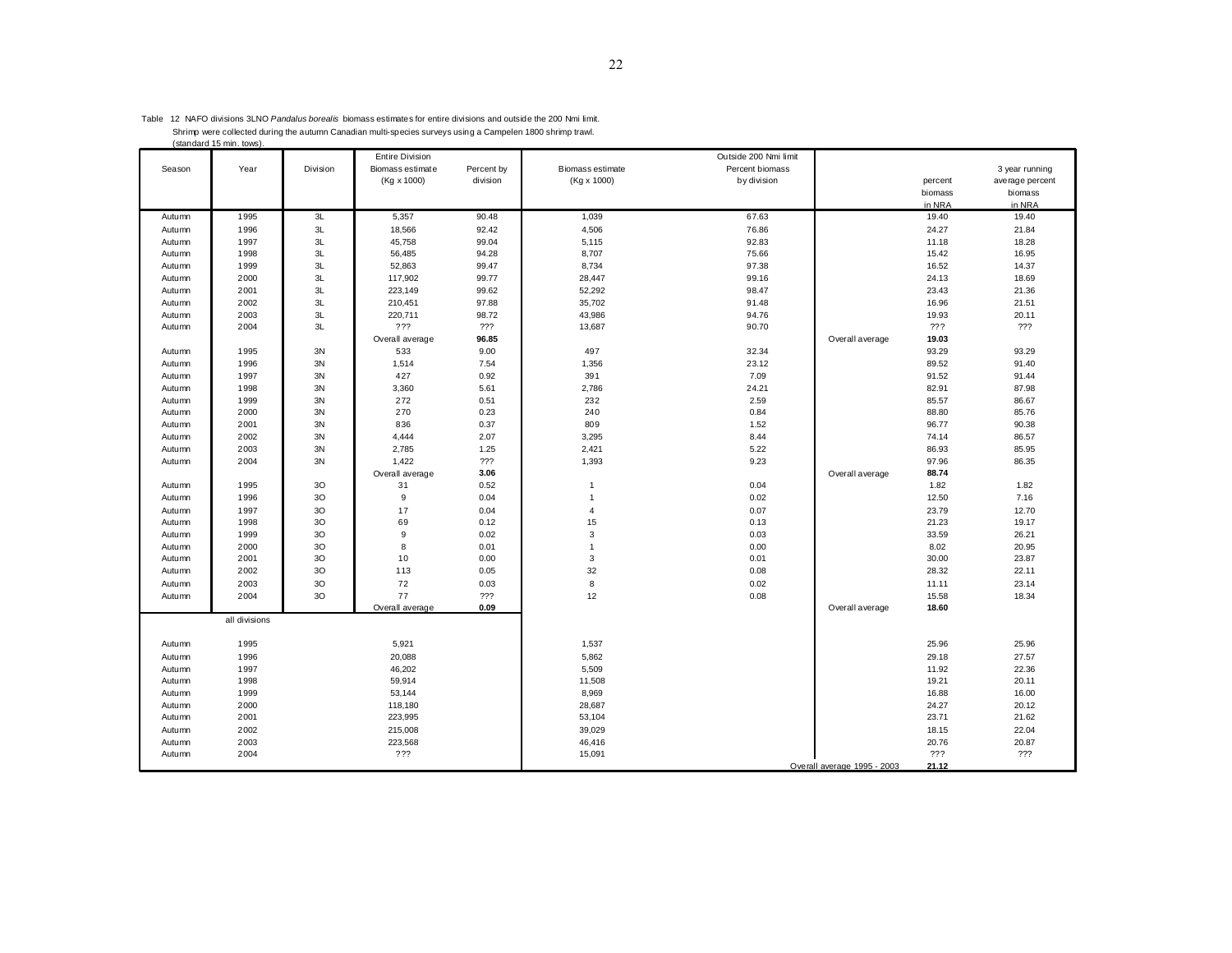| Season | Year          | Division | Entire<br>Biomass estimate<br>(Kg x 1000) | Percent by<br>division | Biomass estimate<br>(Kg x 1000) | Outside 200 Nmi limit<br>Percent biomass<br>by division |                 | percent<br>biomass<br>in NRA | 3 year running<br>average percent<br>biomass<br>in NRA |
|--------|---------------|----------|-------------------------------------------|------------------------|---------------------------------|---------------------------------------------------------|-----------------|------------------------------|--------------------------------------------------------|
| Spring | 1999          | 3L       | 53,934                                    | 97.50                  | 14,731                          | 91.74                                                   |                 | 27.31                        | 27.31                                                  |
| Spring | 2000          | 3L       | 119,521                                   | 98.12                  | 36,127                          | 94.30                                                   |                 | 30.23                        | 28.77                                                  |
| Spring | 2001          | 3L       | 102,493                                   | 99.93                  | 18,397                          | 99.75                                                   |                 | 17.95                        | 25.16                                                  |
| Spring | 2002          | 3L       | 155,061                                   | 97.22                  | 47,288                          | 92.79                                                   |                 | 30.50                        | 26.22                                                  |
| Spring | 2003          | 3L       | 190,718                                   | 98.43                  | 38,473                          | 93.13                                                   |                 | 20.17                        | 22.87                                                  |
| Spring | 2004          | 3L       | 109.590                                   | 98.88                  | 27,262                          | 96.37                                                   |                 | 24.88                        | 25.18                                                  |
| Spring | 2005          | 3L       | 154,970                                   | 99.58                  | 18,982                          | 97.27                                                   |                 | 12.25                        | 19.10                                                  |
|        |               |          | Overall average                           | 98.52                  |                                 |                                                         | Overall average | 23.33                        |                                                        |
| Spring | 1999          | 3N       | 1,349                                     | 2.44                   | 1,327                           | 8.26                                                    |                 | 98.37                        | 98.37                                                  |
| Spring | 2000          | 3N       | 2,248                                     | 1.85                   | 2,178                           | 5.69                                                    |                 | 96.89                        | 97.63                                                  |
| Spring | 2001          | 3N       | 53                                        | 0.05                   | 45                              | 0.24                                                    |                 | 84.91                        | 93.39                                                  |
| Spring | 2002          | 3N       | 4,395                                     | 2.76                   | 3,670                           | 7.20                                                    |                 | 83.50                        | 88.43                                                  |
| Spring | 2003          | 3N       | 2,853                                     | 1.47                   | 2,834                           | 6.86                                                    |                 | 99.33                        | 89.25                                                  |
| Spring | 2004          | 3N       | 1,099                                     | 0.99                   | 1,019                           | 3.60                                                    |                 | 92.72                        | 91.85                                                  |
| Spring | 2005          | 3N       | 530                                       | 0.34                   | 516                             | 2.64                                                    |                 | 97.36                        | 96.47                                                  |
|        |               |          | Overall average                           | 1.41                   |                                 |                                                         | Overall average | 93.30                        |                                                        |
| Spring | 1999          | 30       | 34                                        | 0.06                   | $\boldsymbol{0}$                | 0.00                                                    |                 | 0.00                         | 0.00                                                   |
| Spring | 2000          | 30       | 46                                        | 0.04                   | 6                               | 0.02                                                    |                 | 13.04                        | 6.52                                                   |
| Spring | 2001          | 30       | 20                                        | 0.02                   | $\overline{2}$                  | 0.01                                                    |                 | 10.00                        | 7.68                                                   |
| Spring | 2002          | 30       | 35                                        | 0.02                   | $\overline{4}$                  | 0.01                                                    |                 | 11.43                        | 11.49                                                  |
| Spring | 2003          | 30       | 196                                       | 0.10                   | $\overline{2}$                  | 0.01                                                    |                 | 1.02                         | 7.48                                                   |
| Spring | 2004          | 30       | 138                                       | 0.12                   | 8                               | 0.02                                                    |                 | 5.80                         | 6.08                                                   |
| Spring | 2005          | 30       | 127                                       | 0.08                   | 17                              | 0.06                                                    |                 | 13.39                        | 6.73                                                   |
|        |               |          | Overall average                           | 0.06                   |                                 |                                                         | Overall average | 7.81                         |                                                        |
|        | all divisions |          |                                           |                        |                                 |                                                         |                 |                              |                                                        |
| Spring | 1999          |          | 55,317                                    |                        | 16,057                          |                                                         |                 | 29.03                        | 29.03                                                  |
| Spring | 2000          |          | 121,815                                   |                        | 38,310                          |                                                         |                 | 31.45                        | 30.24                                                  |
| Spring | 2001          |          | 102,566                                   |                        | 18,444                          |                                                         |                 | 17.98                        | 26.15                                                  |
| Spring | 2002          |          | 159,491                                   |                        | 50,962                          |                                                         |                 | 31.95                        | 27.13                                                  |
| Spring | 2003          |          | 193,766                                   |                        | 41,310                          |                                                         |                 | 21.32                        | 23.75                                                  |
| Spring | 2004          |          | 110,827                                   |                        | 28,289                          |                                                         |                 | 25.53                        | 26.27                                                  |
| Spring | 2005          |          | 155,627                                   |                        | 19,515                          |                                                         |                 | 12.54                        | 19.79                                                  |
|        |               |          |                                           |                        |                                 |                                                         | Overall average | 24.26                        |                                                        |

Table 13 NAFO divisions 3LNO *Pandalus borealis* biomass estimates for entire divisions and outside the 200 Nmi limit.<br>Shrimp were collected during the spring Canadian multi-species surveys using a Campelen 1800 shrimp tra (standard 15 min. tows)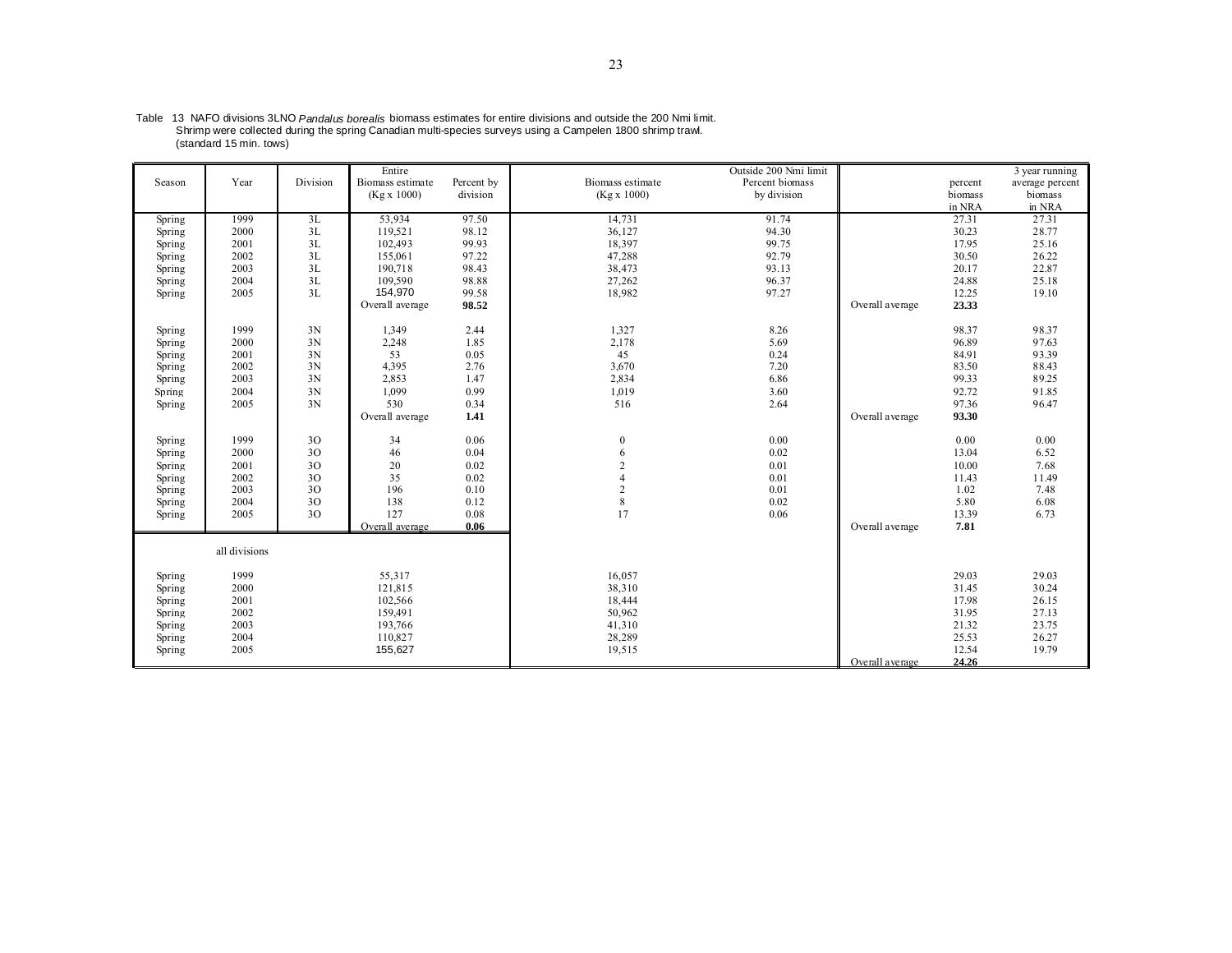| Length in                          | Spring 99               | Spring 00                  | Spring 01               | Spring 02                | Spring 03                  | Spring 04                    | Spring 05               |
|------------------------------------|-------------------------|----------------------------|-------------------------|--------------------------|----------------------------|------------------------------|-------------------------|
| mm                                 | WT 238 - 241<br>1999    | WT 316 - 318<br>2000       | WT 365 - 370<br>2001    | WT 419 - 424<br>2002     | WT 479 - 482<br>2003       | WT 546 - 549<br>2004         | WT 618 - 621<br>2005    |
| 0.5                                | 0                       | 0                          | 0                       | 0                        | 0                          | 0                            | 0                       |
| 1                                  | $\pmb{0}$               | 0                          | 0                       | $\mathbf 0$              | 0                          | 0                            | 0                       |
| 1.5                                | 0                       | 0                          | 0                       | 0                        | 0                          | 0                            | 0                       |
| $\overline{\mathbf{c}}$<br>2.5     | 0<br>0                  | 0<br>0                     | 0<br>0                  | 0<br>0                   | 0<br>0                     | 0<br>$\mathbf 0$             | 0<br>0                  |
| 3                                  | 0                       | 0                          | 0                       | 0                        | 0                          | $\mathbf 0$                  | 0                       |
| 3.5                                | 0                       | 0                          | 0                       | 0                        | 0                          | 0                            | 0                       |
| 4                                  | 0                       | 0                          | 0                       | 0                        | 0                          | $\mathbf 0$                  | 0                       |
| 4.5<br>5                           | 0<br>0                  | 0<br>0                     | 0<br>0                  | 0<br>0                   | 0<br>0                     | $\mathbf 0$<br>$\mathbf 0$   | 0<br>0                  |
| 5.5                                | 0                       | 0                          | 0                       | 0                        | 0                          | $\mathbf 0$                  | 0                       |
| 6                                  | 0                       | 0                          | 0                       | 0                        | 44                         | $\mathbf 0$                  | 1,701                   |
| 6.5                                | 629                     | 0                          | 2,909                   | 3,092                    | 12,101                     | 543                          | 6,733                   |
| 7<br>7.5                           | 10,950<br>4,505         | 14,387<br>46,869           | 7,218<br>36,791         | 28,159<br>159,756        | 21,826<br>100,993          | 10,900<br>16,006             | 5,088<br>28,727         |
| 8                                  | 21,825                  | 95,301                     | 36,831                  | 136,376                  | 214,975                    | 14,853                       | 49,402                  |
| 8.5                                | 26,815                  | 135,840                    | 11,852                  | 93,359                   | 63,134                     | 3,425                        | 73,764                  |
| 9                                  | 15,785                  | 74,180                     | 137                     | 27,860                   | 7,757                      | 3,823                        | 52,407                  |
| 9.5                                | 28,176                  | 39,831                     | 9,711                   | 10,798                   | 4,984                      | 22,441                       | 26,383                  |
| $10$<br>10.5                       | 14,367<br>15,123        | 34,300<br>60,587           | 20,829<br>36,128        | 17,085<br>129,491        | 47,769<br>93,127           | 16,791<br>38,451             | 13,992<br>16,520        |
| 11                                 | 24,841                  | 50,993                     | 184,768                 | 122,222                  | 219,930                    | 56,113                       | 40,178                  |
| 11.5                               | 29,581                  | 169,630                    | 201,256                 | 367,118                  | 195,113                    | 115,739                      | 58,767                  |
| 12                                 | 49,207                  | 274,247                    | 312,945                 | 399,854                  | 528,599                    | 163,139                      | 162,138                 |
| 12.5<br>13                         | 135,597<br>267,629      | 455,568<br>891,854         | 614,303<br>689,768      | 579,093<br>432,246       | 930,029<br>777,992         | 262,772<br>293,275           | 227,976<br>324,149      |
| 13.5                               | 704,706                 | 994,659                    | 744,396                 | 405,781                  | 709,577                    | 385,717                      | 521,556                 |
| 14                                 | 804,028                 | 1,028,440                  | 681,121                 | 298,773                  | 493,491                    | 265,564                      | 533,802                 |
| 14.5                               | 840,930                 | 716,927                    | 508,801                 | 362,284                  | 526,902                    | 215,298                      | 571,136                 |
| 15<br>15.5                         | 741,258<br>435,207      | 742,644<br>614,294         | 484,341<br>795,068      | 760,694<br>1,304,791     | 528,161<br>618,014         | 225,580<br>267,551           | 529,506<br>777,501      |
| 16                                 | 192,745                 | 613,210                    | 879,612                 | 1,608,691                | 998,814                    | 326,881                      | 1,019,912               |
| 16.5                               | 121,670                 | 771,835                    | 1,351,224               | 1,945,095                | 945,943                    | 534,401                      | 1,248,683               |
| 17                                 | 283,562                 | 1,358,786                  | 1,288,397               | 2,329,591                | 795,140                    | 657,320                      | 1,522,027               |
| 17.5<br>18                         | 339,923<br>518,383      | 1,647,536<br>1,633,388     | 1,540,283               | 2,616,479<br>2,497,661   | 962,097<br>890,169         | 755,938<br>1,387,142         | 1,587,094               |
| 18.5                               | 479,302                 | 1,241,221                  | 1,575,429<br>1,787,205  | 2,354,153                | 895,744                    | 1,371,513                    | 1,410,253<br>1,268,921  |
| 19                                 | 490,357                 | 617,208                    | 1,901,729               | 2,220,763                | 1,356,242                  | 1,750,306                    | 1,407,813               |
| 19.5                               | 593,703                 | 687,161                    | 1,647,032               | 2,046,579                | 831,747                    | 1,729,213                    | 1,046,010               |
| 20<br>20.5                         | 742,174<br>690,630      | 435,102<br>547,918         | 1,007,472<br>452,165    | 1,767,802<br>1,083,680   | 622,445<br>263,898         | 1,565,154<br>1,414,838       | 810,115<br>836,808      |
| 21                                 | 484,495                 | 409,895                    | 232,646                 | 467,015                  | 170,087                    | 582,640                      | 590,338                 |
| 21.5                               | 413,102                 | 247,461                    | 87,887                  | 150,834                  | 79,386                     | 388,419                      | 319,060                 |
| 22                                 | 115,645                 | 179,686                    | 52,072                  | 41,214                   | 25,850                     | 185,549                      | 214,061                 |
| 22.5                               | 54,782                  | 116,076                    | 13,845                  | 10,202                   | 7,506                      | 15,137                       | 101,397                 |
| 23<br>23.5                         | 23,786<br>6,794         | 13,182<br>8,366            | 8,716<br>15,237         | 5<br>0                   | 716<br>25                  | 3,144<br>649                 | 18,426<br>8,431         |
| 24                                 | 1,089                   | 189                        | 20                      | 0                        | 0                          | 53                           | 0                       |
| 24.5                               | 0                       | 0                          | 0                       | 0                        | 2,237                      | $\mathbf 0$                  | 85                      |
| 25                                 | 0<br>0                  | 0<br>0                     | 0                       | 0                        | 0<br>0                     | 0                            | 0                       |
| 25.5<br>26                         | 0                       | 0                          | 4,183<br>0              | 0<br>0                   | $\mathbf 0$                | 416<br>0                     | 0<br>$\mathbf 0$        |
| 26.5                               | 0                       | 0                          | 0                       | 0                        | 0                          | 0                            | 0                       |
| 27                                 | 0                       | 0                          | 0                       | 0                        | 0                          | 0                            | 0                       |
| 27.5                               | 0                       | 0                          | 0                       | 0                        | 0                          | 0                            | 0                       |
| 28<br>28.5                         | 0<br>0                  | 0<br>0                     | 0<br>0                  | 0<br>0                   | 0<br>0                     | 0<br>0                       | 0<br>$\pmb{0}$          |
| 29                                 | 0                       | 0                          | 0                       | 0                        | 0                          | 0                            | 0                       |
| 29.5                               | 0                       | 0                          | 0                       | 0                        | 0                          | 0                            | 0                       |
| 30                                 | 0                       | 0                          | 0                       | 0                        | 0                          | $\mathbf 0$                  | 0                       |
| 30.5<br>31                         | 0<br>0                  | 0<br>0                     | 0<br>0                  | 0<br>0                   | 0<br>0                     | 0<br>0                       | 0<br>0                  |
| 31.5                               | 0                       | 0                          | 0                       | 0                        | 0                          | 0                            | 0                       |
| 32                                 | 0                       | 0                          | 0                       | 0                        | 0                          | 0                            | 0                       |
| Total (000's)                      | 9,723,302               | 16,968,771                 | 19,224,326              | 26,778,595               | 14,964,698                 | 15,046,693                   | 17,430,857              |
| Upper 95% limit<br>Lower 95% limit | 18,079,360<br>1,367,243 | 36,240,923<br>$-2,303,381$ | 29,374,530<br>9,074,122 | 34,873,186<br>18,684,004 | 35,816,078<br>$-5,886,682$ | 105,290,000<br>$-75,200,000$ | 25,193,470<br>9,668,244 |

Table 14 Abundance (000's) of male northern shrimp (*Pandalus borealis*) collected in NAFO Div. 3LNO during spring Canadian research surveys during 1999 - 2005. The data were taken from strata <784 so that all years would be comparable.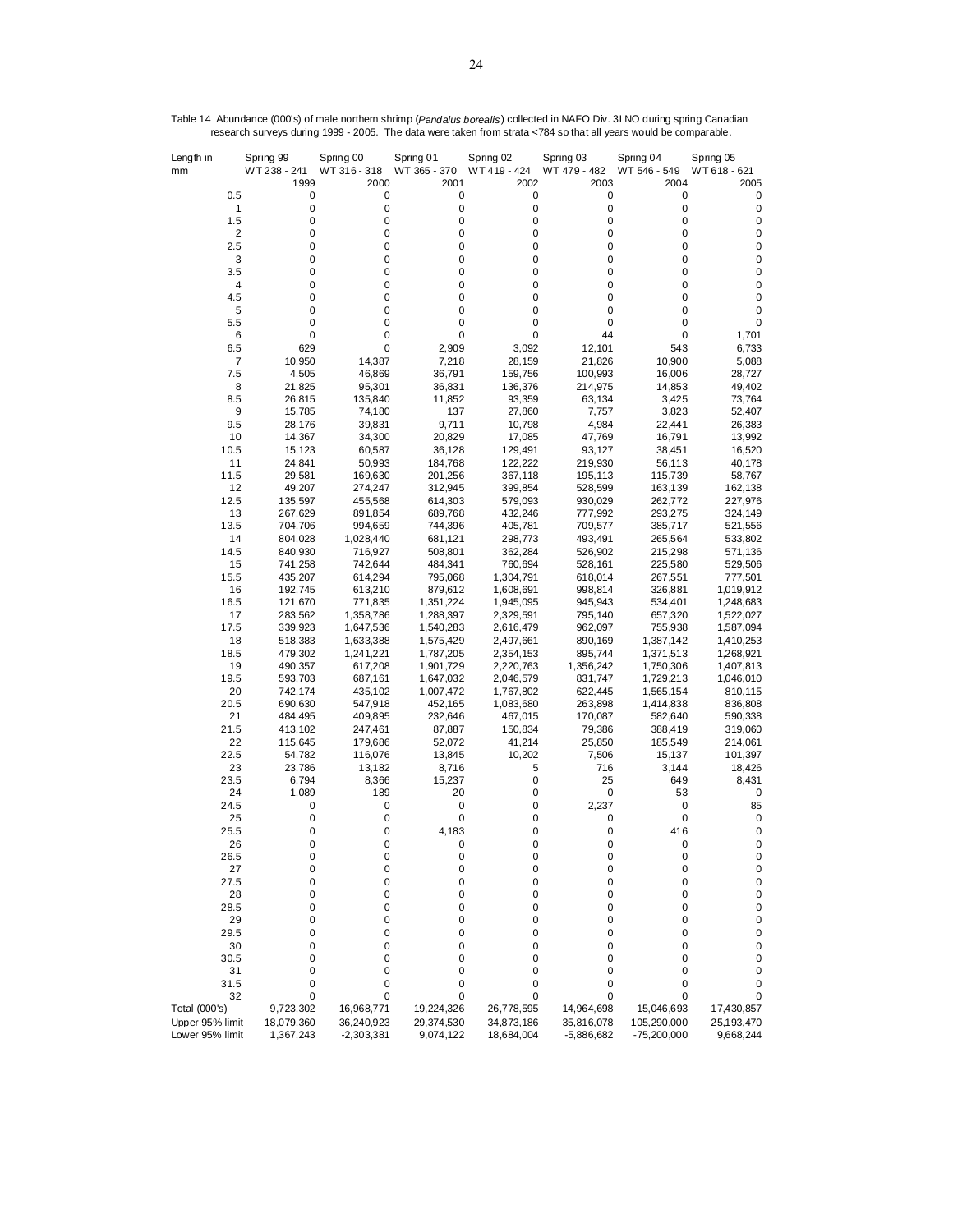| Length in<br>mm | Spring 99<br>WT 238 - 241 | Spring 00<br>WT 316 - 318 | Spring 01<br>WT 365 - 370 | Spring 02<br>WT419 - 424 | Spring 03<br>WT 479 - 482 | Spring 04<br>WT 546 - 549 | Spring 05<br>WT 618 - 621 |
|-----------------|---------------------------|---------------------------|---------------------------|--------------------------|---------------------------|---------------------------|---------------------------|
| 0.5             | 0                         | 0                         | 0                         | 0                        | 0                         | 0                         | 0                         |
| 1               | 0                         | 0                         | 0                         | 0                        | 0                         | 0                         | 0                         |
| 1.5             | 0                         | 0                         | 0                         | 0                        | 0                         | 0                         | $\pmb{0}$                 |
| $\overline{c}$  | 0                         | 0                         | 0                         | 0                        | 0                         | 0                         | $\pmb{0}$                 |
| 2.5             | 0                         | 0                         | 0                         | 0                        | 0                         | 0                         | $\pmb{0}$                 |
| 3<br>3.5        | 0<br>0                    | 0<br>0                    | 0<br>0                    | 0<br>0                   | 0<br>0                    | 0<br>0                    | $\pmb{0}$<br>$\pmb{0}$    |
| 4               | 0                         | 0                         | 0                         | 0                        | 0                         | 0                         | $\pmb{0}$                 |
| 4.5             | 0                         | 0                         | 0                         | 0                        | 0                         | 0                         | $\pmb{0}$                 |
| 5               | 0                         | 0                         | 0                         | 0                        | 0                         | 0                         | $\pmb{0}$                 |
| 5.5             | 0                         | 0                         | 0                         | 0                        | 0                         | 0                         | $\pmb{0}$                 |
| 6               | 0                         | 0                         | 0                         | 0                        | 0                         | 0                         | $\pmb{0}$                 |
| 6.5             | 0                         | 0                         | 0                         | 0                        | 0                         | 0                         | $\pmb{0}$                 |
| 7               | 0                         | 0                         | 0                         | 0                        | 0                         | 0                         | $\pmb{0}$                 |
| 7.5             | 0                         | 0                         | 0                         | 0                        | 0                         | 0                         | $\pmb{0}$                 |
| 8               | 0                         | 0                         | 0                         | 0                        | 0                         | 0                         | $\pmb{0}$                 |
| 8.5             | 0                         | 0                         | 0                         | 0                        | 0                         | 0                         | $\pmb{0}$                 |
| 9               | 0                         | 0                         | 0                         | 0                        | 0                         | 0                         | $\pmb{0}$                 |
| 9.5             | 0<br>0                    | 0<br>0                    | 0<br>0                    | 0<br>0                   | 0<br>0                    | 0<br>0                    | $\pmb{0}$<br>$\pmb{0}$    |
| 10<br>10.5      | 0                         | 0                         | 0                         | 0                        | 0                         | 0                         | $\pmb{0}$                 |
| 11              | 0                         | 0                         | 0                         | 0                        | 0                         | 0                         | $\pmb{0}$                 |
| 11.5            | 0                         | 0                         | 0                         | 0                        | 0                         | 0                         | 0                         |
| 12              | 0                         | 0                         | 0                         | 0                        | 0                         | 0                         | $\pmb{0}$                 |
| 12.5            | 0                         | 0                         | 0                         | 0                        | 0                         | 0                         | $\pmb{0}$                 |
| 13              | 0                         | 0                         | 0                         | 0                        | 0                         | 0                         | $\pmb{0}$                 |
| 13.5            | 0                         | 0                         | 0                         | 0                        | 0                         | 0                         | 209                       |
| 14              | 0                         | 0                         | 0                         | 0                        | 0                         | 48                        | 104                       |
| 14.5            | 0                         | 0                         | 0                         | 0                        | 0                         | 97                        | 209                       |
| 15              | 0                         | 0                         | 24                        | 0                        | 0                         | 49                        | 104                       |
| 15.5            | 0                         | 0                         | 48                        | 0                        | 0                         | 49                        | 209                       |
| 16              | 0                         | 0                         | 18,876                    | 1,506                    | 0                         | 147                       | 209                       |
| 16.5            | 0                         | 0                         | 72                        | 37                       | 0                         | 2,465                     | 209                       |
| 17              | 156                       | 3,153                     | 11,856                    | 0<br>0                   | 40                        | 13,269                    | 122                       |
| 17.5<br>18      | 2,752<br>4                | 5,615<br>13,755           | 7,865<br>72               | 6,328                    | 5,140<br>748              | 241<br>1,060              | 7,110<br>5,574            |
| 18.5            | 6,041                     | 11                        | 9,508                     | 16,462                   | 4,034                     | 7,780                     | 120                       |
| 19              | 2,314                     | 15,948                    | 27,507                    | 14,549                   | 13,311                    | 21,423                    | 23,161                    |
| 19.5            | 21,171                    | 60,712                    | 127,445                   | 190,044                  | 23,629                    | 44,023                    | 10,415                    |
| 20              | 13,436                    | 117,600                   | 240,083                   | 785,681                  | 150,812                   | 126,447                   | 80,044                    |
| 20.5            | 48,071                    | 254,028                   | 430,125                   | 1,290,489                | 449,986                   | 209,426                   | 238,047                   |
| 21              | 96,358                    | 328,120                   | 440,732                   | 1,703,644                | 596,555                   | 416,668                   | 439,807                   |
| 21.5            | 182,755                   | 601,082                   | 428,310                   | 1,625,473                | 713,250                   | 830,222                   | 887,981                   |
| 22              | 390,113                   | 636,319                   | 376,987                   | 1,249,021                | 610,800                   | 652,032                   | 1,292,645                 |
| 22.5            | 498,405                   | 811,106                   | 353,202                   | 607,802                  | 364,622                   | 459,839                   | 1,408,621                 |
| 23              | 403,913                   | 861,544                   | 300,325                   | 230,005                  | 255,053                   | 362,595                   | 942,233<br>680,345        |
| 23.5<br>24      | 349,581<br>186,312        | 843,773                   | 136,802<br>106,178        | 55,564<br>29,508         | 55,207<br>14,289          | 148,438<br>38,235         | 300,193                   |
| 24.5            | 89,024                    | 376,890<br>246,273        | 42,713                    | 9,749                    | 44,741                    | 74,104                    | 110,422                   |
| 25              | 39,463                    | 147,609                   | 34,772                    | 9,347                    | 747                       | 8,363                     | 26,684                    |
| 25.5            | 7,782                     | 44,764                    | 1,090                     | 50                       | 2,265                     | 5,957                     | 22,694                    |
| 26              | 1,582                     | 19,820                    | 855                       | 152                      | 51                        | 1,273                     | 1,695                     |
| 26.5            | 46                        | 1,121                     | 233                       | 0                        | 101                       | 58                        | 2,127                     |
| 27              | 0                         | 230                       | 166                       | 0                        | 0                         | 0                         | 46                        |
| 27.5            | 0                         | 0                         | 0                         | 0                        | 0                         | 0                         | 0                         |
| 28              | 0                         | 0                         | 0                         | 0                        | 0                         | 0                         | $\pmb{0}$                 |
| 28.5            | 0                         | 0                         | 0                         | 0                        | 0                         | 0                         | $\pmb{0}$                 |
| 29              | 0                         | 0                         | 0                         | 0                        | 0                         | 0                         | $\pmb{0}$                 |
| 29.5            | 0                         | 0                         | 0                         | 0                        | 0                         | 0                         | $\pmb{0}$                 |
| 30<br>30.5      | 0<br>0                    | 0<br>0                    | 0<br>0                    | 0<br>0                   | 0<br>0                    | 0<br>0                    | $\pmb{0}$<br>$\pmb{0}$    |
| 31              | 0                         | 0                         | 0                         | 0                        | 0                         | 0                         | $\pmb{0}$                 |
| 31.5            | 0                         | 0                         | 0                         | 0                        | 0                         | 0                         | 0                         |
| 32              | 0                         | 0                         | 0                         | 0                        | 0                         | 0                         | 0                         |
| Total (000's)   | 2,339,278                 | 5,389,472                 | 3,095,845                 | 7,825,407                | 3,305,380                 | 3,424,308                 | 6,481,337                 |
| Upper 95% limit | 4,226,450                 | 11,814,756                | 4,679,470                 | 9,566,813                | 5,189,468                 | 21,609,413                | 10,604,954                |
| Lower 95% limit | 452,105                   | $-1,035,812$              | 1,512,221                 | 6,084,002                | 1,421,291                 | $-14,760,000$             | 2,357,721                 |

Table 15 Abundance (000's) of transitional northern shrimp (*Pandalus borealis* ) collected in NAFO Div. 3LNO during spring Canadian research surveys during 1999 - 2005. The data were taken from strata <784 so that all years would be comparable.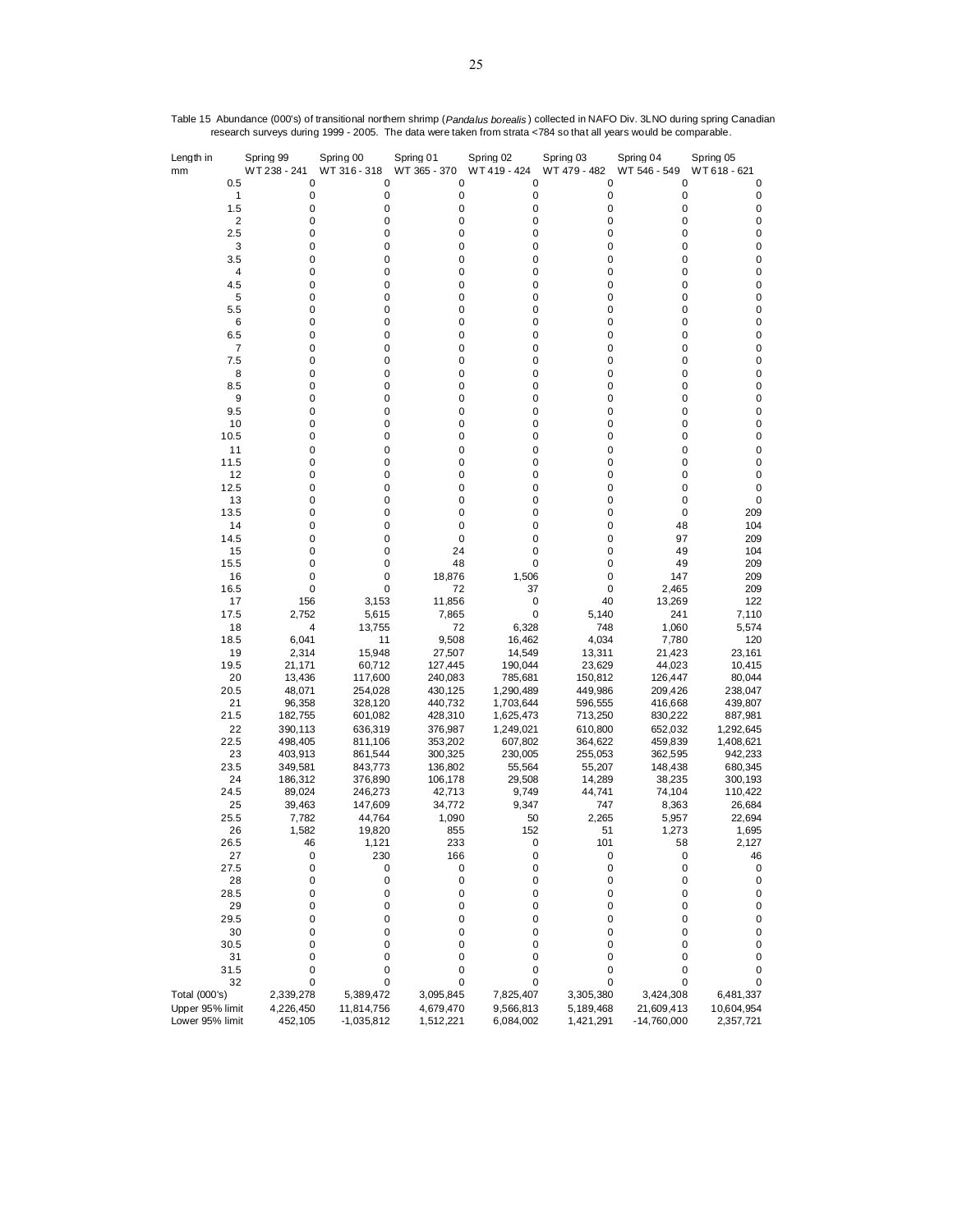| Length in<br>mm                  | Spring 99<br>WT 238 - 241 |                    | Spring 00<br>WT 316 - 318 | Spring 01<br>WT 365 - 370 | Spring 02<br>WT419 - 424 | Spring 03<br>WT 479 - 482 | Spring 04<br>WT 546 - 549  | Spring 05<br>WT 618 - 621 |
|----------------------------------|---------------------------|--------------------|---------------------------|---------------------------|--------------------------|---------------------------|----------------------------|---------------------------|
|                                  | 0.5                       | 0                  | 0                         | 0                         | 0                        | 0                         | 0                          | 0                         |
|                                  | 1<br>1.5                  | 0<br>0             | 0<br>0                    | 0<br>0                    | 0<br>0                   | 0<br>0                    | 0<br>0                     | 0<br>0                    |
|                                  | $\overline{\mathbf{c}}$   | 0                  | 0                         | 0                         | 0                        | 0                         | 0                          | 0                         |
|                                  | 2.5                       | 0                  | 0                         | 0                         | 0                        | 0                         | 0                          | 0                         |
|                                  | 3                         | 0                  | 0                         | 0                         | 0                        | 0                         | 0                          | 0                         |
|                                  | 3.5                       | 0                  | 0                         | 0                         | 0                        | 0                         | 0                          | 0                         |
|                                  | 4                         | 0                  | 0                         | 0                         | 0                        | 0                         | 0                          | 0                         |
|                                  | 4.5                       | 0                  | 0                         | 0                         | 0                        | 0                         | 0                          | 0                         |
|                                  | 5                         | 0                  | 0                         | 0                         | 0                        | 0                         | 0                          | 0                         |
|                                  | 5.5                       | 0                  | 0                         | 0                         | 0                        | 0                         | 0                          | 0                         |
|                                  | 6                         | 0                  | 0                         | 0                         | 0                        | 0                         | 0                          | 0                         |
|                                  | 6.5                       | 0                  | 0                         | 0                         | 0                        | 0                         | $\mathbf 0$                | 0                         |
|                                  | 7<br>7.5                  | 0<br>0             | 0<br>0                    | 0<br>0                    | 0<br>0                   | 0<br>0                    | 0<br>0                     | 0<br>0                    |
|                                  | 8                         | 0                  | 0                         | 0                         | 0                        | 0                         | 0                          | 0                         |
|                                  | 8.5                       | 0                  | 0                         | 0                         | 0                        | 0                         | 0                          | 0                         |
|                                  | 9                         | 0                  | 0                         | 0                         | 0                        | 0                         | 0                          | 0                         |
|                                  | 9.5                       | 0                  | 0                         | 0                         | 0                        | 0                         | 0                          | 0                         |
|                                  | 10                        | 0                  | 0                         | 0                         | 0                        | 0                         | 0                          | 0                         |
|                                  | 10.5                      | 0                  | 0                         | 0                         | 0                        | 0                         | 0                          | 0                         |
|                                  | 11                        | 0                  | 0                         | 0                         | 0                        | 0                         | 0                          | 0                         |
|                                  | 11.5                      | 0                  | 0                         | 0                         | 0                        | 0                         | 0                          | 0                         |
|                                  | 12                        | 0                  | 0                         | 0                         | 0                        | 0                         | 0                          | 0                         |
|                                  | 12.5                      | 0                  | 0                         | 0                         | 0                        | 0                         | 0                          | 0                         |
|                                  | 13                        | 0                  | 0<br>0                    | 0                         | 0                        | 0                         | 0                          | 0                         |
|                                  | 13.5<br>14                | 0<br>0             | 0                         | 7,841<br>0                | 0<br>0                   | 0<br>0                    | 0<br>48                    | 0<br>0                    |
|                                  | 14.5                      | 0                  | 0                         | 0                         | 0                        | 0                         | 0                          | 209                       |
|                                  | 15                        | 0                  | 3,153                     | 0                         | 0                        | 0                         | 143                        | 862                       |
|                                  | 15.5                      | 0                  | 0                         | 0                         | 0                        | 0                         | 48                         | 417                       |
|                                  | 16                        | 0                  | 0                         | 0                         | 1,979                    | 13,807                    | 143                        | 522                       |
|                                  | 16.5                      | 0                  | 0                         | 2,651                     | 32                       | 0                         | 8,707                      | 730                       |
|                                  | 17                        | 257                | 0                         | 14,678                    | 19,046                   | 40                        | 50                         | 246                       |
|                                  | 17.5                      | 4,309              | 22                        | 12,677                    | 26,020                   | 8,739                     | 2,377                      | 20,881                    |
|                                  | 18                        | 6,357              | 24,194                    | 2,789                     | 3,049                    | 11,889                    | 3,075                      | 12,646                    |
|                                  | 18.5                      | 6,452              | 19,307                    | 15,383                    | 42,140                   | 38,599                    | 7,298                      | 1,319                     |
|                                  | 19                        | 10,509             | 18,883                    | 18,738                    | 20,218                   | 8,325                     | 9,276                      | 15,561                    |
|                                  | 19.5<br>20                | 2,204              | 14,316                    | 24,397                    | 12,510                   | 9,452                     | 9,373                      | 30,061<br>42,867          |
|                                  | 20.5                      | 2,723<br>2,296     | 22,939<br>36,349          | 36,410<br>13,971          | 27,532<br>98,216         | 16,459<br>25,001          | 12,885<br>23,208           | 901                       |
|                                  | 21                        | 10,165             | 36,223                    | 33,871                    | 100,823                  | 71,521                    | 84,068                     | 173,892                   |
|                                  | 21.5                      | 6,067              | 152,084                   | 76,698                    | 195,630                  | 187,826                   | 177,575                    | 270,052                   |
|                                  | 22                        | 33,072             | 217,812                   | 198,823                   | 255,134                  | 234,253                   | 210,374                    | 476,754                   |
|                                  | 22.5                      | 42,180             | 288,943                   | 208,713                   | 355,844                  | 216,017                   | 445,736                    | 583,030                   |
|                                  | 23                        | 61,102             | 315,931                   | 355,834                   | 367,421                  | 231,170                   | 460,679                    | 889,592                   |
|                                  | 23.5                      | 87,701             | 384,238                   | 394,172                   | 368,020                  | 90,291                    | 503,592                    | 971,337                   |
|                                  | 24                        | 110,767            | 407,007                   | 385,297                   | 412,853                  | 141,419                   | 490,563                    | 775,312                   |
|                                  | 24.5                      | 78,498             | 317,258                   | 317,707                   | 203,134                  | 57,424                    | 377,109                    | 711,895                   |
|                                  | 25                        | 60,844             | 160,754                   | 205,918                   | 182,827                  | 37,718                    | 165,002                    | 396,088                   |
|                                  | 25.5                      | 60,492             | 94,156                    | 155,971                   | 78,257                   | 31,533                    | 88,998                     | 361,007                   |
|                                  | 26<br>26.5                | 23,344<br>11,183   | 58,375<br>48,109          | 91,262<br>57,068          | 61,327<br>54,885         | 35,650<br>3,535           | 35,387<br>35,629           | 112,553<br>104,174        |
|                                  | 27                        | 4,979              | 19,528                    | 21,669                    | 18,430                   | 7,671                     | 14,471                     | 58,064                    |
|                                  | 27.5                      | 8,045              | 5,589                     | 4,161                     | 578                      | 13,646                    | 822                        | 24,049                    |
|                                  | 28                        | 2,968              | 3,358                     | 13,606                    | 70                       | 163                       | 4,755                      | 20,289                    |
|                                  | 28.5                      | 3,230              | 3,077                     | 1,304                     | 0                        | 314                       | 2,845                      | 184                       |
|                                  | 29                        | 1,148              | 2,604                     | 1,022                     | 71                       | 90                        | 113                        | 585                       |
|                                  | 29.5                      | 581                | 254                       | 437                       | $\pmb{0}$                | 0                         | 77                         | 232                       |
|                                  | 30                        | 327                | 363                       | 0                         | 16                       | $\pmb{0}$                 | 38                         | 5,022                     |
|                                  | 30.5                      | 52                 | 36                        | 0                         | 0                        | 32                        | 0                          | 0                         |
|                                  | 31                        | 212                | 57                        | 0                         | 0                        | 0                         | 0                          | 0                         |
|                                  | 31.5                      | $\mathbf 0$        | 62                        | 0                         | $\mathbf 0$              | 0                         | 37                         | 0                         |
|                                  | 32                        | 0                  | 36                        | 0                         | 0                        | 0                         | 0                          | 0                         |
| Total (000's)<br>Upper 95% limit |                           | 642,062<br>894,893 | 2,655,014<br>9,122,670    | 2,673,069<br>3,516,292    | 2,906,060                | 1,492,583                 | 3,174,502                  | 6,061,331                 |
| Lower 95% limit                  |                           | 389,231            | $-3,812,642$              | 1,829,846                 | 4,421,781<br>1,390,339   | 2,228,704<br>756,462      | 14,584,787<br>$-8,235,783$ | 8,964,035<br>3,158,626    |

Table 16 Abundance (000's) of multiparous & ovigerous northern shrimp (*Pandalus borealis* ) collected in NAFO Div. 3LNO during spring Canadian research surveys during 1999 - 2005. The data were taken from strata <784 so that all years would be comparable.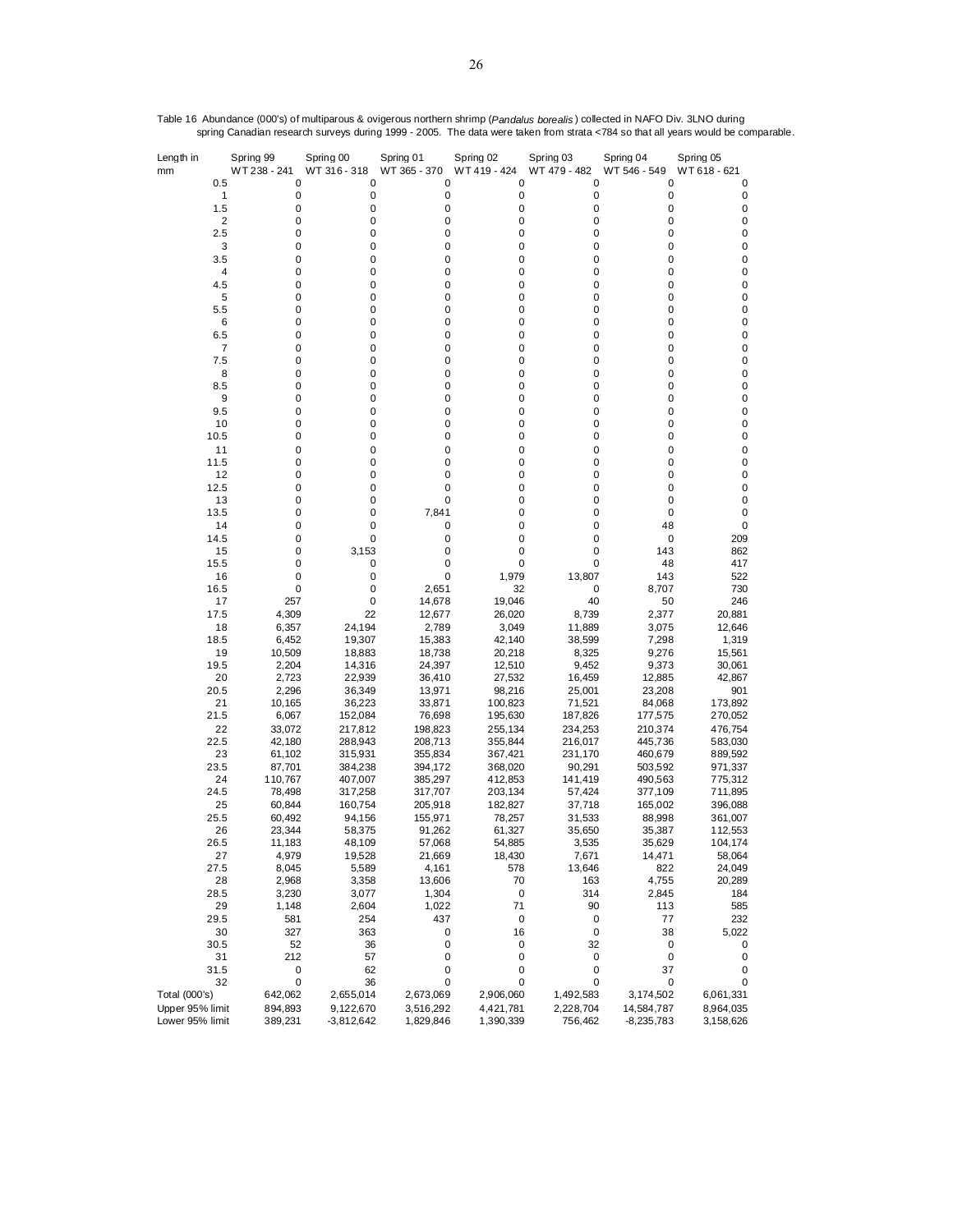|  |  | 「able 17 Abundance (000's) of male northem shrimp ( <i>Pandalus borealis)</i> collected in NAFO Div. 3LNO during autumn Canadiar |  |
|--|--|----------------------------------------------------------------------------------------------------------------------------------|--|
|  |  |                                                                                                                                  |  |

Table 17 Abundance (000's) of male northem shrimp (*Pandalus borealis)* collected in NAFO Div. 3LNO during autumn Canadian<br>research surveys during 1995 - 2002. The data were taken from strata <784 so that all years would b

| Length in<br>mm | Autumn 95<br>WT 176 - 179<br>WT 181, Tel 22<br>& Tel 23 | Autumn 96<br>WT 196 - 198,<br>Tel 41 | Autumn 97<br>WT 213-217<br>Tel 57 & 58 | Autumn 98<br>WT 230 - 233<br>Tel 75 & 76 | Autumn 99<br>WT 246 - 248 | Autumn 2000<br>WT 321 - 323<br>Tel 339, 342<br>& 343 | Autumn 2001<br>WT 373 - 376<br>AN 399, Tel 357,<br>358 & 361 | Autumn 2002<br>WT 428 - 431<br>Tel 412, 413<br>& 415 | Autumn 2003<br>WT 485 - 489, 511, 515<br>Tel 469, 509, 510, 513<br>Tel 514 |
|-----------------|---------------------------------------------------------|--------------------------------------|----------------------------------------|------------------------------------------|---------------------------|------------------------------------------------------|--------------------------------------------------------------|------------------------------------------------------|----------------------------------------------------------------------------|
| 3.0             |                                                         |                                      |                                        |                                          |                           |                                                      |                                                              |                                                      |                                                                            |
| 3.5             |                                                         |                                      |                                        |                                          |                           |                                                      |                                                              |                                                      | $\mathbf 0$                                                                |
| 4.0             |                                                         |                                      |                                        |                                          |                           |                                                      |                                                              |                                                      | 8                                                                          |
| 4.5             |                                                         |                                      |                                        |                                          |                           |                                                      |                                                              |                                                      | 813                                                                        |
| 5.0             |                                                         |                                      |                                        |                                          |                           |                                                      |                                                              |                                                      | $\Omega$                                                                   |
| 5.5             | $\mathbf 0$                                             | $\mathbf 0$                          | 855                                    | $\mathbf 0$                              | 0                         | 0                                                    | 0                                                            | 0                                                    | 10,150                                                                     |
| 6.0             | $\pmb{0}$                                               | $\mathbf 0$                          | $\pmb{0}$                              | $\mathsf 0$                              | $\pmb{0}$                 | 0                                                    | 0                                                            | 0                                                    | $\Omega$                                                                   |
| 6.5             | $\pmb{0}$                                               | 111                                  | $\pmb{0}$                              | $\mathbf 0$                              | $\pmb{0}$                 | $\mathbf 0$                                          | 0                                                            | 0                                                    | $\mathbf 0$                                                                |
| 7.0             | 382                                                     | 55                                   | $\pmb{0}$                              | 47                                       | 1,276                     | 0                                                    | 0                                                            | $\mathbf 0$                                          | 20,300                                                                     |
| 7.5             | 4,492                                                   | 548                                  | 3,341                                  | 71                                       | 4,290                     | 18,215                                               | 14,074                                                       | $\mathbf 0$                                          | 12,514                                                                     |
| 8.0             | 270                                                     | 2,178                                | 1,542                                  | 804                                      | 5,582                     | 5,696                                                | 4,993                                                        | 13,271                                               | 81,705                                                                     |
| 8.5             | 4,848                                                   | 6,509                                | 6,875                                  | 60,601                                   | 20,487                    | 91,357                                               | 34,666                                                       | 47,774                                               | 161,193                                                                    |
| 9.0             | 27,395                                                  | 9,910                                | 21,185                                 | 162,470                                  | 15,644                    | 150,098                                              | 111,553                                                      | 162,999                                              | 189,001                                                                    |
| 9.5             | 62,014                                                  | 31,303                               | 62,256                                 | 329,427                                  | 30,214                    | 229,876                                              | 199,461                                                      | 217,316                                              | 237,052                                                                    |
| 10.0            | 134,066                                                 | 36,438                               | 68,030                                 | 640,705                                  | 65,922                    | 421,556                                              | 119,091                                                      | 430,628                                              | 321,830                                                                    |
| 10.5            | 165,074                                                 | 27,124                               | 104,909                                | 803,347                                  | 78,823                    | 432,442                                              | 92,017                                                       | 318,584                                              | 384,298                                                                    |
| 11.0            | 204,882                                                 | 28,566                               | 97,314                                 | 688,029                                  | 76,732                    | 304,061                                              | 45,002                                                       | 142,390                                              | 264,996                                                                    |
| 11.5            | 125,333                                                 | 47,621                               | 71,023                                 | 467,599                                  | 75,651                    | 176,027                                              | 39,355                                                       | 81,501                                               | 115,318                                                                    |
| 12.0            | 75,757                                                  | 76,101                               | 40,746                                 | 172,256                                  | 34,346                    | 93,780                                               | 70,499                                                       | 171,780                                              | 96,170                                                                     |
| 12.5            | 33,682                                                  | 86,904                               | 34,673                                 | 121,814                                  | 48,364                    | 128,345                                              | 156,348                                                      | 244,495                                              | 113,147                                                                    |
| 13.0            | 22,484                                                  | 99,708                               | 27,764                                 | 63,981                                   | 71,854                    | 343,253                                              | 365,679                                                      | 474,890                                              | 311,908                                                                    |
| 13.5            | 24,914                                                  | 127,367                              | 38,460                                 | 92,604                                   | 134,311                   | 788,552                                              | 656,012                                                      | 896,804                                              | 274,265                                                                    |
| 14.0            | 20,856                                                  | 235,167                              | 77,113                                 | 135,430                                  | 242,200                   | 1,201,742                                            | 1,054,379                                                    | 1,100,277                                            | 441,893                                                                    |
| 14.5            | 16,247                                                  | 368,703                              | 191,153                                | 270,428                                  | 396,076                   | 1,705,726                                            | 1,843,186                                                    | 1,371,170                                            | 762,060                                                                    |
| 15.0            | 23,272                                                  | 619,513                              | 403,670                                | 443,520                                  | 780,197                   | 1,754,548                                            | 2,366,129                                                    | 958,101                                              | 1,113,723                                                                  |
| 15.5            | 32,890                                                  | 727,877                              | 633,475                                | 471,543                                  | 1,222,507                 | 1,688,485                                            | 2,094,576                                                    | 1,021,447                                            | 1,317,216                                                                  |
| 16.0            | 44,575                                                  | 652,349                              | 743,964                                | 459,915                                  | 1,326,686                 | 1,327,051                                            | 1,990,297                                                    | 1,404,120                                            | 1,205,483                                                                  |
| 16.5            | 38,401                                                  | 445,760                              | 496,225                                | 415,527                                  | 966,914                   | 1,398,609                                            | 3,019,319                                                    | 2,690,245                                            | 1,151,647                                                                  |
| 17.0            | 41,682                                                  | 280,750                              | 472,840                                | 436,950                                  | 492,181                   | 1,908,443                                            | 3,205,491                                                    | 3,877,847                                            | 1,266,191                                                                  |
| 17.5            | 29,305                                                  | 184,004                              | 476,973                                | 579,364                                  | 306,399                   | 2,901,654                                            | 3,432,891                                                    | 3,356,620                                            | 1,712,095                                                                  |
| 18.0            | 16,164                                                  | 210,944                              | 576,167                                | 842,287                                  | 346,026                   | 3,400,956                                            | 3,480,415                                                    | 3,476,615                                            | 2,083,435                                                                  |
| 18.5            | 12,839                                                  | 212,870                              | 790,144                                | 997,213                                  | 468,133                   | 2,259,814                                            | 4,221,574                                                    | 3,745,035                                            | 2,416,476                                                                  |
| 19.0            | 21,104                                                  | 256,541                              | 720,103                                | 1,061,021                                | 485,986                   | 1,617,071                                            | 4,714,143                                                    | 2,986,152                                            | 3,004,615                                                                  |
| 19.5            | 16,056                                                  | 251,255                              | 656,060                                | 975,338                                  | 490,523                   | 1,031,449                                            | 4,700,334                                                    | 3,035,047                                            | 3,525,506                                                                  |
| 20.0            | 16,756                                                  | 150,181                              | 380,955                                | 875,327                                  | 519,131                   | 694,549                                              | 3,740,211                                                    | 2,903,310                                            | 3,525,366                                                                  |
| 20.5            | 13,294                                                  | 80,541                               | 255,787                                | 733,217                                  | 512,787                   | 555,935                                              | 2,168,914                                                    | 2,275,945                                            | 3,489,030                                                                  |
| 21.0            | 10,476                                                  | 77,822                               | 116,219                                | 500,967                                  | 493,872                   | 398,602                                              | 1,128,505                                                    | 1,340,849                                            | 2,501,256                                                                  |
| 21.5            | 8,238                                                   | 38,332                               | 62,912                                 | 345,670                                  | 331,419                   | 404,183                                              | 490,010                                                      | 684,487                                              | 1,667,334                                                                  |
| 22.0            | 4,862                                                   | 33,114                               | 15,121                                 | 130,505                                  | 193,324                   | 211,379                                              | 142,675                                                      | 287,333                                              | 828,173                                                                    |
| 22.5            | 2,547                                                   | 26,946                               | 8,466                                  | 27,672                                   | 120,117                   | 101,683                                              | 48,402                                                       | 32,933                                               | 422,669                                                                    |
| 23.0            | 1,248                                                   | 17,019                               | 592                                    | 15,252                                   | 34,878                    | 56,800                                               | 48,110                                                       | 5,542                                                | 161,747                                                                    |
| 23.5            | 248                                                     | 10,842                               | 416                                    | 1,236                                    | 25,468                    | 12,853                                               | 14,026                                                       | 32                                                   | 51,557                                                                     |
| 24.0            | 104                                                     | 3,428                                | 69                                     | 23                                       | 3,528                     | 4,857                                                | 54                                                           | $\mathbf 0$                                          | 1,733                                                                      |
| 24.5            | 54                                                      | 1,427                                | $\pmb{0}$                              | $\Omega$                                 | 1,820                     | 20                                                   | 15                                                           | 0                                                    | 53                                                                         |
| 25.0            | 54                                                      | $\mathbf 0$                          | $\pmb{0}$                              | $\mathbf 0$                              | $\pmb{0}$                 | $\mathbf 0$                                          | $\pmb{0}$                                                    | 32                                                   | $\mathbf 0$                                                                |
| Total (000's)   | 1,256,864                                               | 5,465,828                            | 7,657,395                              | 13,322,160                               | 10,423,664                | 27,819,667                                           | 45,812,405                                                   | 39,755,566                                           | 35,198,556                                                                 |
| Upper 95% limit | 2,386,779                                               | 9, 122, 011                          | 10,393,910                             | 17,507,324                               | 13,237,807                | 33,599,699                                           | 68,184,931                                                   | 54,588,882                                           | 45,832,224                                                                 |
| Lower 95% limit | 126,949                                                 | 1,809,644                            | 4,920,880                              | 9,136,997                                | 7,609,522                 | 22,039,635                                           | 23,439,879                                                   | 24,922,251                                           | 24,564,888                                                                 |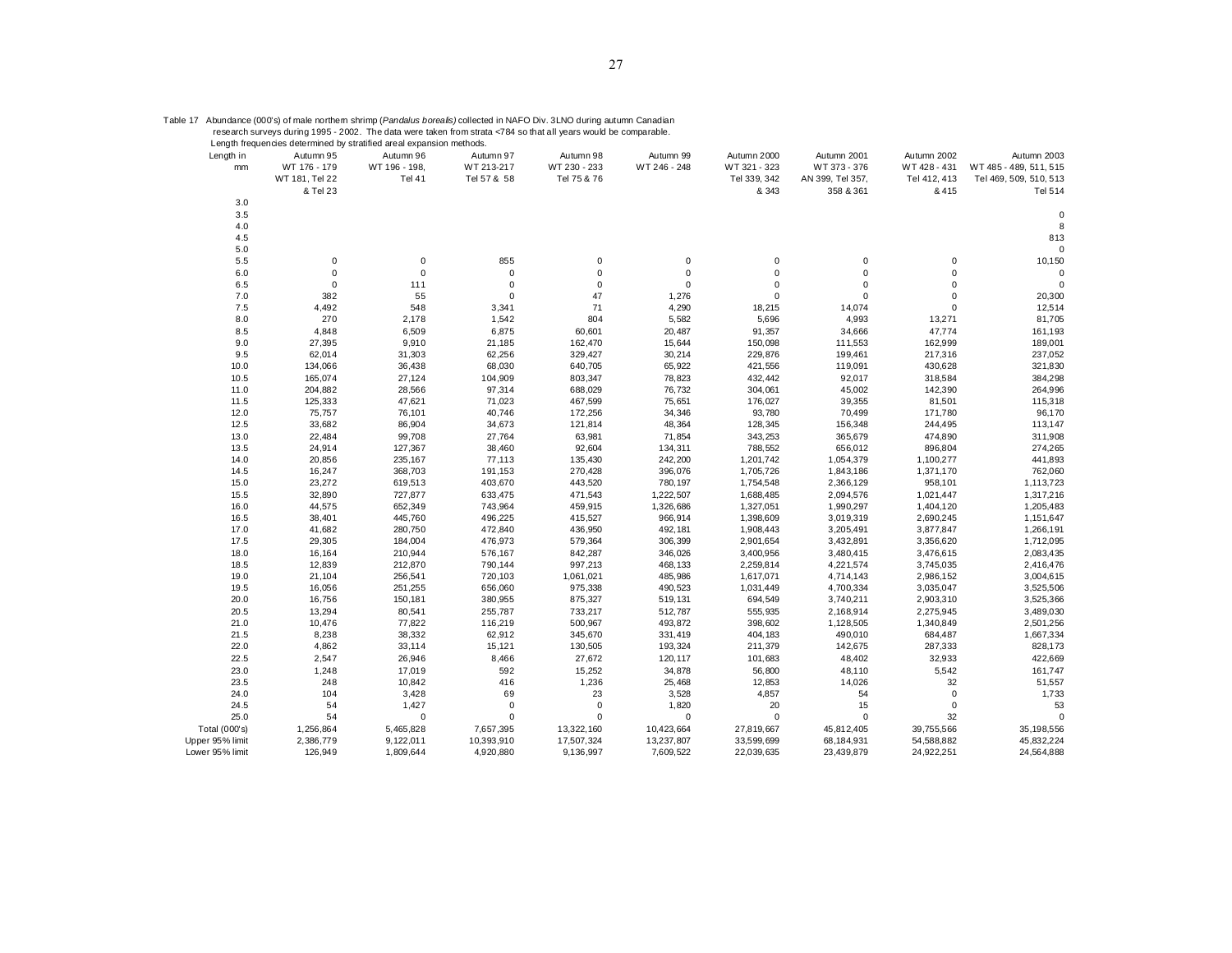| Length in<br>mm | Autumn 95<br>WT 176 - 179 | Autumn 96<br>WT 196 - 198, | Autumn 97<br>WT 213-217 | Autumn 98<br>WT 230 - 233 | Autumn 99<br>WT 246 - 248 | Autumn 2000<br>WT 321 - 323 | Autumn 2001<br>WT 373 - 376 | Autumn 2002 | Autumn 2003<br>WT 428 - 431 WT 485 - 489, 511, 515 |
|-----------------|---------------------------|----------------------------|-------------------------|---------------------------|---------------------------|-----------------------------|-----------------------------|-------------|----------------------------------------------------|
|                 | WT 181, Tel 22            | <b>Tel 41</b>              | Tel 57 & 58             | Tel 75 & 76               |                           | Tel 339, 342                | AN 399, Tel 357,            |             | Tel 412, 413 Tel 469, 509, 510, 513                |
|                 | & Tel 23                  |                            |                         |                           |                           | & 343                       | 358 & 361                   | & 415       | <b>Tel 514</b>                                     |
| 9.5             | 0                         | 0                          | 0                       | 0                         | 0                         | 0                           | 0                           | 0           | $\Omega$                                           |
| 10.0            | $\mathbf 0$               | $\Omega$                   | 0                       | 0                         | $\mathbf 0$               | 0                           | $\Omega$                    | U           |                                                    |
| 10.5            | $\mathbf 0$               | 0                          | $\Omega$                | 0                         | 0                         | 0                           | $\Omega$                    |             |                                                    |
| 11.0            | $\Omega$                  |                            | $\Omega$                |                           | $\mathbf 0$               |                             |                             |             |                                                    |
| 11.5            | 0                         |                            | $\Omega$                | U                         | $\mathbf 0$               | $\Omega$                    | $\Omega$                    |             |                                                    |
| 12.0            | $\mathbf 0$               |                            | $\mathbf 0$             | 0                         | 638                       | 0                           | $\Omega$                    |             |                                                    |
| 12.5            | 959                       |                            | $\Omega$                | 0                         | 0                         | $\Omega$                    | $\Omega$                    |             |                                                    |
| 13.0            | 0                         | 0                          | $\Omega$                | ŋ                         | 0                         | $\Omega$                    | $\Omega$                    |             |                                                    |
| 13.5            | 3,989                     | 0                          | 0                       | 0                         | 0                         | 0                           | $\Omega$                    |             |                                                    |
| 14.0            | 15,348                    |                            | $\Omega$                |                           | 0                         |                             | $\Omega$                    |             |                                                    |
| 14.5            | 9,708                     | 0                          | $\Omega$                | ŋ                         | 0                         | $\Omega$                    | $\Omega$                    |             |                                                    |
| 15.0            | 48,864                    |                            | $\Omega$                |                           | 0                         |                             | $\Omega$                    |             |                                                    |
| 15.5            | 126,767                   | $\Omega$                   | 0                       |                           | 0                         | $\Omega$                    | $\Omega$                    |             | 954                                                |
| 16.0            | 116,811                   | $\Omega$                   | 245                     |                           | 0                         | $\Omega$                    | $\Omega$                    |             |                                                    |
| 16.5            | 92,772                    | 2,574                      | 71                      | 0                         | 0                         | $\Omega$                    | $\Omega$                    |             |                                                    |
| 17.0            | 63,648                    | 58                         | 4,611                   | $\Omega$                  | 0                         | $\Omega$                    | $\Omega$                    | 0           |                                                    |
| 17.5            | 43,865                    | 5,883                      | 593                     | 47                        | 0                         | 26                          | $\mathbf 0$                 | 25,879      |                                                    |
| 18.0            | 16,738                    | 3,738                      | 13,738                  | 0                         | 184                       | 35,572                      | 3,223                       | $\mathbf 0$ |                                                    |
| 18.5            | 13,954                    | 7,247                      | 32,009                  | 9,680                     | 3,945                     | 62,928                      | 4,445                       | 7,301       | 10,150                                             |
| 19.0            | 16,792                    | 13,926                     | 68,940                  | 9,390                     | 16,718                    | 96,459                      | 54,568                      | 13,719      | 20,408                                             |
| 19.5            | 18,622                    | 22,211                     | 193,204                 | 47,758                    | 35,375                    | 94,795                      | 136,497                     | 183,043     | 26,858                                             |
| 20.0            | 19,354                    | 30,842                     | 221,376                 | 55,099                    | 70,631                    | 248,462                     | 273,335                     | 279,563     | 57,878                                             |
| 20.5            | 17,089                    | 26,876                     | 382,406                 | 86,637                    | 139,780                   | 220,411                     | 289,877                     | 208,057     | 111,563                                            |
| 21.0            | 16,499                    | 9,931                      | 407,291                 | 104,502                   | 267,540                   | 326,132                     | 250,074                     | 282,056     | 180,652                                            |
| 21.5            | 20,577                    | 19,652                     | 360,800                 | 79,428                    | 374,626                   | 275,908                     | 160,120                     | 141,035     | 162,488                                            |
| 22.0            | 22,242                    | 6,808                      | 201,701                 | 45,695                    | 317,088                   | 172,006                     | 86,509                      | 153,467     | 117,937                                            |
| 22.5            | 17,315                    | 8,842                      | 107,364                 | 20,662                    | 211,040                   | 178,600                     | 12,625                      | 14,583      | 64,646                                             |
| 23.0            | 13,263                    | 430                        | 55,497                  | 4,126                     | 87,859                    | 111,377                     | 4,240                       | 11          | 43,446                                             |
| 23.5            | 8,503                     | 41                         | 25,610                  | 0                         | 46,931                    | 26,702                      | 9,245                       | $\mathbf 0$ | 41,242                                             |
| 24.0            | 2,988                     | 42                         | 6,821                   | 0                         | 44,066                    | 9,989                       | 0                           | 22          | 15,309                                             |
| 24.5            | 3,041                     | 16                         | 4,102                   | 11                        | 3,151                     | 6,221                       | $\Omega$                    | 0           | 3,982                                              |
| 25.0            | 432                       | 7                          | 40                      | 0                         | 0                         | 1,707                       | $\Omega$                    | 0           | 2,797                                              |
| 25.5            | 129                       | 0                          | 23                      | O                         | 0                         | 0                           | $\Omega$                    |             | $\Omega$                                           |
| 26.0            | 10                        | 0                          | $\mathbf 0$             | O                         | 0                         | 0                           | $\Omega$                    |             | 14                                                 |
| 26.5            | $\mathbf 0$               |                            | $\Omega$                | ŋ                         | 0                         | O                           | $\Omega$                    |             |                                                    |
| 27.0            | 10                        |                            |                         |                           | 0                         |                             |                             |             |                                                    |
| 27.5            | 60                        | 0                          | $\Omega$                | $\Omega$                  | 0                         | 0                           | $\Omega$                    |             |                                                    |
| 28.0            | $\mathbf 0$               | $\Omega$                   | $\Omega$                | $\Omega$                  | 0                         | $\Omega$                    | 0                           |             |                                                    |
| Total (000's)   | 730,345                   | 159,123                    | 2,086,440               | 463,035                   | 1,619,572                 | 1,867,295                   | 1,284,757                   | 1,308,734   | 860,331                                            |
| Upper 95% limit | 1,088,041                 | 434,880                    | 3,539,739               | 651,862                   | 2,170,017                 | 3,039,382                   | 1,837,752                   | 2,490,132   | 1,327,001                                          |
| Lower 95% limit | 372,650                   | $-116,634$                 | 633,141                 | 274,208                   | 1,069,127                 | 695,208                     | 731,762                     | 127,336     | 393,661                                            |

Table 18 Abundance (000's) of transitional northern shrimp (*Pandalus borealis)* collected in NAFO Div. 3LNO during autumn Canadian research surveys during 1995 - 2002. The data were taken from strata <784 so that all years would be comparable.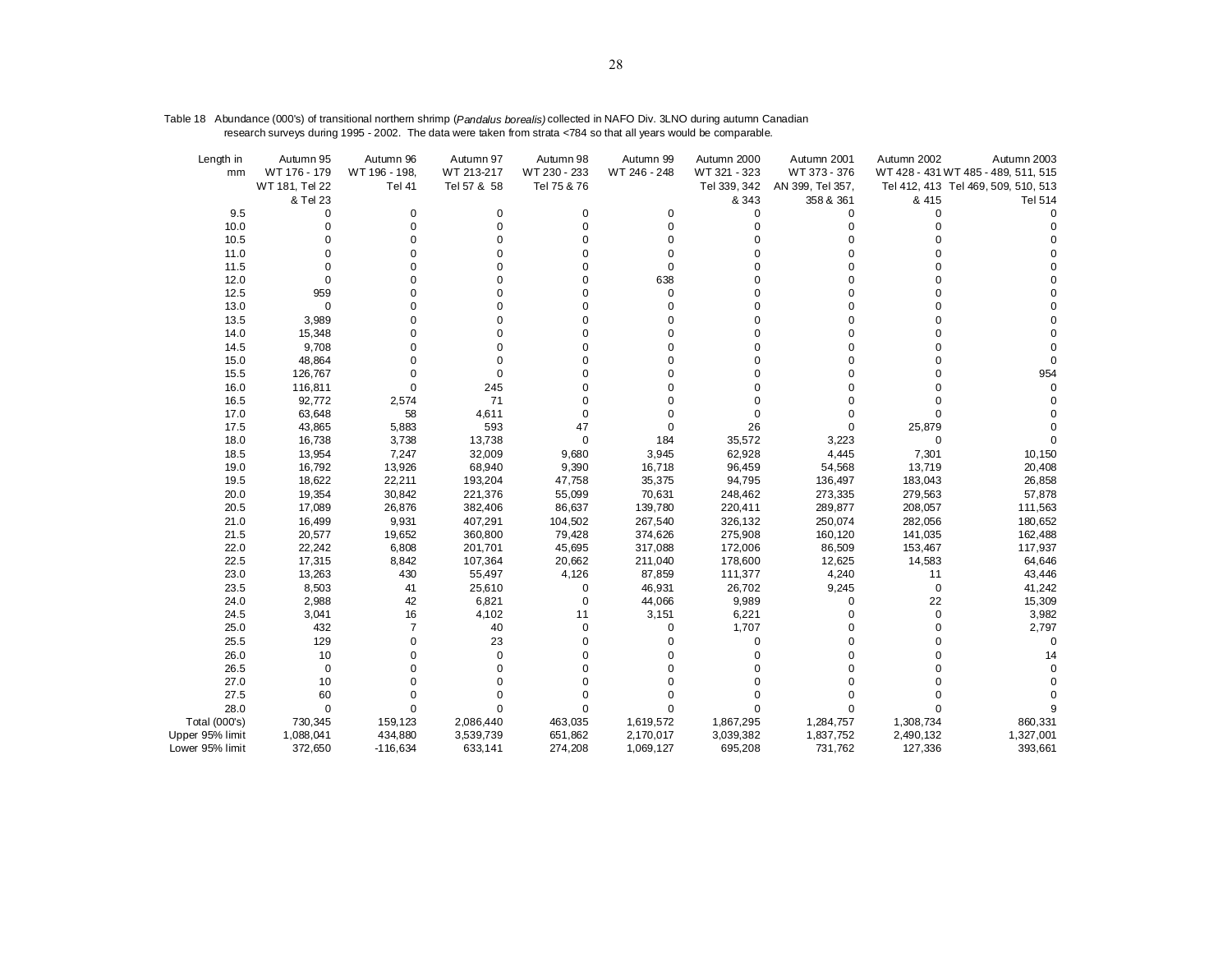| Length in       | Autumn 95      | Autumn 96     | Autumn 97   | Autumn 98    | Autumn 99    | Autumn 2000  | Autumn 2001                   | Autumn 2002                     | Autumn 2003                     |
|-----------------|----------------|---------------|-------------|--------------|--------------|--------------|-------------------------------|---------------------------------|---------------------------------|
| mm              | WT 176 - 179   | WT 196 - 198, | WT 213-217  | WT 230 - 233 | WT 246 - 248 | WT 321 - 323 | WT 373 - 376                  | WT 428 - 431 85 - 489, 511, 515 |                                 |
|                 | WT 181, Tel 22 | <b>Tel 41</b> | Tel 57 & 58 | Tel 75 & 76  |              |              | Tel 339, 342 AN 399, Tel 357, |                                 | Tel 412, 413 169, 509, 510, 513 |
|                 | & Tel 23       |               |             |              |              | & 343        | 358 & 361                     | & 415                           | <b>Tel 514</b>                  |
| 12.0            | 0              | $\mathbf 0$   | $\pmb{0}$   | 0            | 0            | 0            | 3,421                         | 0                               | $\mathbf 0$                     |
| 12.5            | $\mathbf 0$    | 58            | $\mathbf 0$ | 0            | 0            | $\pmb{0}$    | 0                             | 0                               | $\mathbf 0$                     |
| 13.0            | $\mathbf 0$    | $\mathbf 0$   | $\mathbf 0$ | 0            | $\mathbf 0$  | $\mathbf 0$  | $\mathbf 0$                   | $\mathbf 0$                     | $\mathbf 0$                     |
| 13.5            | $\mathbf 0$    | $\mathbf 0$   | $\mathbf 0$ | 0            | 1,792        | $\mathbf 0$  | 0                             | $\mathbf 0$                     | 10,150                          |
| 14.0            | $\mathbf 0$    | $\mathbf 0$   | 523         | 0            | $\mathbf 0$  | $\mathbf 0$  | $\mathbf 0$                   | $\mathbf 0$                     | 16,517                          |
| 14.5            | $\mathbf 0$    | 289           | $\pmb{0}$   | $\mathbf 0$  | $\mathbf 0$  | $\mathbf 0$  | $\mathbf 0$                   | 0                               | $\mathbf 0$                     |
| 15.0            | 755            | 457           | 0           | $\mathbf 0$  | $\mathbf 0$  | $\mathbf 0$  | $\mathbf 0$                   | $\mathbf 0$                     | 11,644                          |
| 15.5            | $\mathbf 0$    | 58            | $\pmb{0}$   | 406          | $\mathbf 0$  | $\mathbf 0$  | $\pmb{0}$                     | 0                               | 786                             |
| 16.0            | $\pmb{0}$      | 231           | 3,135       | 4,834        | $\mathbf 0$  | $\mathbf 0$  | 2,616                         | 0                               | $\pmb{0}$                       |
| 16.5            | 0              | 231           | 1,305       | 4,760        | 3,918        | 9,912        | 19,479                        | 6,342                           | 4,278                           |
| 17.0            | $\mathbf 0$    | $\mathbf 0$   | 1,317       | 7,548        | 8,841        | 56           | 38,682                        | 7,167                           | 10,298                          |
| 17.5            | $\mathbf 0$    | 1,662         | 2,673       | 6,860        | 7,583        | 3,125        |                               | 24,254                          | 24,099                          |
|                 |                | 284           |             |              |              |              | 30,676                        |                                 |                                 |
| 18.0            | 298            |               | 1,370       | 9,586        | 7,744        | 17,122       | 13,825                        | 26,845                          | 98,469                          |
| 18.5            | $\mathbf 0$    | 1,023         | 3,401       | 1,833        | 6,374        | 7,538        | 39,320                        | 1,728                           | 127,251                         |
| 19.0            | 724            | 6,087         | 3,195       | 1,069        | 14,008       | 9,610        | 27,101                        | 35,774                          | 163,768                         |
| 19.5            | 506            | 6             | 4,004       | 5,013        | 4,277        | 11,738       | 61,304                        | 96,264                          | 140,033                         |
| 20.0            | 438            | 391           | 7,986       | 9,164        | 10,157       | 5,495        | 75,227                        | 316,121                         | 160,471                         |
| 20.5            | 60             | 847           | 8,832       | 24,229       | 7,455        | 27,118       | 120,651                       | 676,823                         | 426,913                         |
| 21.0            | 746            | 1,190         | 21,861      | 55,240       | 17,745       | 58,720       | 431,617                       | 1,369,431                       | 769,918                         |
| 21.5            | 2,290          | 4,362         | 48,246      | 115,863      | 39,186       | 118,559      | 524,140                       | 1,475,710                       | 1,289,165                       |
| 22.0            | 2,766          | 4,119         | 66,829      | 186,364      | 79,099       | 153,368      | 807,568                       | 1,230,444                       | 1,466,122                       |
| 22.5            | 4,067          | 14,577        | 83,857      | 251,298      | 103,443      | 293,286      | 957,566                       | 887,953                         | 1,774,866                       |
| 23.0            | 6,211          | 24,802        | 95,627      | 248,676      | 150,063      | 290,711      | 909,836                       | 761,183                         | 1,391,935                       |
| 23.5            | 6,281          | 25,728        | 99,927      | 188,663      | 149,734      | 395,290      | 777,056                       | 632,914                         | 1,088,439                       |
| 24.0            | 8,159          | 20,280        | 78,887      | 161,696      | 153,122      | 406,877      | 717,568                       | 595,282                         | 663,734                         |
| 24.5            | 12,241         | 30,367        | 82,838      | 98,121       | 84,113       | 285,001      | 559,677                       | 415,733                         | 458,201                         |
| 25.0            | 8,434          | 30,943        | 72,359      | 66,753       | 75,424       | 186,106      | 455,051                       | 210,292                         | 424,877                         |
| 25.5            | 9,094          | 23,848        | 40,667      | 42,105       | 43,163       | 91,892       | 192,569                       | 171,418                         | 225,504                         |
| 26.0            | 7,674          | 17,710        | 23,821      | 20,125       | 23,975       | 41,133       | 107,162                       | 106,152                         | 76,553                          |
| 26.5            | 6,583          | 11,484        | 5,331       | 10,911       | 11,335       | 37,121       | 43,124                        | 83,363                          | 113,581                         |
| 27.0            | 4,562          | 6,745         | 5,910       | 10,571       | 7,471        | 5,231        | 37,794                        | 27,720                          | 20,742                          |
| 27.5            | 2,347          | 3,847         | 10,963      | 3,796        | 4,668        | 5,885        | 17,942                        | 24,808                          | 11,302                          |
|                 | 2,569          |               | 2,270       |              |              | 1,994        |                               |                                 |                                 |
| 28.0            |                | 2,376         |             | 5,916        | 3,070        |              | 5,520                         | 3,488                           | 17,261                          |
| 28.5            | 827            | 2,815         | 1,759       | 1,823        | 674          | 226          | 878                           | 450                             | 25                              |
| 29.0            | 374            | 2,198         | 1,650       | 309          | 1,300        | 79           | 229                           | 3,555                           | 2,181                           |
| 29.5            | 670            | 1,635         | 356         | 0            | 197          | 2,262        | 54                            | 100                             | 8                               |
| 30.0            | 79             | 1,227         | 238         | 17           | 67           | 0            | 54                            | 18                              | 5,903                           |
| 30.5            | 50             | 1,138         | 110         | 20           | 79           | $\pmb{0}$    | $\pmb{0}$                     | 0                               | $\mathbf 0$                     |
| 31.0            | $\mathbf 0$    | 110           | 106         | $\pmb{0}$    | $\mathbf 0$  | 869          | $\mathbf 0$                   | $\mathbf 0$                     | 0                               |
| 31.5            | $\pmb{0}$      | 135           | $\pmb{0}$   | 20           | 14           | $\mathbf 0$  | 0                             | 0                               | $\pmb{0}$                       |
| 32.0            | $\pmb{0}$      | $\pmb{0}$     | $\mathbf 0$ | $\mathbf 0$  | $\mathbf 0$  | $\pmb{0}$    | 0                             | 0                               |                                 |
| Total (000's)   | 88,805         | 243,314       | 781,349     | 1,543,586    | 1,020,090    | 2,466,323    | 6,977,708                     | 9,191,329                       | 10,994,993                      |
| Upper 95% limit | 437,945        | 538,855       | 1,558,469   | 2,196,382    | 1,526,132    | 3,772,757    | 11,770,822                    | 13,820,674                      | 21,026,176                      |
| Lower 95% limit | $-260,335$     | $-52,227$     | 4,230       | 890,789      | 514,049      | 1,159,889    | 2,184,595                     | 4,561,984                       | 963,811                         |

Table 19 Abundance (000's) of multiparous + ovigerous northern shrimp (*Pandalus borealis)* collected in NAFO Div. 3LNO during autumn Canadian research surveys during 1995 - 2002. The data were taken from strata <784 so that all years would be comparable.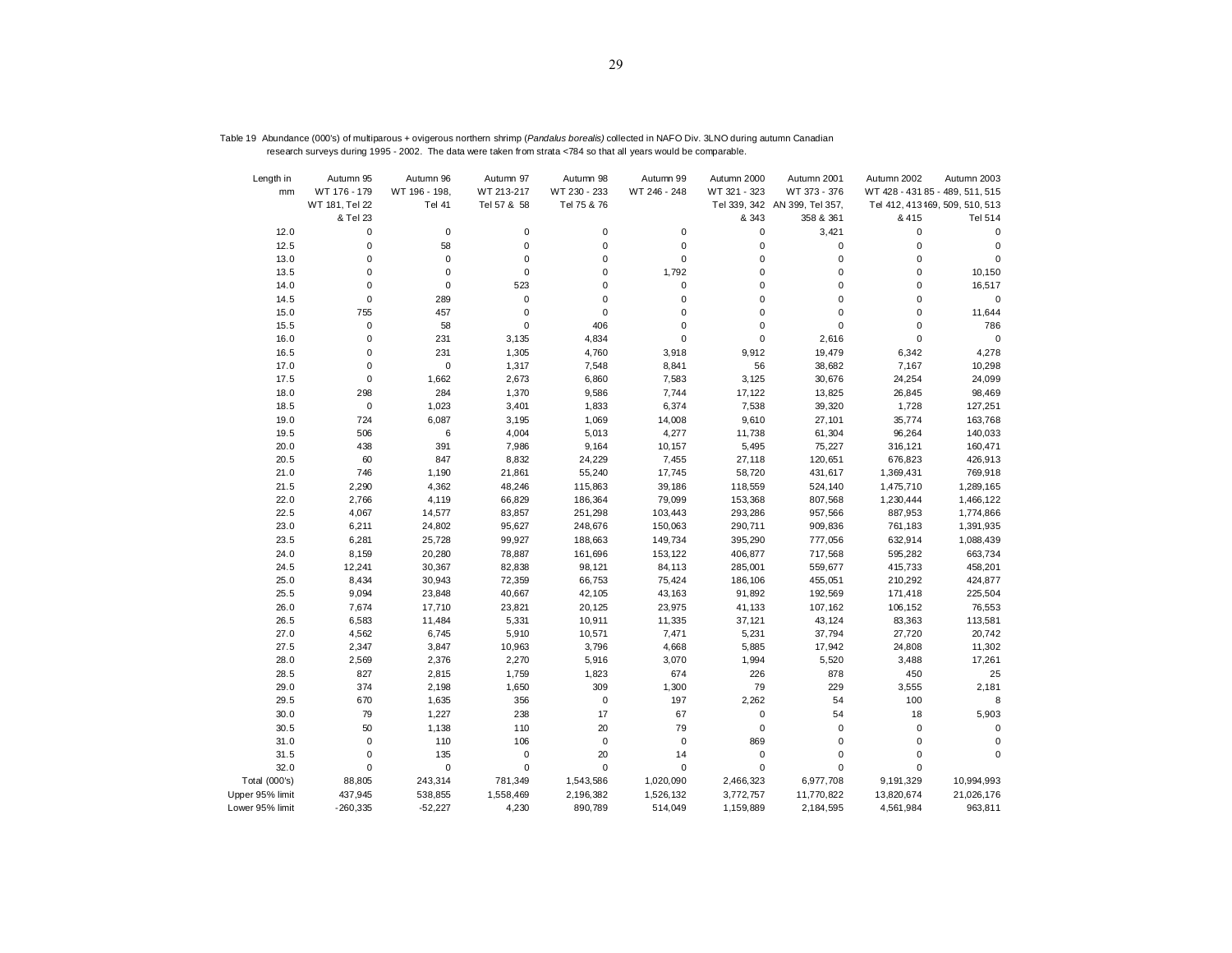#### Table 20. Modal analysis using Mix 3.01 (MacDonald and Pitcher, 1993) of *P. borealis* in Div. 3LNO, from spring Canadian multi-species bottom trawl surveys.

|      | Age         |                |                                      |               |  |  |  |  |  |
|------|-------------|----------------|--------------------------------------|---------------|--|--|--|--|--|
| Year |             |                |                                      |               |  |  |  |  |  |
| 1999 |             | 14.57 (.0006)  | 18.13 (.0016)                        | 20.44 (.0014) |  |  |  |  |  |
| 2000 | 8.74(0.001) | 14.20 (0.009)  | 17.91(.007)                          | 20.61(.0024)  |  |  |  |  |  |
| 2001 |             | 13.42 (.0008)  | 16.83(0.0014)                        | 19.10 (.0008) |  |  |  |  |  |
| 2002 |             | 12.65(.0007)   | $16.62$ $(.0009)$                    | 18.97 (.0007) |  |  |  |  |  |
| 2003 |             | Not determined | - problem with length frequency file |               |  |  |  |  |  |
| 2004 |             | 13.52 (.0022)  | 18.07 (.0220)                        | 19.92 (.0038) |  |  |  |  |  |
| 2005 |             | 13.83 (.0012)  | 17.15 (.0014)                        | 19.58 (.0014) |  |  |  |  |  |

|  | Mean Carapace Length (Standard Error) |  |
|--|---------------------------------------|--|
|  |                                       |  |

Estimated Proportions (Standard Error and constraints) contributed by each year-class

|      |            | Age              |            |                                                     |  |       |  |  |  |  |  |
|------|------------|------------------|------------|-----------------------------------------------------|--|-------|--|--|--|--|--|
| Year |            |                  |            |                                                     |  | Total |  |  |  |  |  |
| 1999 |            | .45(.0006)       | .15(.0004) | .40(0.0004)                                         |  | 1.000 |  |  |  |  |  |
| 2000 | .02(.0000) | .38(.0001)       | .43(.0003) | .16(.0003)                                          |  | 0.990 |  |  |  |  |  |
| 2001 |            | $.21 \; (.0001)$ | .29(.0003) | .50(0.0003)                                         |  | 1.000 |  |  |  |  |  |
| 2002 |            | .10(.0001)       | .32(.0002) | .58(.0003)                                          |  | 1.000 |  |  |  |  |  |
| 2003 |            |                  |            | Not determined - problem with length frequency file |  |       |  |  |  |  |  |
| 2004 |            | .12(.0002)       | .36(.0057) | .52(.0055)                                          |  | 1.000 |  |  |  |  |  |
| 2005 |            | .14(0001)        | .44(0004)  | $.42$ $(.0004)$                                     |  | 1.000 |  |  |  |  |  |

#### Distributional Sigmas (Standard Error and constraints)

|      | Age        |                 |                                                     |               |  |  |  |  |
|------|------------|-----------------|-----------------------------------------------------|---------------|--|--|--|--|
| Year |            |                 |                                                     | 4             |  |  |  |  |
| 1999 |            | 1.03(.0005)     | 0.68(0.001)                                         | 1.03(0.0009)  |  |  |  |  |
| 2000 | 0.72(.001) | 1.30(.0007)     | .87(.0007)                                          | 1.10(.0013)   |  |  |  |  |
| 2001 |            | 1.12(0.0004)    | 1.12(0.0004)                                        | 1.12(0.0004)  |  |  |  |  |
|      |            | (EQ sigmas)     | (EQ sigmas)                                         | (EQ sigmas)   |  |  |  |  |
| 2002 |            | .85 (.0002) (CV | 1.12(.0002)                                         | 1.28(.0002)   |  |  |  |  |
|      |            | $=.067$         | $(CV = .067)$                                       | $(CV = .067)$ |  |  |  |  |
| 2003 |            |                 | Not determined - problem with length frequency file |               |  |  |  |  |
| 2004 |            | 1.11(.0013)     | 1.44(0100)                                          | 1.04(0021)    |  |  |  |  |
| 2005 |            | 1.03(0.0005)    | 1.28 (.0005)                                        | 1.47(0.0005)  |  |  |  |  |
|      |            | $(CV = 075)$    | $(CV = .075)$                                       | $(CV = .075)$ |  |  |  |  |

Population at Age Estimates (10^6)

|      |                                                        |     | Male Ages |       | Transitionals | Female | Total |        |  |
|------|--------------------------------------------------------|-----|-----------|-------|---------------|--------|-------|--------|--|
| Year |                                                        |     |           |       |               |        |       |        |  |
| 1999 |                                                        | 123 | 4,349     | 1,473 | 3,779         | 2,339  | 642   | 12,705 |  |
| 2000 |                                                        | 429 | 6,451     | 7.319 | 2,770         | 5,389  | 2,655 | 25,013 |  |
| 2001 |                                                        | 96  | 4,013     | 5,538 | 9,577         | 3,096  | 2,673 | 24,993 |  |
| 2002 |                                                        | 459 | 2,502     | 8,509 | 15.309        | 7,825  | 2,906 | 37,510 |  |
| 2003 | - problem with length frequency file<br>Not determined |     |           |       |               |        |       |        |  |
| 2004 |                                                        | 78  | 1.907     | 5,309 | 7,753         | 3,424  | 3,175 | 21,646 |  |
| 2005 |                                                        | 145 | 2,464     | 7,639 | 7,182         | 1,285  | 6,978 | 25,693 |  |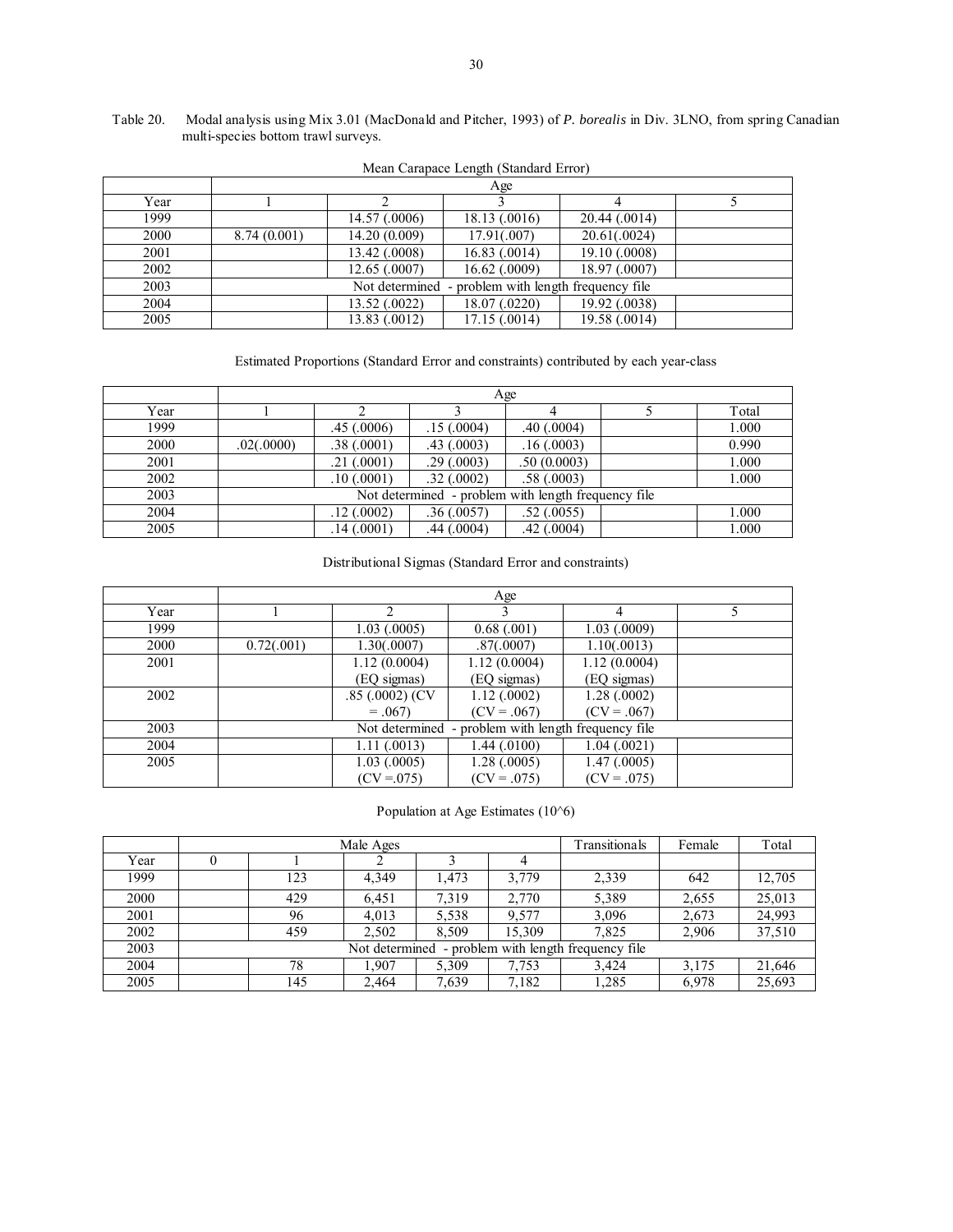#### Table 21. Modal analysis using Mix 3.01 (MacDonald and Pitcher, 1993) of *P. borealis* in Div. 3LNO, from autumn Canadian multi-species bottom trawl surveys.

|      | Age          |              |                  |              |  |  |  |  |  |
|------|--------------|--------------|------------------|--------------|--|--|--|--|--|
| Year |              | 2            |                  | 4            |  |  |  |  |  |
| 1995 | 11.15(.001)  | 16.39(0.003) | $20.22$ $(.004)$ |              |  |  |  |  |  |
| 1996 | 11.16(002)   | 15.26 (.000) | 18.80 (.002)     | 21.71 (.006) |  |  |  |  |  |
| 1997 | 11.03(001)   | 16.16(001)   | 19.03 (.002)     | 20.51 (.007) |  |  |  |  |  |
| 1998 | 10.87(0.001) | 15.72 (.001) | 18.69 (.001)     | 20.52(.001)  |  |  |  |  |  |
| 1999 | 11.03(001)   | 16.01(.000)  | 19.39 (.002)     | 21.18(.002)  |  |  |  |  |  |
| 2000 | 10.51(0.001) | 15.19 (.001) | 18.12 (.001)     | 20.35(.004)  |  |  |  |  |  |
| 2001 | 10.08(.001)  | 15.12 (.001) | 17.40 (.001)     | 19.60(0.000) |  |  |  |  |  |
| 2002 | 10.39(0.001) | 14.50 (.001) | 17.67 (.000)     | 20.05(.000)  |  |  |  |  |  |
| 2003 | 9.84(0.001)  | 15.05 (.001) | 17.69 (.003)     | 19.83 (.001) |  |  |  |  |  |

#### Mean Carapace Length (Standard Error)

Estimated Proportions (Standard Error and constraints) contributed by each year-class

|      |            | Age        |            |             |  |       |  |  |  |  |  |
|------|------------|------------|------------|-------------|--|-------|--|--|--|--|--|
| Year |            | າ          |            | 4           |  | Total |  |  |  |  |  |
| 1995 | .705(.000) | .210(.000) | .085(.000) |             |  | 1.000 |  |  |  |  |  |
| 1996 | .068(.000) | .670(.000) | .236(.000) | .026(.000)  |  | 1.000 |  |  |  |  |  |
| 1997 | .068(.000) | .408(.000) | .464(.001) | .059(.001)  |  | 0.999 |  |  |  |  |  |
| 1998 | .262(.000) | .177(000)  | .319(.080) | .242(.000)  |  | 1.000 |  |  |  |  |  |
| 1999 | .045(.000) | .569(.000) | .208(.000) | .178(.000)  |  | 1.000 |  |  |  |  |  |
| 2000 | .069(.000) | .348(.000) | .444(.000) | .139(.000)  |  | 1.000 |  |  |  |  |  |
| 2001 | .015(.000) | .198(.000) | .294(.000) | .493(.000)  |  | 1.000 |  |  |  |  |  |
| 2002 | .037(.000) | .145(.000) | .462(.000) | .355(.000)  |  | 0.999 |  |  |  |  |  |
| 2003 | .055(.000) | .175(.000) | .203(.000) | .567 (.000) |  | 1.000 |  |  |  |  |  |

#### Distributional Sigmas (Standard Error and constraints)

|      |                        | Age                    |                        |                        |  |  |  |  |  |  |
|------|------------------------|------------------------|------------------------|------------------------|--|--|--|--|--|--|
| Year |                        | ↑                      |                        | 4                      |  |  |  |  |  |  |
| 1995 | $1.09$ (.001 Eq)       | $1.09$ (.001 Eq)       | $1.09(.001)$ Eq        |                        |  |  |  |  |  |  |
| 1996 | $1.09(0.001)$ Eq)      | $1.09(0.001)$ Eq)      | $1.09(0.001)$ Eq)      | $1.09(0.001)$ Eq)      |  |  |  |  |  |  |
| 1997 | $0.95(.001)$ Eq)       | $0.95(.001)$ Eq)       | $0.95(.001)$ Eq)       | $0.95(.001)$ Eq        |  |  |  |  |  |  |
| 1998 | $0.93$ (.000 Eq)       | $0.93$ (.000 Eq)       | $0.93$ (.000 Eq)       | $0.93$ (.000 Eq)       |  |  |  |  |  |  |
| 1999 | $1.01$ (.000 Eq)       | $1.01$ (.000 Eq)       | $1.01$ (.000 Eq)       | $1.01$ (.000 Eq)       |  |  |  |  |  |  |
| 2000 | 0.92(0.001)            | 1.04(0.000)            | 0.81(0.001)            | 1.28(.002)             |  |  |  |  |  |  |
| 2001 | $1.02$ (.000 Eq)       | $1.02$ (.000 Eq)       | $1.02$ (.000 Eq)       | $1.02$ (.000 Eq)       |  |  |  |  |  |  |
| 2002 | $0.96$ (.000 Eq)       | $0.96$ (.000 Eq)       | $0.96$ (.000 Eq)       | $0.96$ (.000 Eq)       |  |  |  |  |  |  |
| 2003 | $1.17(000 \text{ Eq})$ | $1.17(000 \text{ Eq})$ | $1.17(000 \text{ Eq})$ | $1.17(000 \text{ Eq})$ |  |  |  |  |  |  |

Population at Age Estimates (10^6)

|      |          |       | Male Ages |        |        | Transitionals | Female | Total  |
|------|----------|-------|-----------|--------|--------|---------------|--------|--------|
| Year | 0        |       |           |        | 4      |               |        |        |
| 1995 |          | 886   | 264       | 107    |        | 730           | 89     | 2,076  |
| 1996 |          | 753   | 2,953     | .507   | 253    | 159           | 243    | 5,868  |
| 1997 |          | 495   | 2,647     | 3,772  | 742    | 2,086         | 781    | 10,525 |
| 1998 |          | 3,497 | 2,353     | 4,249  | 3,224  | 463           | 1,544  | 15,329 |
| 1999 |          | 465   | 5,931     | 2,168  | 1,860  | 1,620         | 1,020  | 13,063 |
| 2000 | 0        | 1.934 | 8,897     | 14,691 | 2.297  | 1.867         | 2,466  | 32,153 |
| 2001 |          | 679   | 9,082     | 13,489 | 22,563 | 1,285         | 6,978  | 54,075 |
| 2002 | $\theta$ | 1,482 | 5,774     | 18,365 | 14,134 | 1,309         | 9,191  | 50,256 |
| 2003 |          | 1,933 | 6,149     | 7,137  | 19,968 | 860           | 10,995 | 47,054 |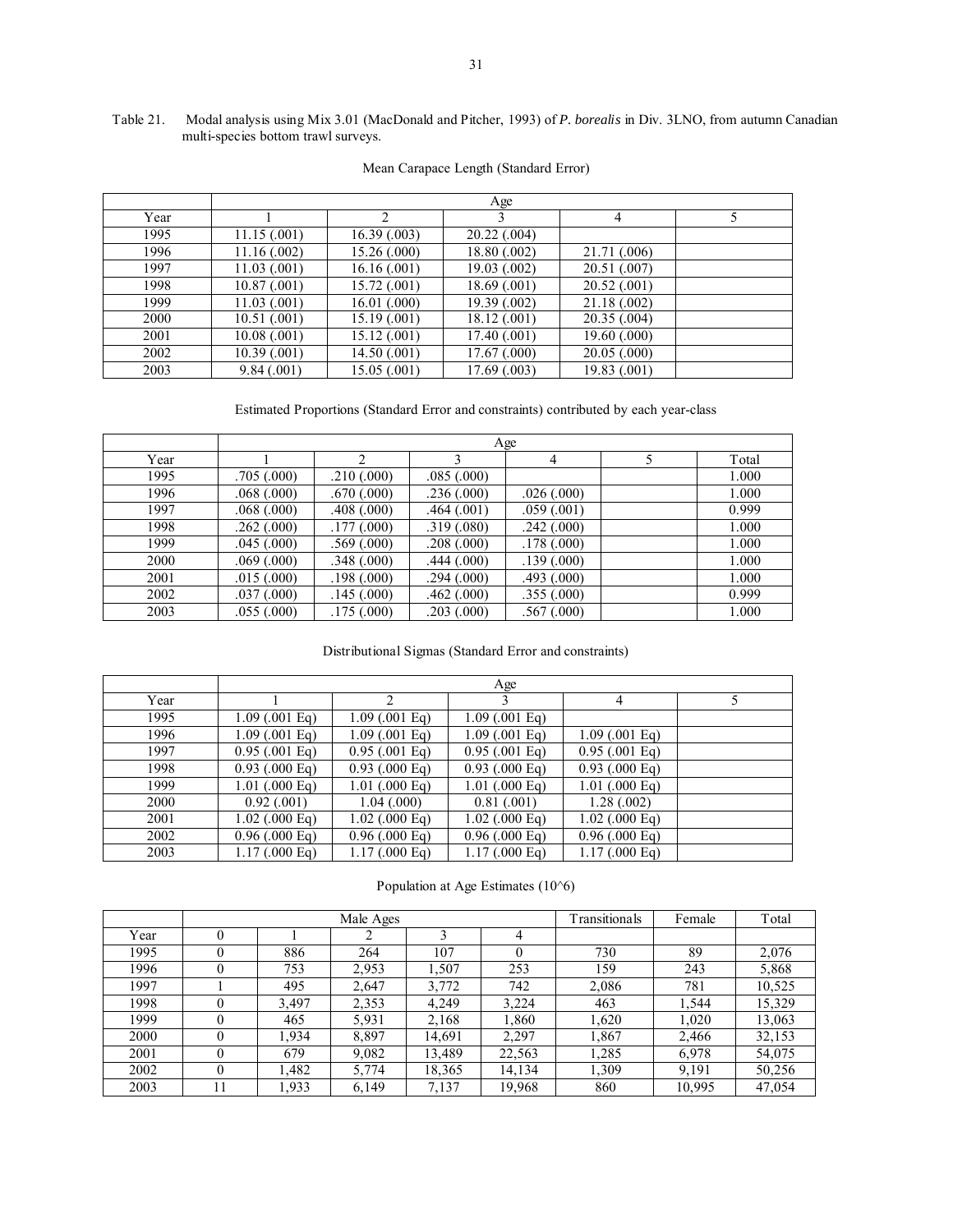Table 22. The Proc Genmod analysis to determine whether there were significant annual changes in size at sex transition of *Pandalus borealis* collected during Canadian autumn multi-species surveys over the period 1995-2003.

|                    |      | The GENMOD Procedure |                      |                            |                         |                                              |           |             |  |
|--------------------|------|----------------------|----------------------|----------------------------|-------------------------|----------------------------------------------|-----------|-------------|--|
|                    |      |                      |                      |                            | Model Information       |                                              |           |             |  |
|                    |      |                      | Data Set             |                            |                         | WORK. PERCENT FE                             |           |             |  |
|                    |      |                      | Distribution         |                            |                         | Binomial                                     |           |             |  |
|                    |      |                      | Link Function        |                            |                         | Logit                                        |           |             |  |
|                    |      |                      |                      | Response Variable (Events) |                         |                                              | num fem   |             |  |
|                    |      |                      |                      | Response Variable (Trials) |                         |                                              | total     |             |  |
|                    |      |                      |                      | Observations Used          |                         |                                              | 433       |             |  |
|                    |      |                      |                      | Number Of Events           |                         | 33309.9575                                   |           |             |  |
|                    |      |                      |                      | Number Of Trials           |                         | 123049.0000                                  |           |             |  |
|                    |      |                      |                      |                            | Class Level Information |                                              |           |             |  |
|                    |      | Class                | Levels               | Values                     |                         |                                              |           |             |  |
|                    |      | year                 | 9                    |                            |                         | 1995 1996 1997 1998 1999 2000 2001 2002 2003 |           |             |  |
|                    |      |                      |                      |                            |                         |                                              |           |             |  |
|                    |      |                      |                      |                            |                         | Criteria for Assessing Goodness Of Fit       |           |             |  |
| Criterion          |      |                      |                      |                            | DF                      | Value                                        | Value/DF  |             |  |
|                    |      |                      | Deviance             |                            | 423                     | 9300.3430                                    | 21.9866   |             |  |
| Scaled Deviance    |      |                      |                      |                            | 423                     | 423.0000                                     | 1,0000    |             |  |
| Pearson Chi-Square |      |                      |                      |                            | 423                     | 426523.4411                                  | 1008.3296 |             |  |
|                    |      |                      | Scaled Pearson X2    |                            | 423                     | 19399.2217                                   | 45.8610   |             |  |
|                    |      |                      | Log Likelihood       |                            |                         | $-1305.6105$                                 |           |             |  |
|                    |      |                      | Algorithm converged. |                            |                         | Analysis of Parameter Estimates              |           |             |  |
|                    |      |                      |                      | Standard                   |                         | Wald 95% Confidence                          | $Chi-$    |             |  |
| Parameter          |      | DF                   | Estimate             | Error                      |                         | Limits                                       | Square    | Pr > Ch     |  |
| Intercept          |      | $\mathbf{1}$         | $-25.3378$           | 0.7766                     | $-26.8599$              | $-23.8157$                                   | 1064.51   | $\lt$ . $0$ |  |
| length             |      | $\mathbf{1}$         | 1.1622               | 0.0357                     | 1.0922                  | 1.2322                                       | 1058.69   | < 0         |  |
| year 1995          |      | $\mathbf{1}$         | 5.5615               | 0.2999                     | 4.9737                  | 6.1493                                       | 343.92    | $\lt$ . $0$ |  |
| year 1996          |      | $\mathbf{1}$         | $-0.8512$            | 0.2951                     | $-1.4296$               | $-0.2728$                                    | 8.32      | 0.0         |  |
| year               | 1997 | $1\,$                | 0.8871               | 0.1800                     | 0.5342                  | 1.2399                                       | 24.28     | $\lt$ . $0$ |  |
| year               | 1998 | $\mathbf{1}$         | $-0.6662$            | 0.2044                     | $-1.0668$               | $-0.2656$                                    | 10.62     | 0.0         |  |
| year               | 1999 | $\mathbf{1}$         | 0.0693               | 0.1977                     | $-0.3182$               | 0.4568                                       | 0.12      | 0.7         |  |
| year               | 2000 | $\mathbf{1}$         | 0.3885               | 0.1973                     | 0.0019                  | 0.7751                                       | 3.88      | 0.0         |  |
| year               | 2001 | $\mathbf{1}$         | $-0.2000$            | 0.1859                     | $-0.5643$               | 0.1642                                       | 1.16      | 0.2         |  |
| year               | 2002 | $\mathbf{1}$         | 0.2542               | 0.1686                     | $-0.0762$               | 0.5846                                       | 2.27      | 0.1         |  |
| year               | 2003 | 0                    | 0.0000               | 0.0000                     | 0.0000                  | 0.0000                                       |           |             |  |
| Scale              |      | 0                    | 4.6890               | 0.0000                     | 4.6890                  | 4.6890                                       |           |             |  |

NOTE: The scale parameter was estimated by the square root of DEVIANCE/DOF.

### LR Statistics for Type 1 Analysis

| Source    | Deviance   | Num DF | Den DF | F Value | Pr > F           | $Chi -$<br>Square | Pr > Chisq  |
|-----------|------------|--------|--------|---------|------------------|-------------------|-------------|
| Intercept | 95599.4488 |        |        |         |                  |                   |             |
| length    | 19906.3432 |        | 423    | 3442.69 | $\lt$ .0001      | 3442.69           | $\lt$ .0001 |
| year      | 9300.3430  |        | 423    | 60.30   | $\epsilon$ .0001 | 482.38            | $\lt$ .0001 |

#### Least Squares Means

|                |           | Standard |    | $Chi-$ |             |
|----------------|-----------|----------|----|--------|-------------|
| Effect<br>year | Estimate  | Error    | DF | Square | Pr > Chisq  |
| 1995<br>year   | 2.5499    | 0.2350   |    | 117.76 | < .0001     |
| 1996<br>year   | $-3.8628$ | 0.2848   |    | 183.98 | $\lt$ .0001 |
| 1997<br>year   | $-2.1245$ | 0.1406   |    | 228.21 | < .0001     |
| 1998<br>year   | $-3.6778$ | 0.1916   |    | 368.33 | $\lt$ .0001 |
| 1999<br>year   | $-2.9423$ | 0.1776   |    | 274.40 | $\lt$ .0001 |
| 2000<br>year   | $-2.6231$ | 0.1687   |    | 241.85 | $\lt$ .0001 |
| 2001<br>year   | $-3.2116$ | 0.1606   |    | 399.68 | $\lt$ .0001 |
| 2002<br>year   | $-2.7574$ | 0.1370   |    | 405.17 | < .0001     |
| 2003<br>year   | $-3.0116$ | 0.1450   |    | 431.64 | < .0001     |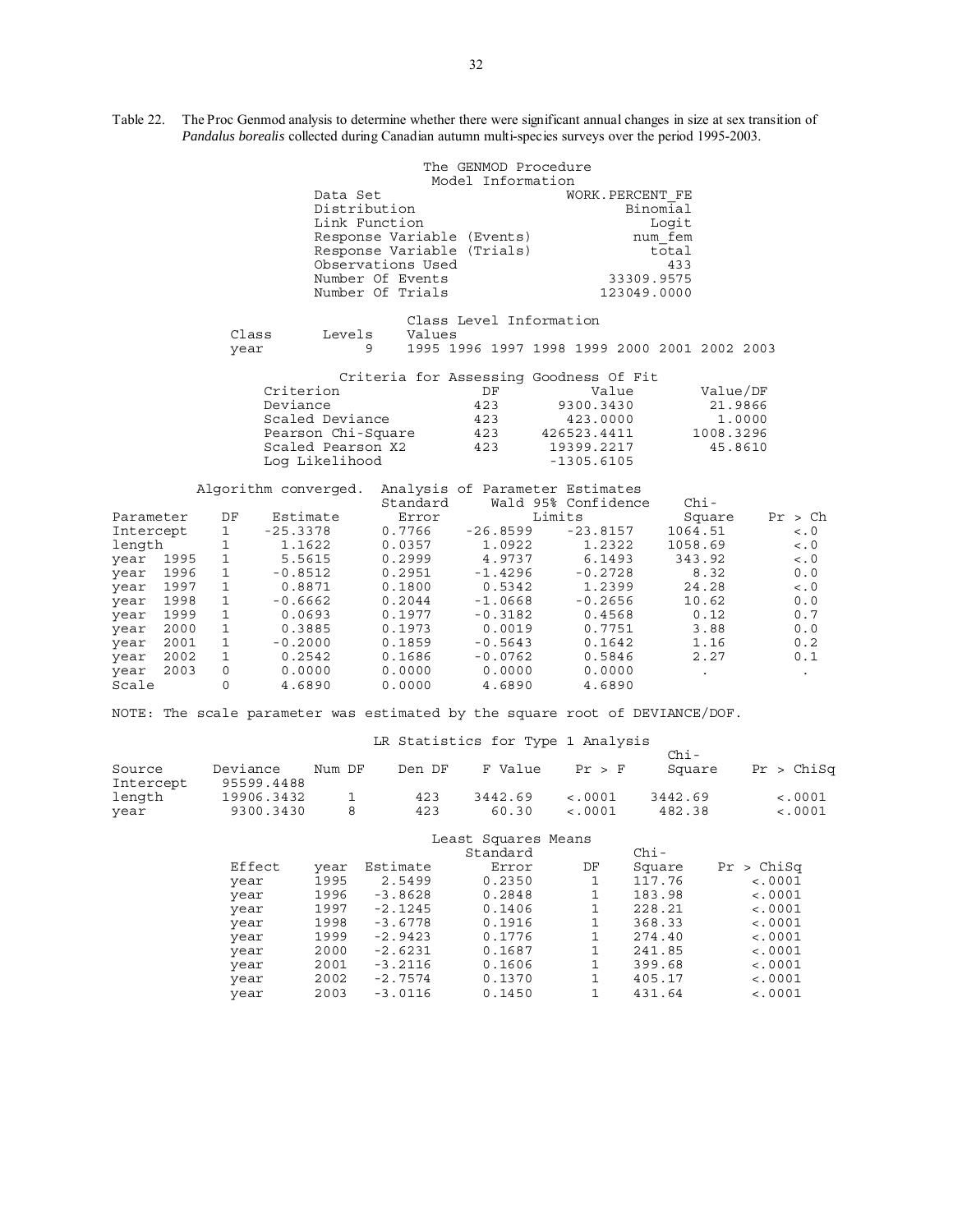Table 23. NAFO Div. 3LNO northern shrimp (*Pandalus borealis*) exploitation rates based upon the ratios of commercial catch to the previous autumn Canadian multi-species bottom trawl survey indices.

|      |        | Lower 95% CL           | spawning stock | fishable biomass       |
|------|--------|------------------------|----------------|------------------------|
| Year | catch  | of biomass index       | biomass (SSB)  | (t)                    |
|      | (t)    | (t)                    | (t)            |                        |
| 1995 |        | 3,639                  | 3,805          | 4,632                  |
| 1996 | 171    | 10,230                 | 3,555          | 11,402                 |
| 1997 | 485    | 25,530                 | 19,566         | 38,415                 |
| 1998 | 567    | 40,011                 | 16,794         | 50,403                 |
| 1999 | 795    | 36,202                 | 22,262         | 44,891                 |
| 2000 | 4,869  | 93,132                 | 32,517         | 95,051                 |
| 2001 | 10,566 | 77,563                 | 64,077         | 197,816                |
| 2002 | 6,977  | 126,180                | 76,444         | 194,335                |
| 2003 | 11,947 | 106,338                | 91,967         | 205,229                |
| 2004 | 12,620 |                        |                |                        |
| Year |        | catch/lower CL biomass | catch/SSB      | catch/fishable biomass |
| 1995 |        | 0.047                  | 0.045          | 0.045                  |
| 1996 |        | 0.047                  | 0.136          | 0.136                  |
| 1997 |        | 0.022                  | 0.029          | 0.029                  |
| 1998 |        | 0.020                  | 0.047          | 0.047                  |
| 1999 |        | 0.134                  | 0.219          | 0.219                  |
| 2000 |        | 0.113                  | 0.325          | 0.325                  |
| 2001 |        | 0.090                  | 0.109          | 0.109                  |
| 2002 |        | 0.095                  | 0.156          | 0.156                  |
| 2003 |        | 0.119                  | 0.137          | 0.137                  |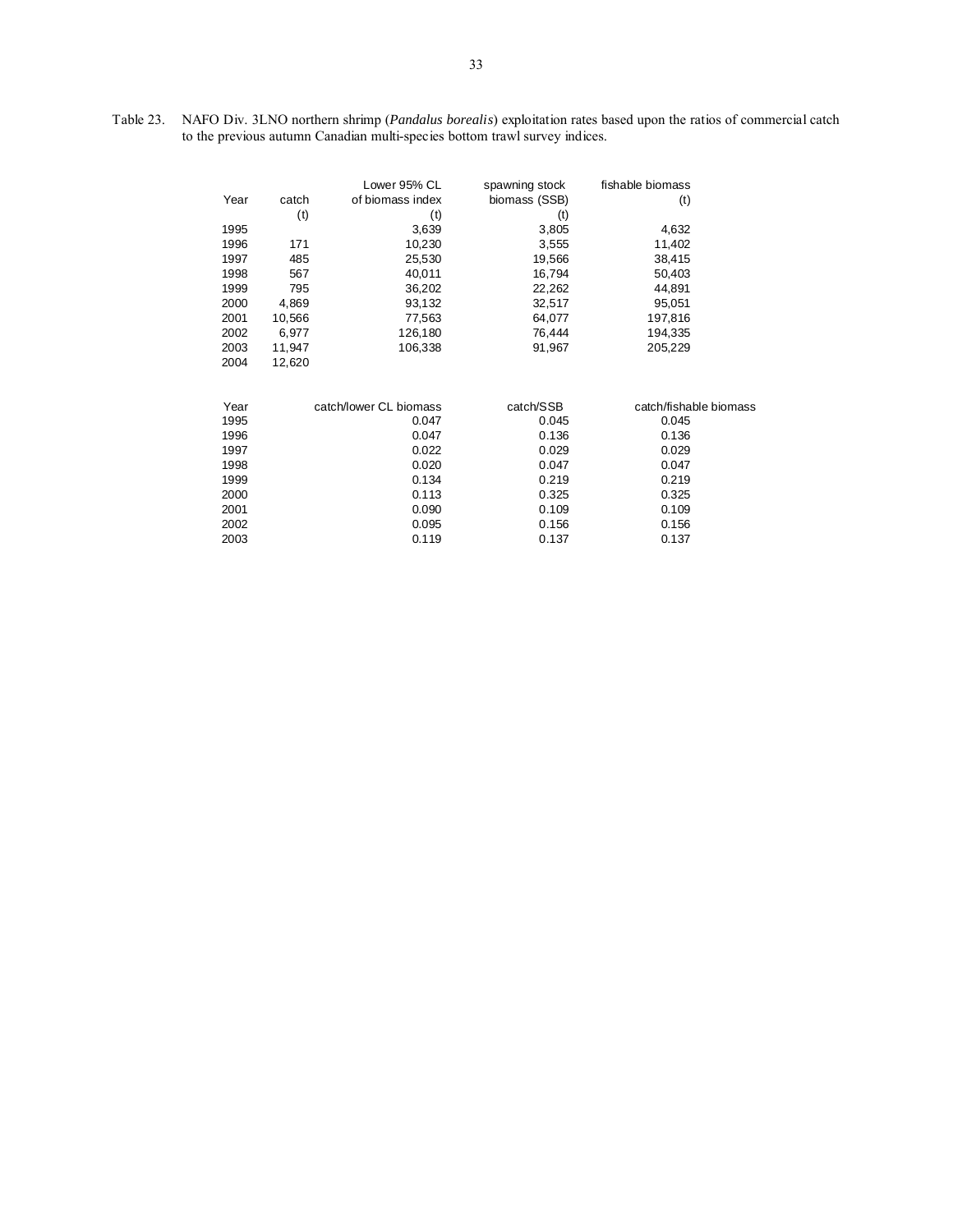#### Table 24. Estimated bycatch within the large vessel (>500 t) fleet fishing shrimp in 3L over the period 2002 - 2005.

|                           |          | Atlantic cod            |          |        |        | American plaice         |          |          |                | redfish                 |        |         |        | Greenland halibut       |        |        |
|---------------------------|----------|-------------------------|----------|--------|--------|-------------------------|----------|----------|----------------|-------------------------|--------|---------|--------|-------------------------|--------|--------|
| Year                      | 2002     | 2003                    | 2004     | 2005   | 2002   | 2003                    | 2004     | 2005     | 2002           | 2003                    | 2004   | 2005    | 2002   | 2003                    | 2004   | 2005   |
| Observed shrimp catch (t) | 2,342    | 4,071                   | 4,060    | 1,516  | 2,342  | 4,071                   | 4,060    | 1,516    | 2,342          | 4,071                   | 4,060  | 1,516   | 2,342  | 4,071                   | 4,060  | 1,516  |
| Logbook shrimp catch (t)  | 2,455    | 3,956                   | 4.037    | 3.839  | 2.455  | 3.956                   | 4.037    | 3.839    | 2,455          | 3,956                   | 4,037  | 3.839   | 2.455  | 3.956                   | 4,037  | 3.839  |
| correction factor         | 1.0484   | 1.0000                  | 1.0000   | 2.5321 | 1.0484 | 1.0000                  | 1.0000   | 2.5321   | 1.0484         | 1.0000                  | 1.0000 | 2.5321  | 1.0484 | 1.0000                  | 1.0000 | 2.5321 |
| estimated bycatch (kg)    | 137      | 61                      | 85       | 35     | 312    | 605                     | 852      | 995.0958 | 993            | 2148                    | 2321   | 1970    | 5818   | 6708                    | 7353   | 3036   |
| Bycatch $(kg)/(t)$ shrimp | 0.06     | 0.02                    | 0.02     | 0.01   | 0.13   | 0.15                    | 0.21     | 0.26     | 0.40           | 0.54                    | 0.57   | 0.51    | 2.43   | 1.65                    | 1.82   | 0.79   |
| Number of fish measured   | $\Omega$ | 37                      | 25       |        |        | 251                     | 383      | 87       | $\overline{0}$ | 217                     | 312    | 383     | 2732   | 1995                    | 4014   | 603    |
|                           |          | estimated number at age |          |        |        | estimated number at age |          |          |                | estimated number at age |        |         |        | estimated number at age |        |        |
| age                       |          |                         |          |        |        |                         |          |          |                |                         |        |         |        |                         |        |        |
|                           |          |                         | $\Omega$ |        |        |                         | $\bf{0}$ |          |                |                         |        |         | 3,793  | 2,561                   | 2,014  | 1,223  |
|                           |          | 38                      | 59       | 43     |        | 70                      | 318      | 25       |                |                         |        |         | 4,256  | 13,698                  | 32,607 | 15,717 |
|                           |          | 61                      | 80       | 28     |        | 961                     | 1,971    | 831      |                | 914                     | 538    | 2,22    | 23,689 | 27,036                  | 34,473 | 26,071 |
|                           |          |                         |          |        |        | 1,182                   | 2,166    | 1,540    |                | 7,420                   | 3,398  | 9,718   | 12,638 | 13,274                  | 8,406  | 6,039  |
|                           |          |                         |          |        |        | 3.002                   | 4,282    | 4,644    |                | 27,107                  | 19.651 | 25,453  | 7,051  | 5.639                   | 4,205  | 1,517  |
|                           |          |                         |          |        |        | 2,073                   | 2,698    | 3,682    |                | 15,211                  | 16,128 | 8,913   | 830    | 1,327                   | 242    | 314    |
|                           |          |                         |          |        |        | 243                     | 428      | 370      |                | 4,808                   | 10,482 | 6,510   | 140    | 73                      |        |        |
|                           |          |                         |          |        |        | 39                      | 59       | 35       |                | 1,217                   | 2,443  | 4,776   | 12     |                         |        |        |
|                           |          |                         |          |        |        | 23                      | 29       | 28       |                | 777                     | 368    | 2,241   |        |                         |        |        |
|                           |          |                         |          |        |        |                         |          |          |                | 247                     | 18     | 511     |        |                         |        |        |
|                           |          |                         |          |        |        |                         |          |          |                | 26                      |        |         |        |                         |        |        |
|                           |          |                         |          |        |        |                         |          |          |                |                         |        |         |        |                         |        |        |
|                           |          |                         |          |        |        |                         |          |          |                |                         |        |         |        |                         |        |        |
|                           |          |                         |          |        |        |                         |          |          |                |                         |        |         |        |                         |        |        |
|                           |          |                         |          |        |        |                         |          |          |                |                         |        |         |        |                         |        |        |
|                           |          |                         |          |        |        |                         |          |          |                |                         |        |         |        |                         |        |        |
| 16                        |          |                         |          |        |        |                         |          |          |                |                         |        |         |        |                         |        |        |
| total                     |          | 106                     | 144      |        |        | 7597                    | 11 960   | 11.154   |                | 57 727                  | 53 026 | 60 38 3 | 52.410 | 63.631                  | 81.949 | 50.888 |

Table 25 Estimated bycatch within the small vessel (<=500 t; LOA <100') fleet fishing shrimp in 3L over the period 2002 - 2005.

|                            |          | Atlantic cod            |        |        |       | American plaice         |        |        |            | redfish                 |          |               |          | Greenland halibut       |         |        |
|----------------------------|----------|-------------------------|--------|--------|-------|-------------------------|--------|--------|------------|-------------------------|----------|---------------|----------|-------------------------|---------|--------|
| Year                       | 2002     | 2003                    | 2004   | 2005   | 2002  | 2003<br>248             | 2004   | 2005   | 2002       | 2003                    | 2004     | 2005          | 2002     | 2003                    | 2004    | 2005   |
| Observed shrimp catch (t)  | 175      | 248                     | 318    | 56     | 175   |                         | 318    | 56     | 175        | 248                     | 318      | 56            | 175      | 248                     | 318     | 56     |
| Logbook shrimp catch $(t)$ | 2,959    | 6,549                   | 6,576  | 7,147  | 2,959 | 6,549                   | 6,576  | 7,147  | 2,959      | 6,549                   | 6,576    | 7,147         | 2,959    | 6,549                   | 6,576   | 7,147  |
| correction factor          | 16.95    | 26.36                   | 20.65  | 128.09 | 16.95 | 26.36                   | 20.65  | 128.09 | 16.95      | 26.36                   | 20.65    | 128.09        | 16.95    | 26.36                   | 20.65   | 128.09 |
| estimated bycatch (kg)     | 153      | 975                     | 186    |        | 559   | 4,375                   | 2.313  | 2,818  | 1,305      | 10,570                  | 5,183    | 1.3809<br>461 | 2,898    | 18,793                  | 5,575   | 3,459  |
| Bycatch $(kg)/(t)$ shrimp  | 0.05     | 0.15                    | 0.03   |        | 0.19  | 0.67                    | 0.35   | 0.39   | 0.44       | 1.61                    | 0.79     | 0.65          | 0.98     | 2.87                    | 0.85    | 0.48   |
| Number of fish measured    | $\Omega$ | 48                      | $\sim$ |        |       | $\Omega$                | 35     |        | $\Omega$   | 311                     | 580      |               | $\Omega$ | 616                     | 277     | O      |
|                            |          | estimated number at age |        |        |       | estimated number at age |        |        |            | estimated number at age |          |               |          | estimated number at age |         |        |
| age                        |          |                         |        |        |       |                         |        |        |            |                         |          |               |          |                         |         |        |
|                            |          | 132                     | 351    |        |       |                         |        |        | $^{\circ}$ | $\mathbf{0}$            | $\Omega$ |               |          | 9,569                   | 3,283   |        |
|                            |          | 1,845                   | 41     |        |       |                         | 21     |        | $\Omega$   | 14,129                  | 2,024    |               |          | 60,654                  | 38,512  |        |
|                            |          | 659                     |        |        |       |                         | 475    |        | $^{\circ}$ | 50,532                  | 32,214   |               |          | 78,447                  | 11,358  |        |
|                            |          | 26                      |        |        |       |                         | 2.974  |        |            | 78,948                  | 46,339   |               |          | 36,719                  | 8,818   |        |
|                            |          |                         |        |        |       |                         | 6.360  |        |            | 174,820                 | 52,947   |               |          | 10,597                  | 4,626   |        |
|                            |          |                         |        |        |       |                         | 4,832  |        |            | 32,818                  | 10,697   |               |          | 343                     | 620     |        |
|                            |          |                         |        |        |       |                         | 1,074  |        |            | 12,073                  | 5,204    |               |          |                         | 21      |        |
|                            |          |                         |        |        |       |                         | 496    |        | $\Omega$   | 1,924                   | 909      |               |          |                         |         |        |
|                            |          |                         |        |        |       |                         | 186    |        |            | 158                     | 62       |               |          |                         |         |        |
|                            |          |                         |        |        |       |                         | 41     |        |            | $\Omega$                |          |               |          |                         |         |        |
|                            |          |                         |        |        |       |                         | 21     |        |            |                         |          |               |          |                         |         |        |
|                            |          |                         |        |        |       |                         |        |        |            |                         |          |               |          |                         |         |        |
|                            |          |                         |        |        |       |                         |        |        |            |                         |          |               |          |                         |         |        |
|                            |          |                         |        |        |       |                         |        |        |            |                         |          |               |          |                         |         |        |
|                            |          |                         |        |        |       |                         |        |        |            |                         |          |               |          |                         |         |        |
| 15                         |          |                         |        |        |       |                         |        |        |            |                         |          |               |          |                         |         |        |
| 16                         |          |                         |        |        |       |                         |        |        |            |                         |          |               |          |                         |         |        |
| total                      |          | 2.662                   | 392    |        |       |                         | 16.479 |        |            | 365.402                 | 150 394  |               |          | 196329                  | 67 23 6 |        |

|                | redfish                 |              |          |
|----------------|-------------------------|--------------|----------|
| 2002           | 2003                    | 2004         | 2005     |
| 2.342          | 4.071                   | 4.060        | 1,516    |
| 2.455          | 3.956                   | 4,037        | 3.839    |
| 1.0484         | 1.0000                  | 1.0000       | 2.5321   |
| 993            | 2148                    | 2321         | 1970     |
| 0.40           | 0.54                    | 0.57         | 0.51     |
| $\mathbf{0}$   | 217                     | 312          | 383      |
|                |                         |              |          |
|                | estimated number at age |              |          |
| $\mathbf{0}$   | $\mathbf{0}$            | $\mathbf{0}$ |          |
| $\mathbf{0}$   | $\mathbf{0}$            | $\mathbf{0}$ | 0        |
| $\theta$       | 914                     | 538          | 2,221    |
| $\mathbf{0}$   | 7,420                   | 3,398        | 9,718    |
| $\mathbf{0}$   | 27.107                  | 19.651       | 25,453   |
| $\mathbf{0}$   | 15,211                  | 16,128       | 8,913    |
| $\mathbf{0}$   | 4,808                   | 10,482       | 6,510    |
| $\mathbf{0}$   | 1.217                   | 2.443        | 4,776    |
| $\mathbf{0}$   | 777                     | 368          | 2,241    |
| $\theta$       | 247                     | 18           | 511      |
| $\theta$       | 26                      | $\mathbf{0}$ | 41       |
| $\mathbf{0}$   | $\mathbf{0}$            | $\mathbf{0}$ | $\bf{0}$ |
| $\mathbf{0}$   | $\mathbf{0}$            | $\mathbf{0}$ | 0        |
| $\theta$       | $\mathbf{0}$            | $\theta$     | 0        |
| $\theta$       | $\theta$                | $\theta$     | $\bf{0}$ |
| $\mathbf{0}$   | $\mathbf{0}$            | $\mathbf{0}$ | 0        |
| $\overline{0}$ | $\mathbf{0}$            | $\mathbf{0}$ |          |
| $\theta$       | 57.727                  | 53.026       | 60.383   |

|              | Greenland halibut       |                |          |
|--------------|-------------------------|----------------|----------|
| 2002         | 2003                    | 2004           | 2005     |
| 2,342        | 4.071                   | 4.060          | 1,516    |
| 2.455        | 3.956                   | 4.037          | 3.839    |
| 1.0484       | 1.0000                  | 1.0000         | 2.5321   |
| 5818         | 6708                    | 7353           | 3036     |
| 2.43         | 1.65                    | 1.82           | 0.79     |
| 2732         | 1995                    | 4014           | 603      |
|              |                         |                |          |
|              | estimated number at age |                |          |
| 3,793        | 2.561                   | 2.014          | 1,223    |
| 4,256        | 13,698                  | 32,607         | 15,717   |
| 23.689       | 27.036                  | 34.473         | 26,071   |
| 12,638       | 13,274                  | 8,406          | 6,039    |
| 7,051        | 5.639                   | 4.205          | 1.517    |
| 830          | 1,327                   | 242            | 314      |
| 140          | 73                      | $\overline{2}$ | 8        |
| 12           | 21                      | $\mathbf{0}$   |          |
| $\mathbf{0}$ | $\overline{c}$          | $\theta$       | 0        |
| $\theta$     | $\mathbf{0}$            | $\theta$       | 0        |
| $\mathbf{0}$ | $\mathbf{0}$            | $\mathbf{0}$   | $\bf{0}$ |
| $\theta$     | $\theta$                | $\theta$       | $\bf{0}$ |
| $\mathbf{0}$ | $\theta$                | $\mathbf{0}$   | 0        |
| $\theta$     | $\theta$                | $\theta$       | 0        |
| $\mathbf{0}$ | $\mathbf{0}$            | $\mathbf{0}$   |          |
| $\theta$     | $\theta$                | $\theta$       |          |
| $\theta$     | $\theta$                | $\theta$       |          |
| 52.410       | 63.631                  | 81.949         | 50.888   |

|                | redfish                 |              |                  |
|----------------|-------------------------|--------------|------------------|
| 2002           | 2003                    | 2004         | 2005             |
| 175            | 248                     | 318          | 56               |
| 2.959          | 6,549                   | 6,576        | 7,147            |
| 16.95          | 26.36                   | 20.65        | 128.09           |
| 1,305          | 10,570                  | 5,183        | 4611.3809        |
| 0.44           | 1.61                    | 0.79         | 0.65             |
| $\mathbf{0}$   | 311                     | 580          | U                |
|                |                         |              |                  |
|                | estimated number at age |              |                  |
| $\mathbf{0}$   | $\mathbf{0}$            | $\mathbf{0}$ |                  |
| $\mathbf{0}$   | 14,129                  | 2,024        |                  |
| $\mathbf{0}$   | 50,532                  | 32,214       |                  |
| $\mathbf{0}$   | 78.948                  | 46,339       | $\boldsymbol{0}$ |
| $\bf{0}$       | 174.820                 | 52.947       |                  |
| $\mathbf{0}$   | 32,818                  | 10,697       |                  |
| $\bf{0}$       | 12,073                  | 5,204        | $\boldsymbol{0}$ |
| $\mathbf{0}$   | 1,924                   | 909          | $\boldsymbol{0}$ |
| $\mathbf{0}$   | 158                     | 62           | $\boldsymbol{0}$ |
| $\mathbf{0}$   | $\mathbf{0}$            | $\mathbf{0}$ | $\boldsymbol{0}$ |
| $\mathbf{0}$   | $\mathbf{0}$            | $\mathbf{0}$ | $\boldsymbol{0}$ |
| $\mathbf{0}$   | $\mathbf{0}$            | $\theta$     | $\bf{0}$         |
| $\mathbf{0}$   | $\mathbf{0}$            | $\mathbf{0}$ | $\bf{0}$         |
| $\mathbf{0}$   | $\mathbf{0}$            | $\mathbf{0}$ |                  |
| $\overline{0}$ | $\mathbf{0}$            | $\mathbf{0}$ |                  |
| $\mathbf{0}$   | $\mathbf{0}$            | $\mathbf{0}$ |                  |
| $\overline{0}$ | $\theta$                | $\mathbf{0}$ |                  |
| $\theta$       | 365.402                 | 150.394      | $\alpha$         |

|                | Greenland halibut       |                |                     |
|----------------|-------------------------|----------------|---------------------|
| 2002           | 2003                    | 2004           | 2005                |
| 175            | 248                     | 318            | 56                  |
| 2,959          | 6.549                   | 6,576          | 7,147               |
| 16.95          | 26.36                   | 20.65          | 128.09              |
| 2,898          | 18,793                  | 5,575          | 3,459               |
| 0.98           | 2.87                    | 0.85           | 0.48                |
| $\mathbf{0}$   | 616                     | 277            | 0                   |
|                | estimated number at age |                |                     |
| $\bf{0}$       | 9,569                   | 3,283          |                     |
| $\bf{0}$       | 60,654                  | 38,512         | 0                   |
| $\bf{0}$       | 78,447                  | 11,358         |                     |
| $\mathbf{0}$   | 36,719                  | 8,818          |                     |
| $\bf{0}$       | 10,597                  | 4.626          |                     |
| $\mathbf{0}$   | 343                     | 620            |                     |
| $\bf{0}$       | $\theta$                | 21             |                     |
| $\bf{0}$       | $\mathbf{0}$            | $\mathbf{0}$   |                     |
| $\bf{0}$       | $\mathbf{0}$            | $\mathbf{0}$   |                     |
| $\mathbf{0}$   | $\mathbf{0}$            | $\mathbf{0}$   | 00000               |
| $\bf{0}$       | $\mathbf{0}$            | $\mathbf{0}$   |                     |
| $\mathbf{0}$   | $\mathbf{0}$            | $\mathbf{0}$   |                     |
| $\mathbf{0}$   | $\mathbf{0}$            | $\mathbf{0}$   |                     |
| $\mathbf{0}$   | $\mathbf{0}$            | $\mathbf{0}$   | 0<br>0              |
| $\mathbf{0}$   | $\mathbf{0}$            | $\mathbf{0}$   |                     |
| $\mathbf{0}$   | $\mathbf{0}$            | $\mathbf{0}$   | 0                   |
| $\overline{0}$ | $\overline{0}$          | $\overline{0}$ | 0<br>$\overline{a}$ |
| Λ              | 106.220                 | 67226          |                     |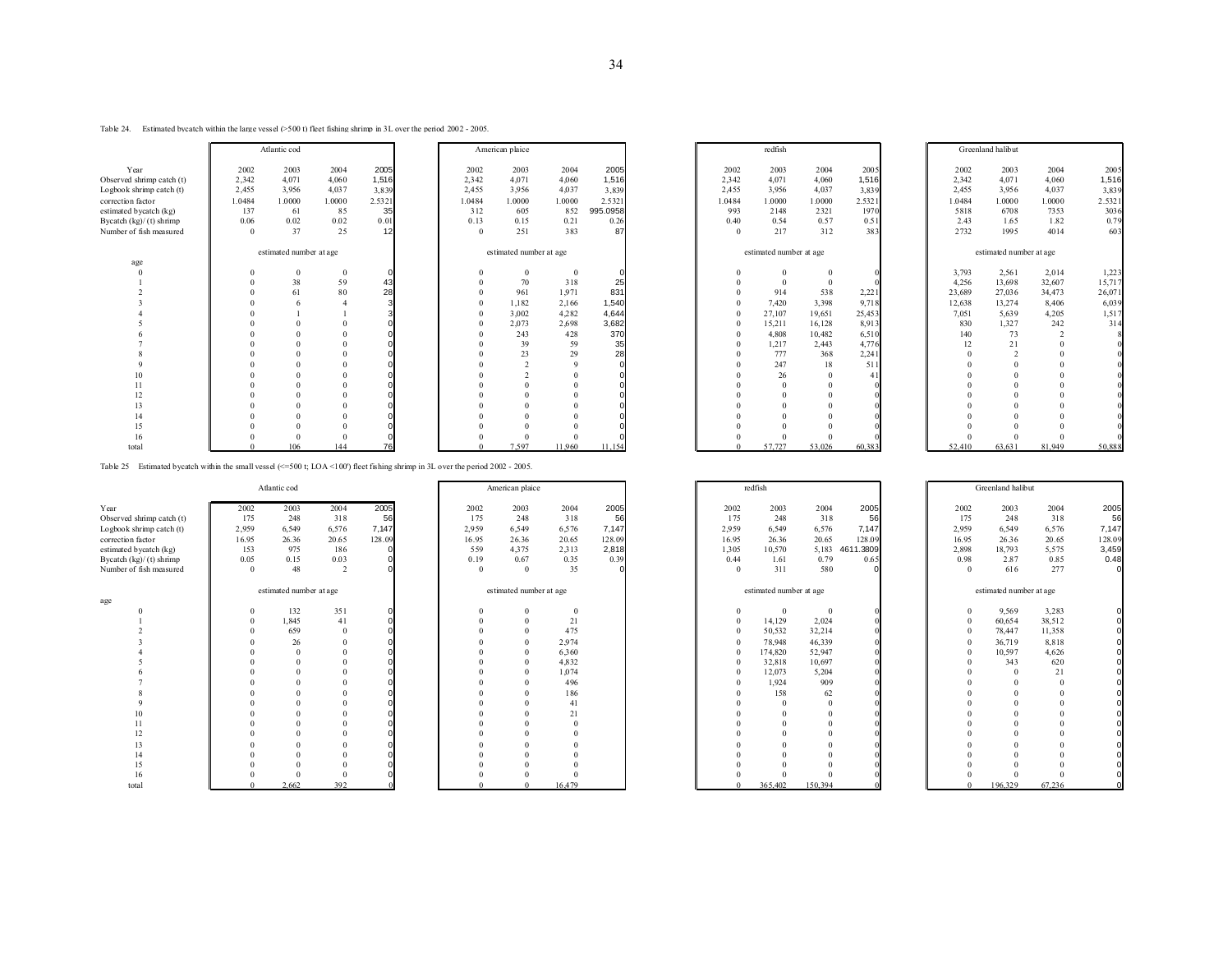

Fig. 1. The NAFO Div. 3LNO stratification scheme used in Canadian research bottom trawl survey set allocation.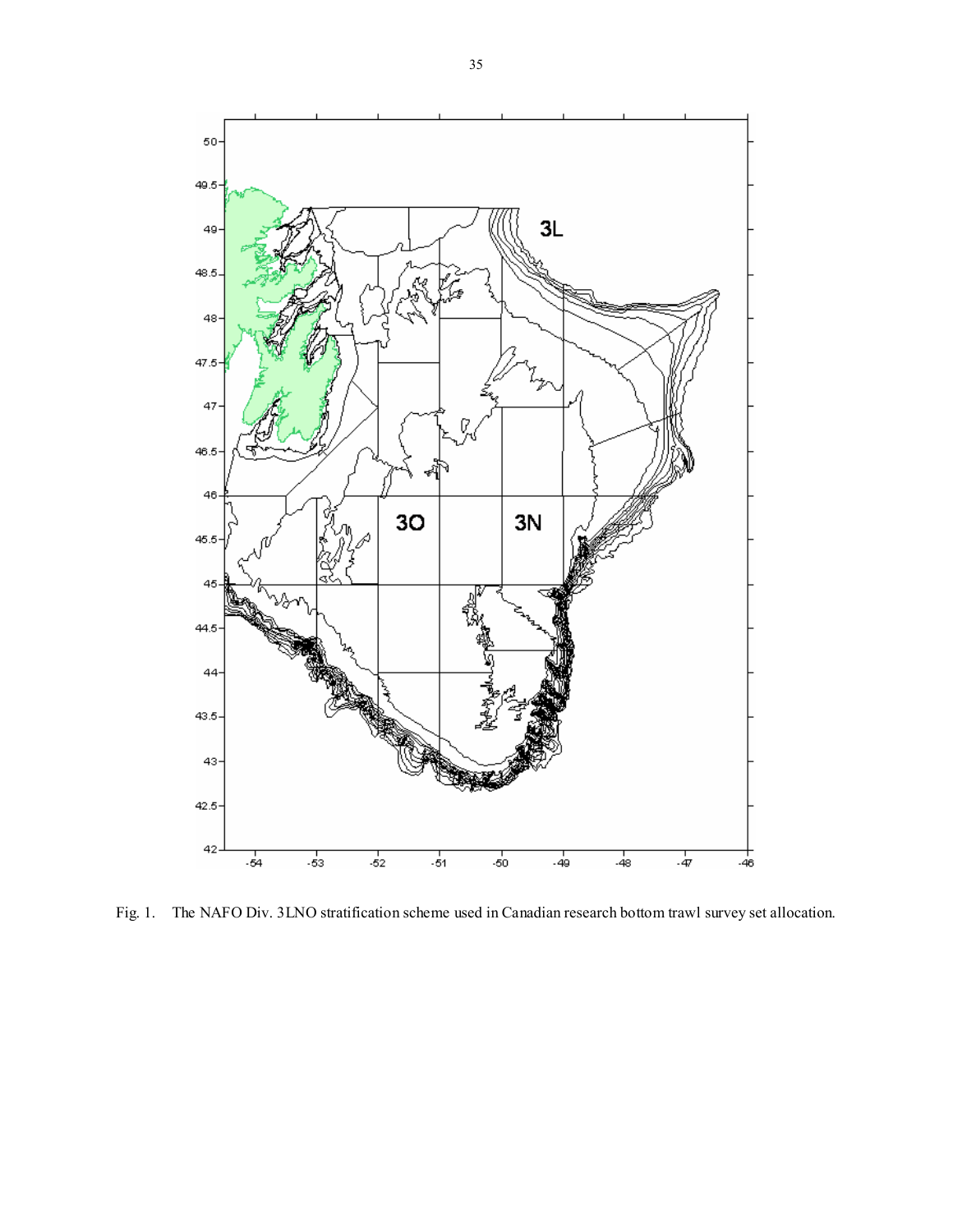

Fig. 2. Strata in Div. 3L that were not surveyed (numbered and shaded area) during autumn 0f 2004.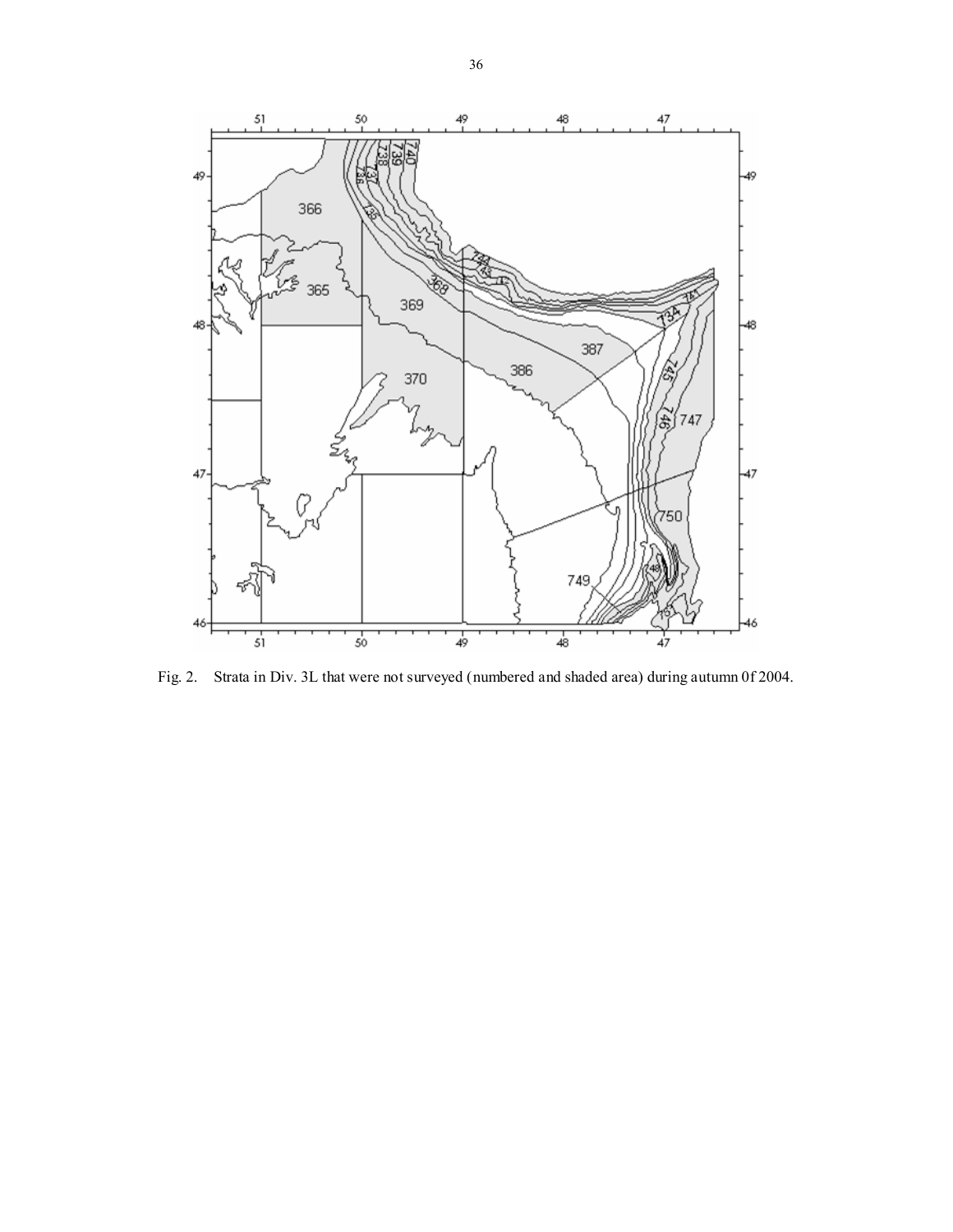

Fig. 3. Trends in the NAFO Div. 3LNO northern shrimp (*Pandalus borealis*) catch and TAC over the period 1993- 2005.



Fig. 4. The number of cells required to account for 95% of the Div. 3LNO autumn Canadian research survey and commercial shrimp catches over time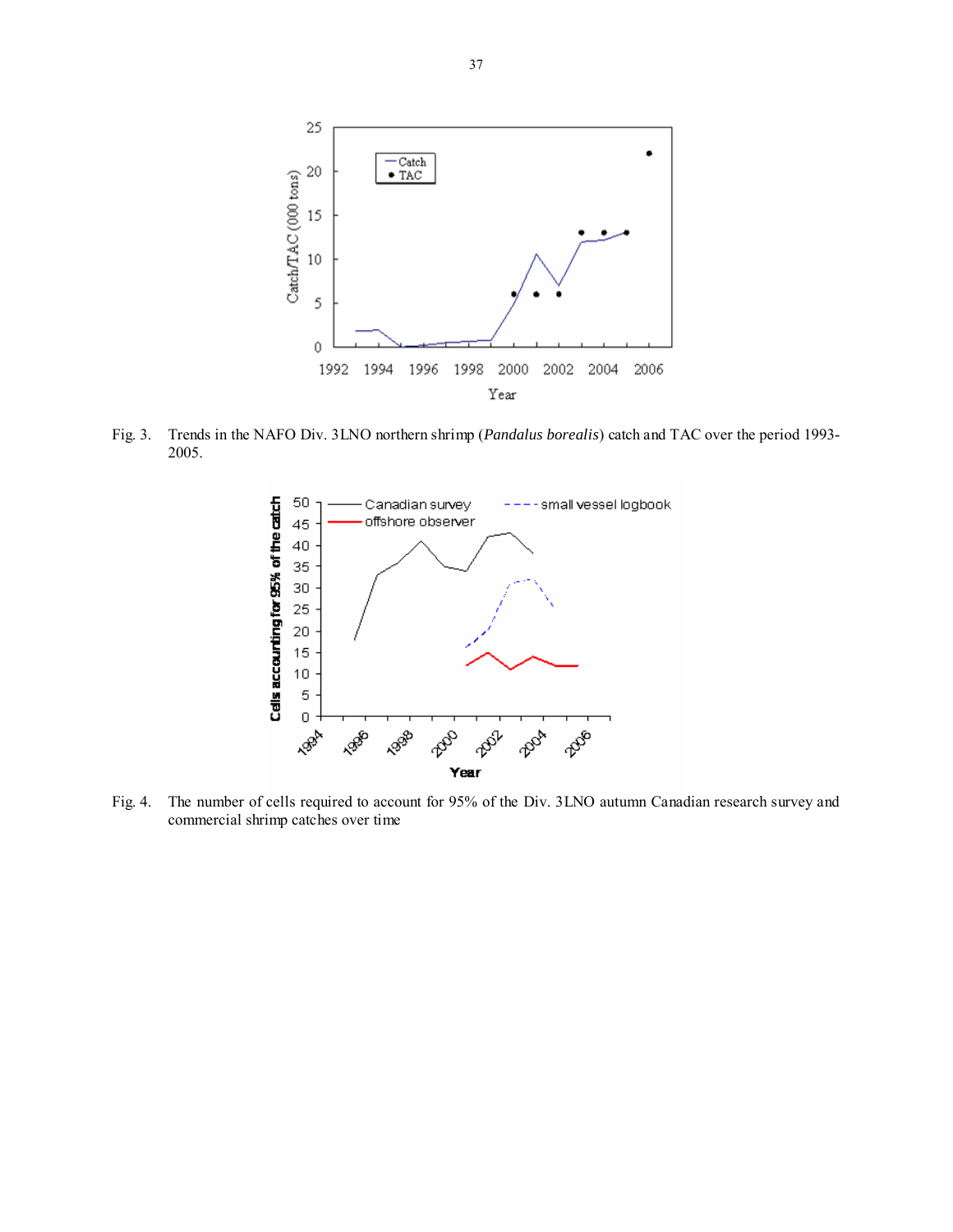

Fig. 5. Distribution of small vessel (<=500 t; <65') shrimp catches in NAFO Div. 3L, 2000-2005. (Logbook data aggregated into 10 min X 10 min cells).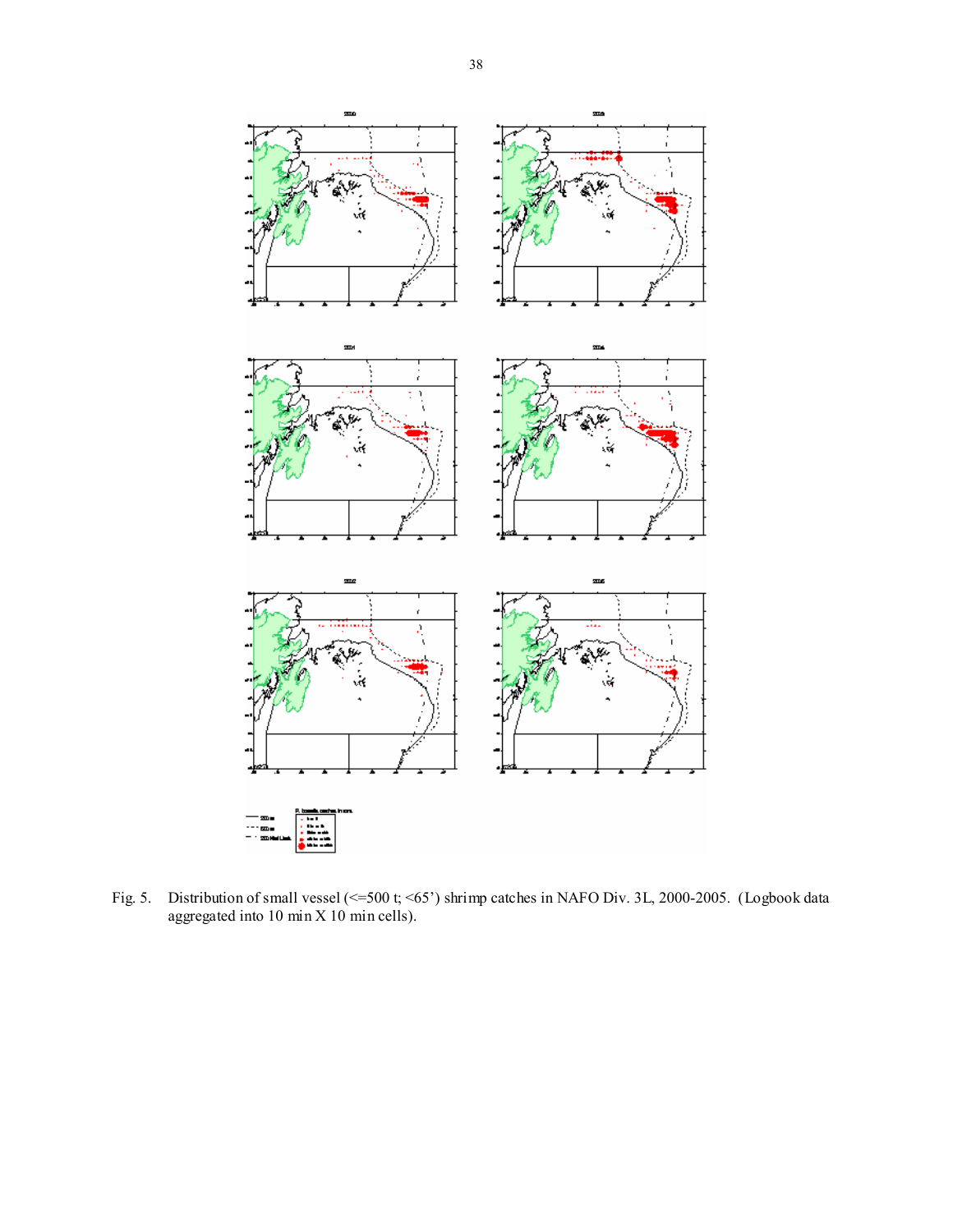

Fig. 6. Distribution of large vessel (>500 t) shrimp catches in NAFO Div. 3L, 2000-2005. (Observer data aggregated into 10 min X 10 min cells).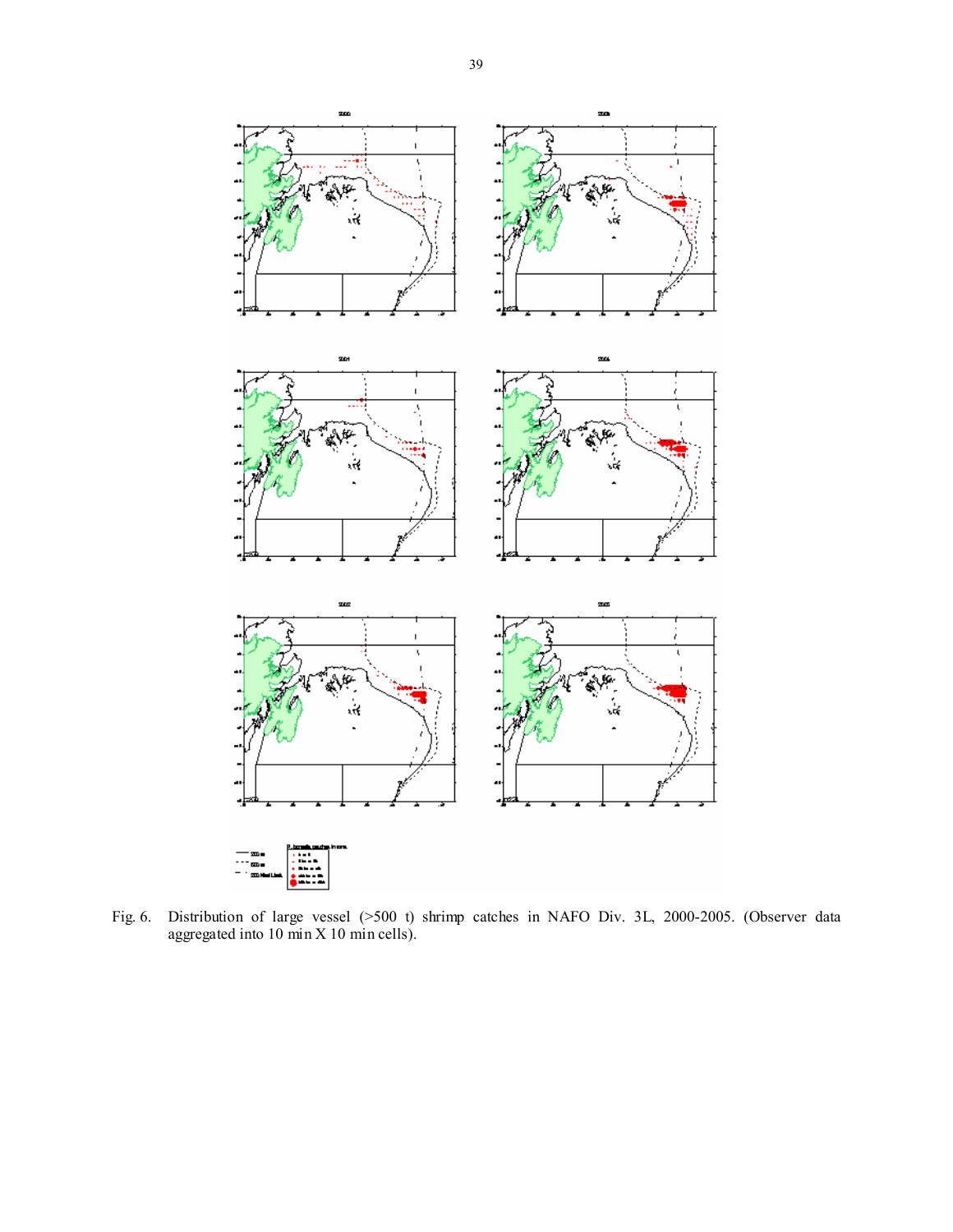

Fig. 7. Model catch rates for Canadian large (>500 t) and small (<= 500 t; <65') vessels fishing for shrimp in NAFO Div. 3L, 2000-2005).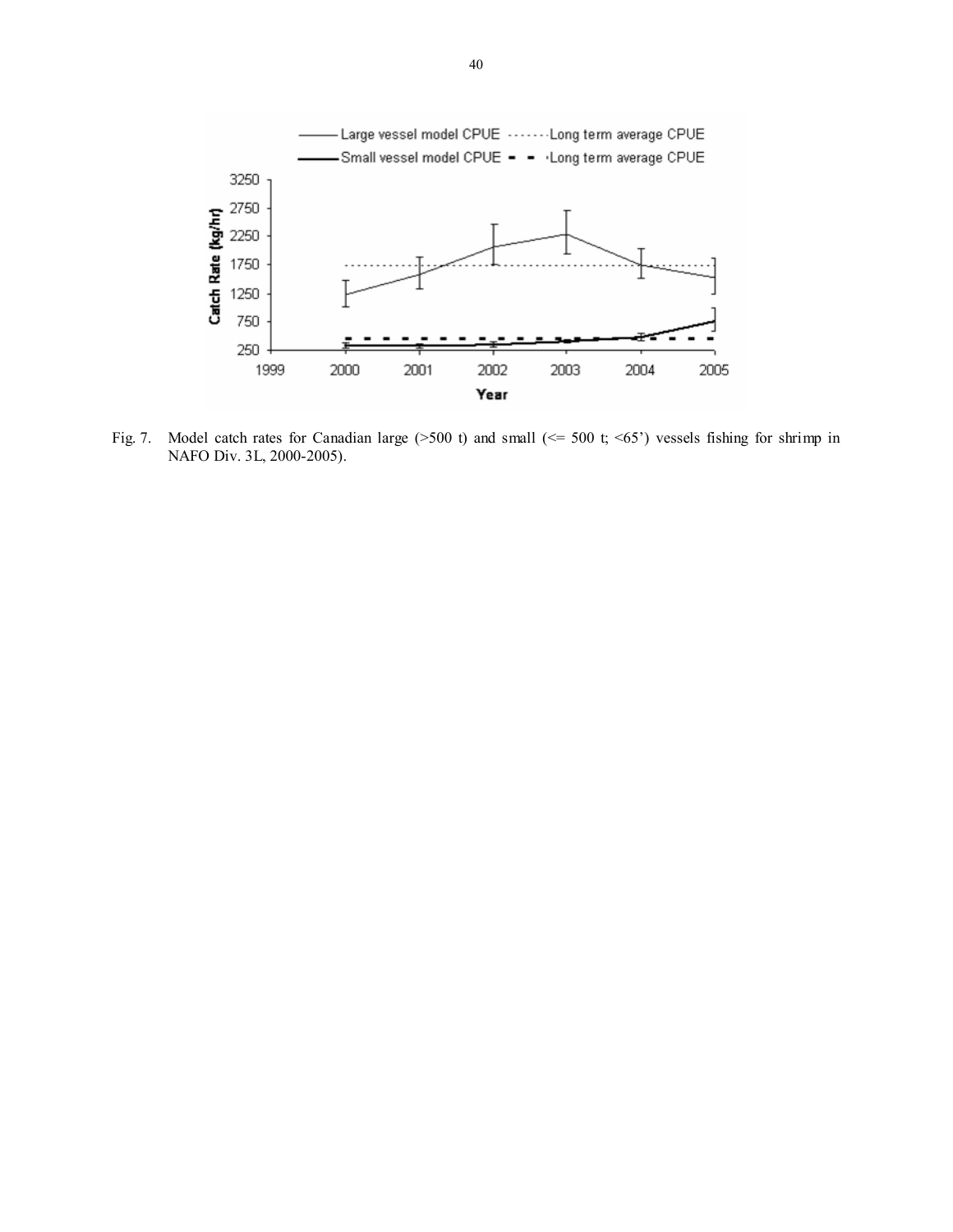

Fig. 8. The distribution of residuals around estimated values for various parameters used in the catch rate model for large Canadian (>500 t) vessels fishing shrimp in NAFO Div. 3L over the period 2000-2005.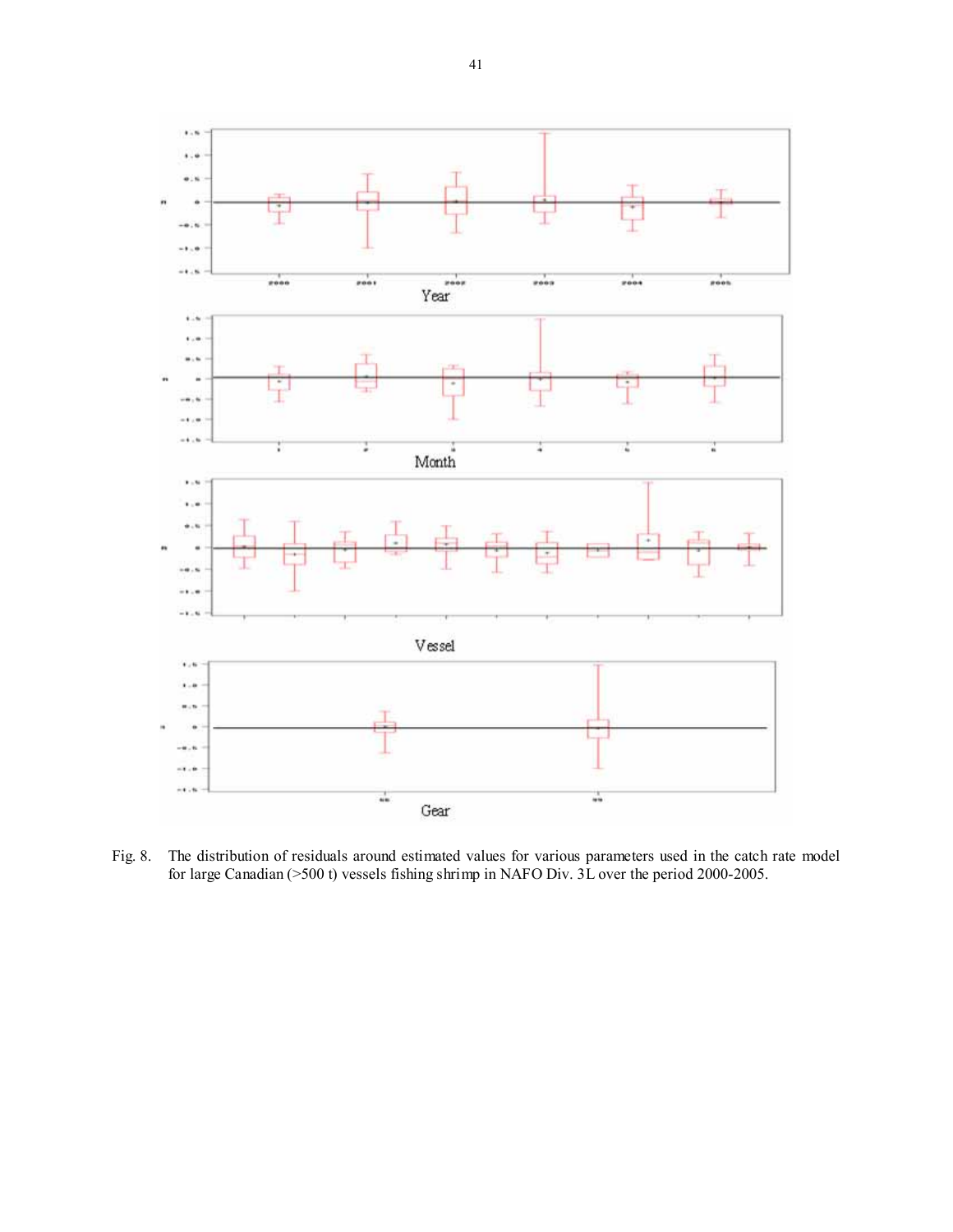

Fig. 9. The distribution of residuals around estimated values for various parameters used in the catch rate model for large Canadian (>500 t) vessels fishing shrimp in NAFO Div. 3L over the period 2000-2005.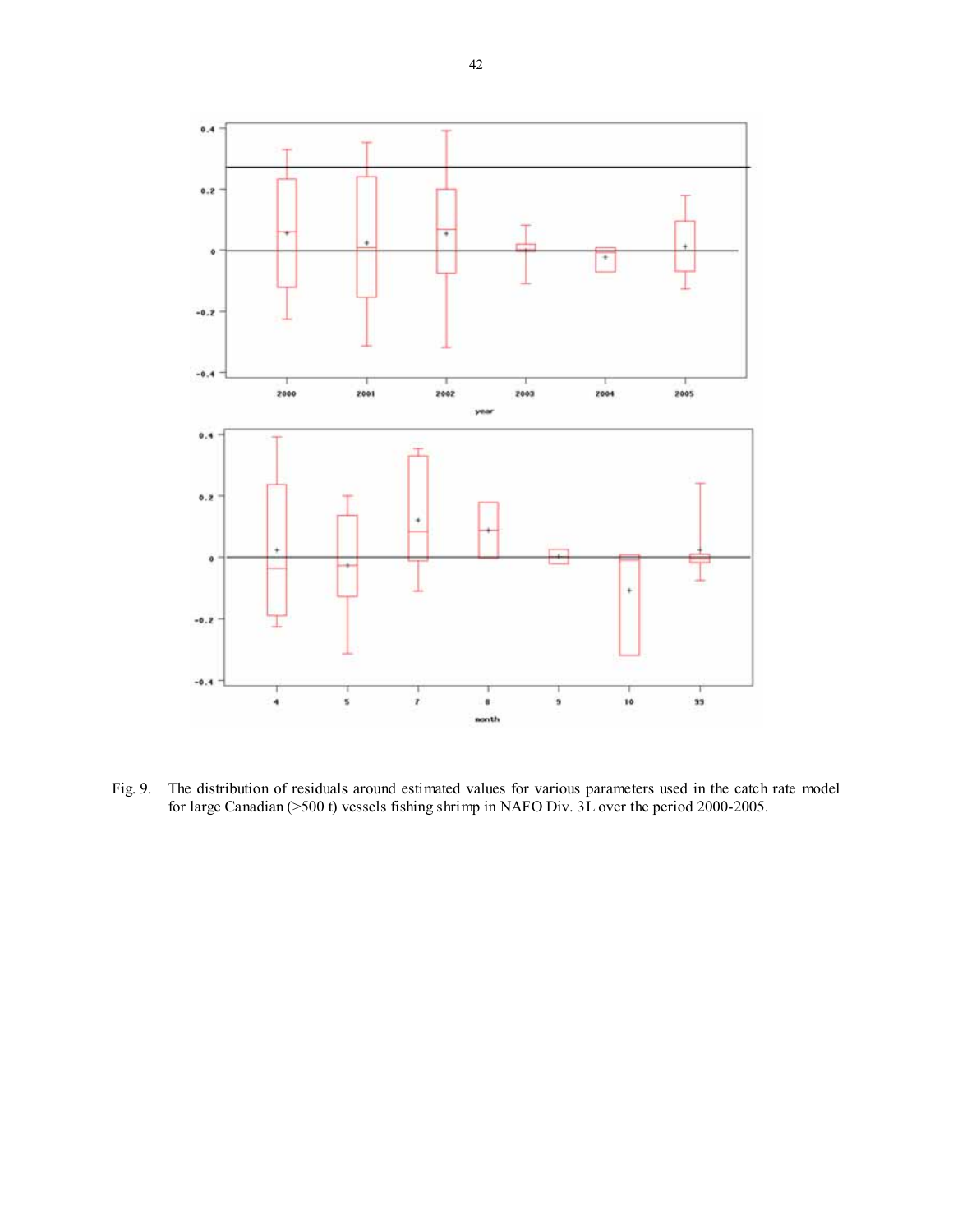

Fig. 10. Unstandardized catch rates by international fleets fishing northern shrimp in the NAFO Div. 3L NRA over the period 2000-2004.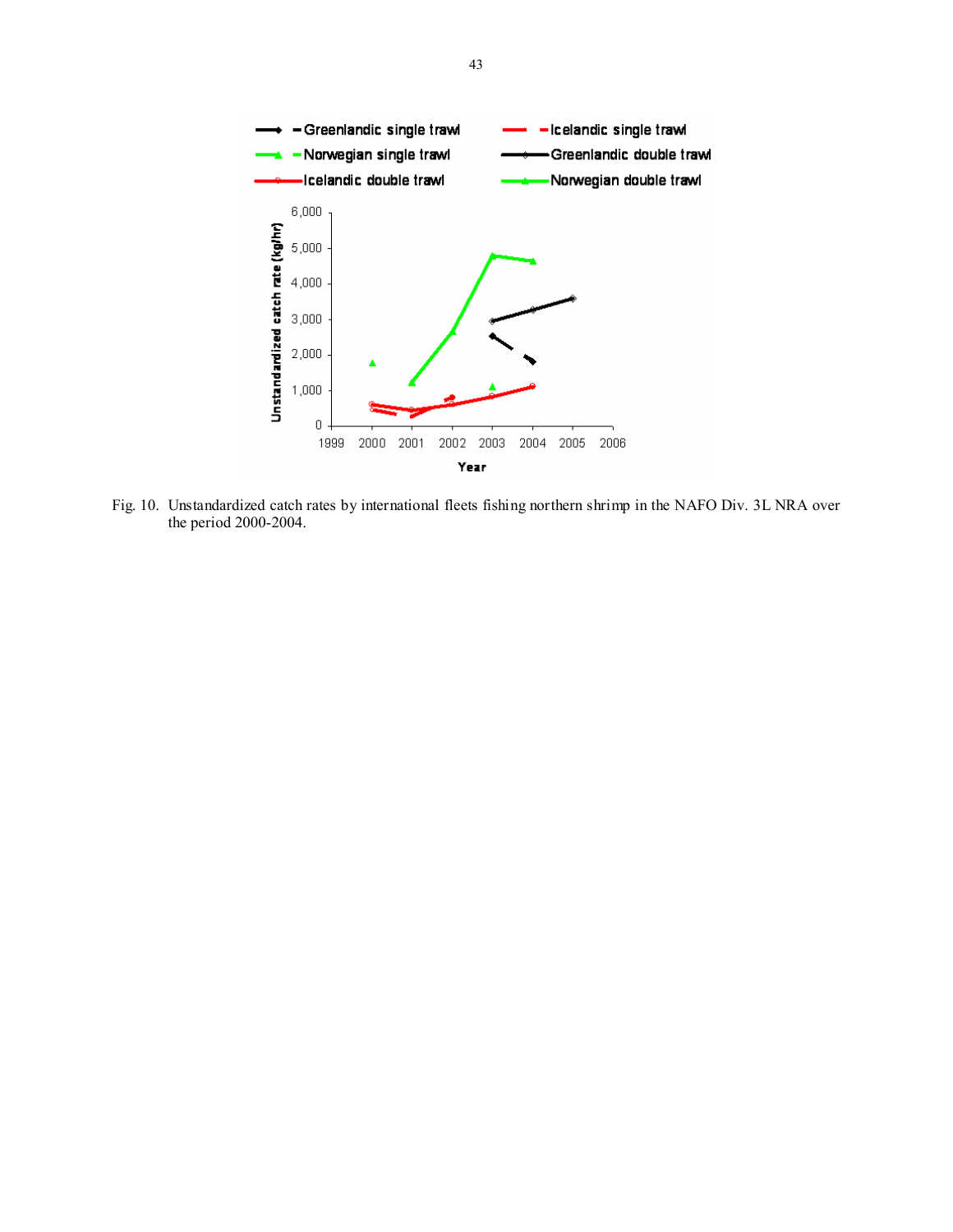

Fig. 11. Distribution of Norwegian NAFO Div. 3L shrimp catches, 2000-2005. (Observer data aggregated into 10 min. X 10 min. squares).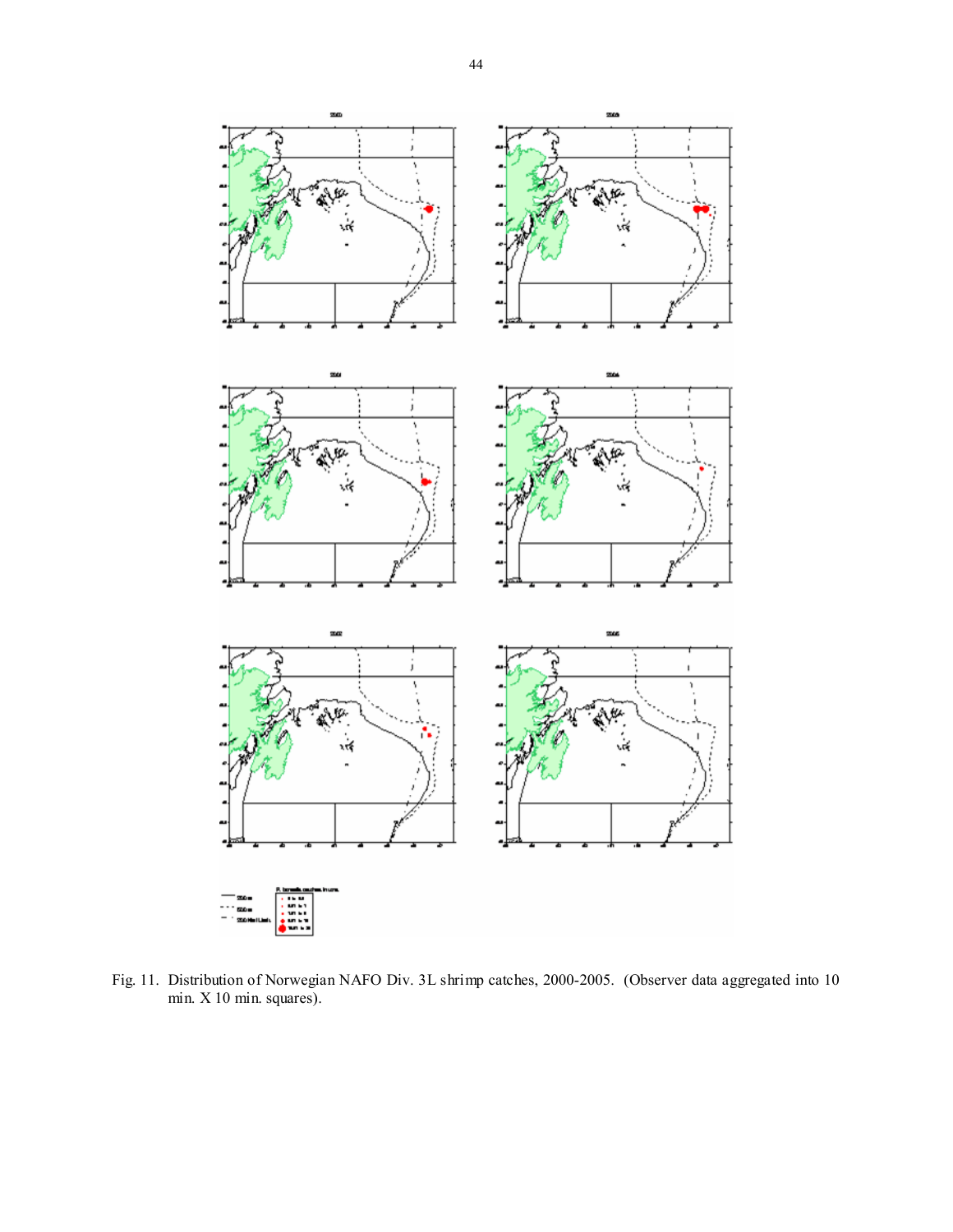

Fig. 12. Observed northern shrimp length frequencies from the large Canadian vessel (>500 t) fleet fishing shrimp in NAFO Division 3L over the period 2000-2005.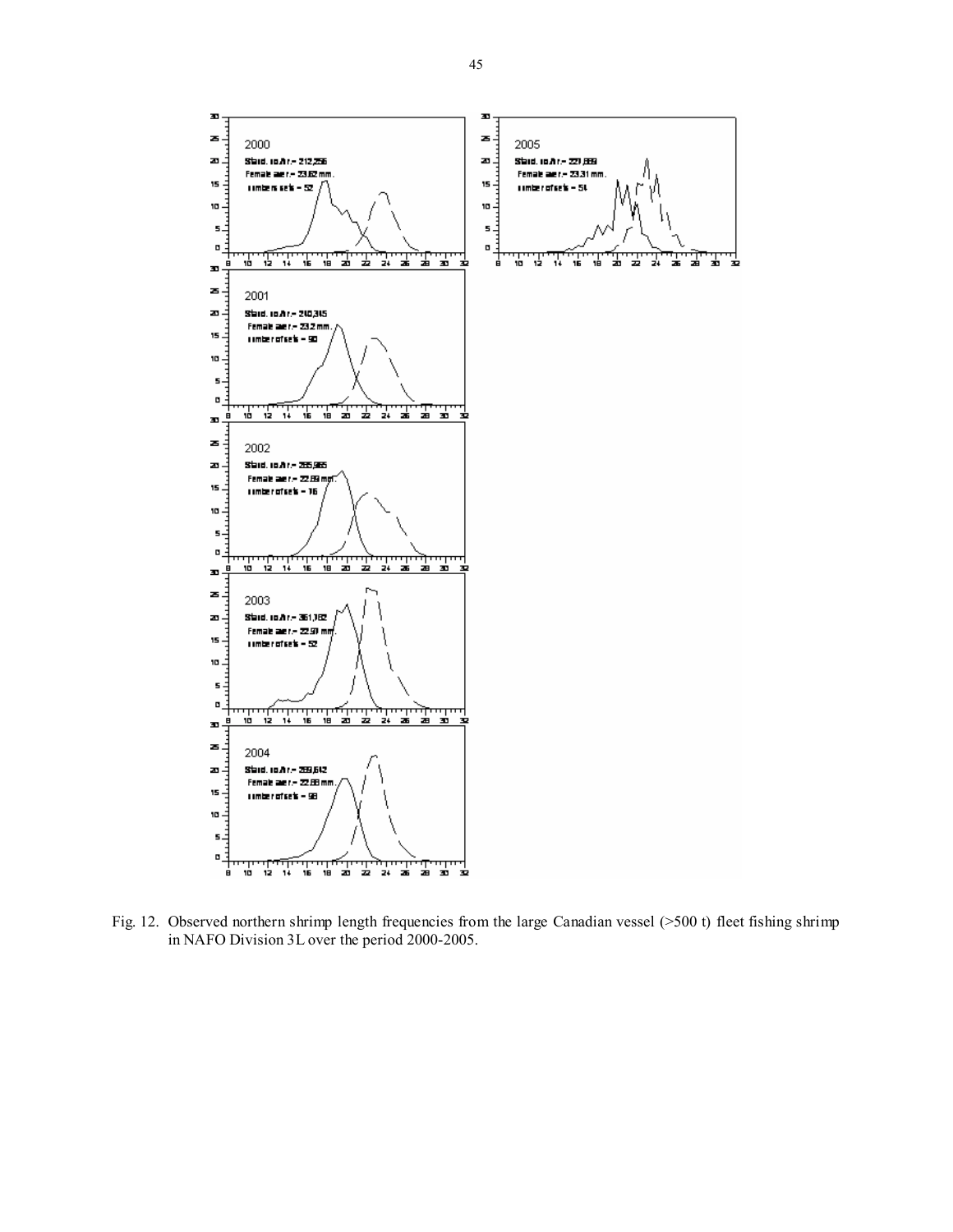

Fig. 13. Observed northern shrimp length frequencies from the Norwegian fleet fishing shrimp in NAFO Div. 3L over the period 2000-2004.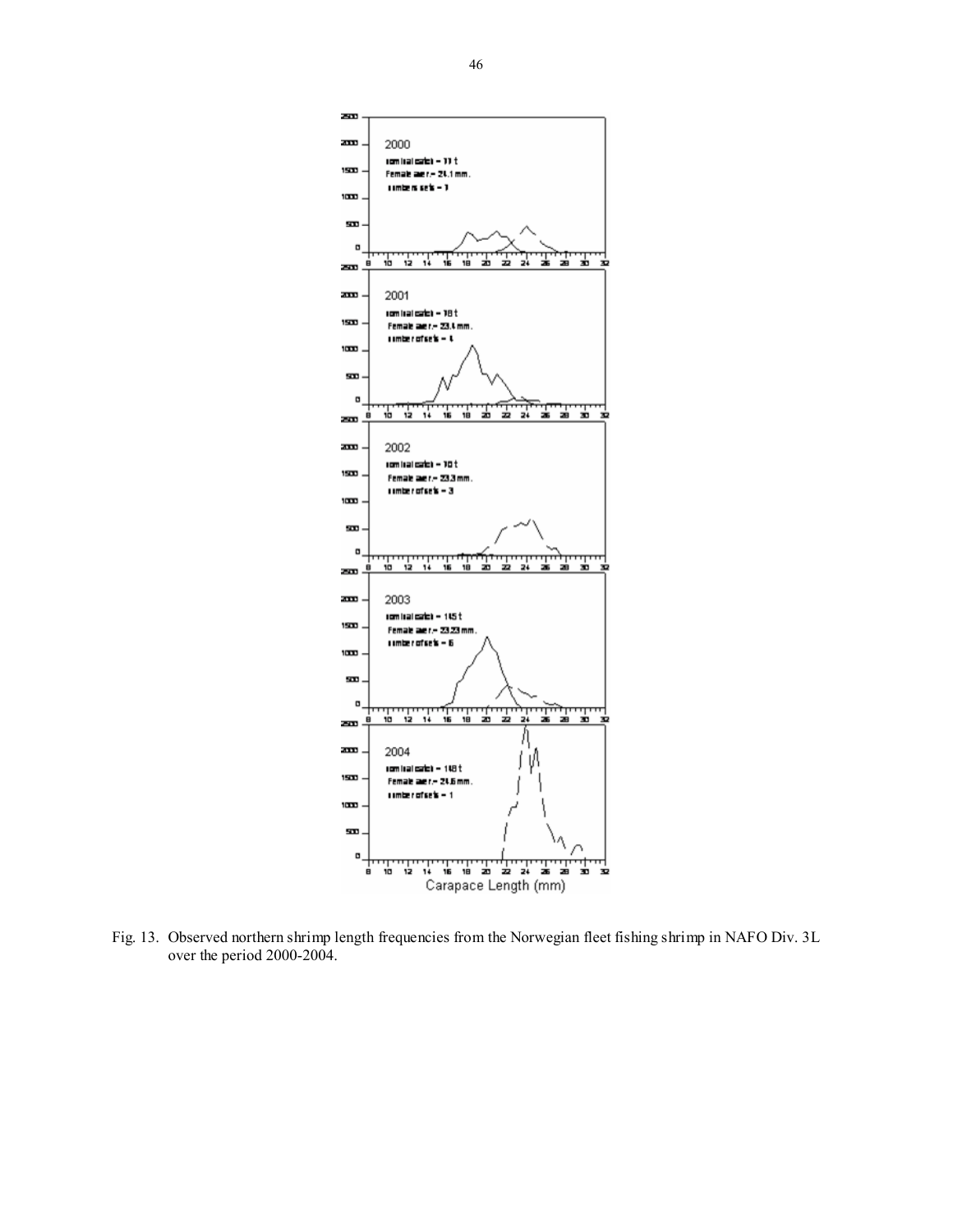

Fig. 14. Observed northern shrimp length frequencies from the Icelandic fleet fishing shrimp in NAFO Div. 3L over the period 2000-2004.



Fig. 15. A comparison between  $L_{50}$  values derived from Canadian autumn research bottom trawl surveys and those from large vessel ( $>500$  t) commercial length frequencies.  $L_{50}$  refers to the size at which 50% of the shrimp population changes from male to female.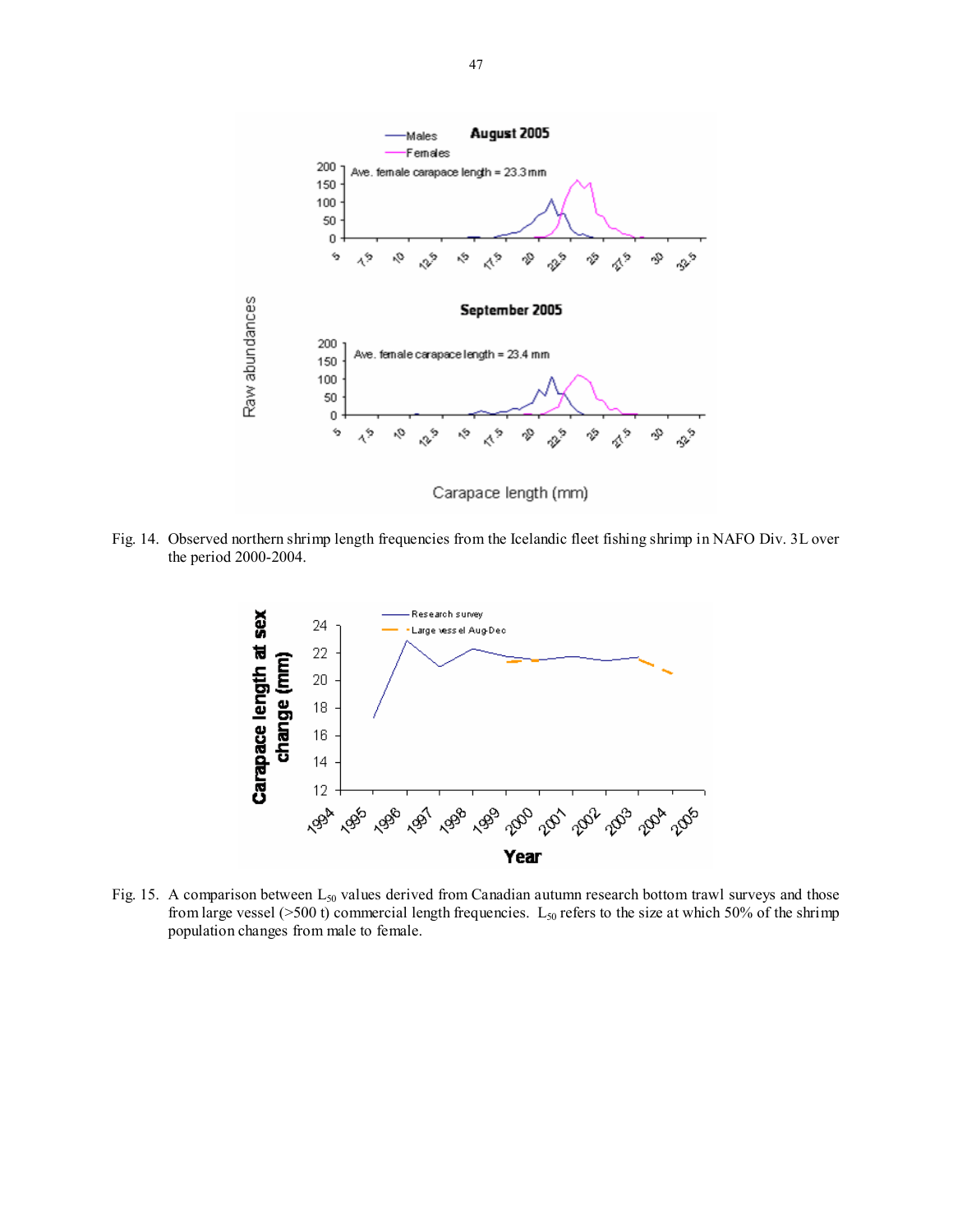

Fig. 16. Distribution of NAFO Div. 3LNO northern shrimp (*Pandalus borealis*) catches kg/tow) as obtained from autumn research bottom trawl surveys conducted over the period 2001-2004.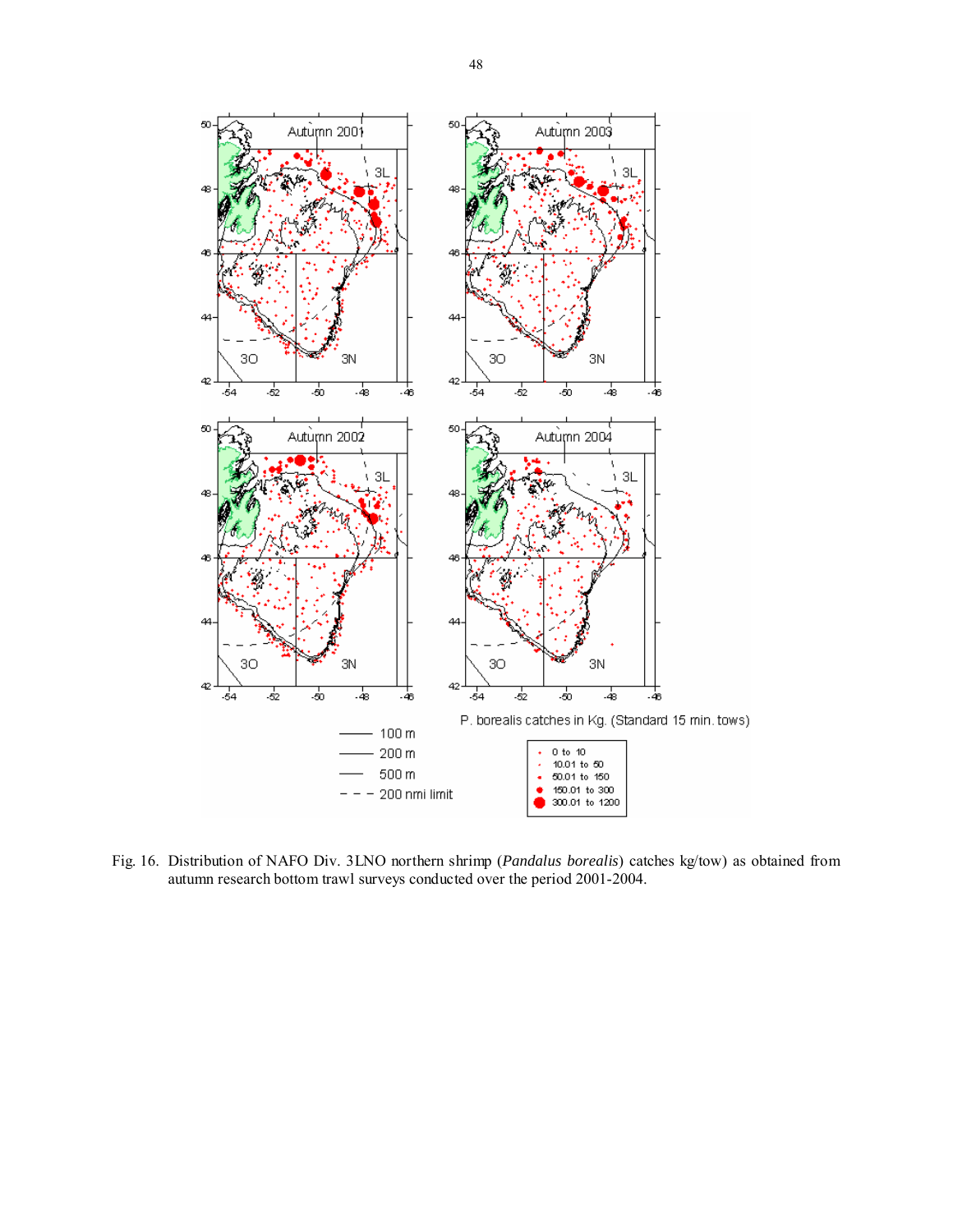

Fig. 17. Distribution of NAFO Div. 3LNO northern shrimp (*Pandalus borealis*) catches kg/tow) as obtained form spring research bottom trawl surveys conducted over the period 2001-2004.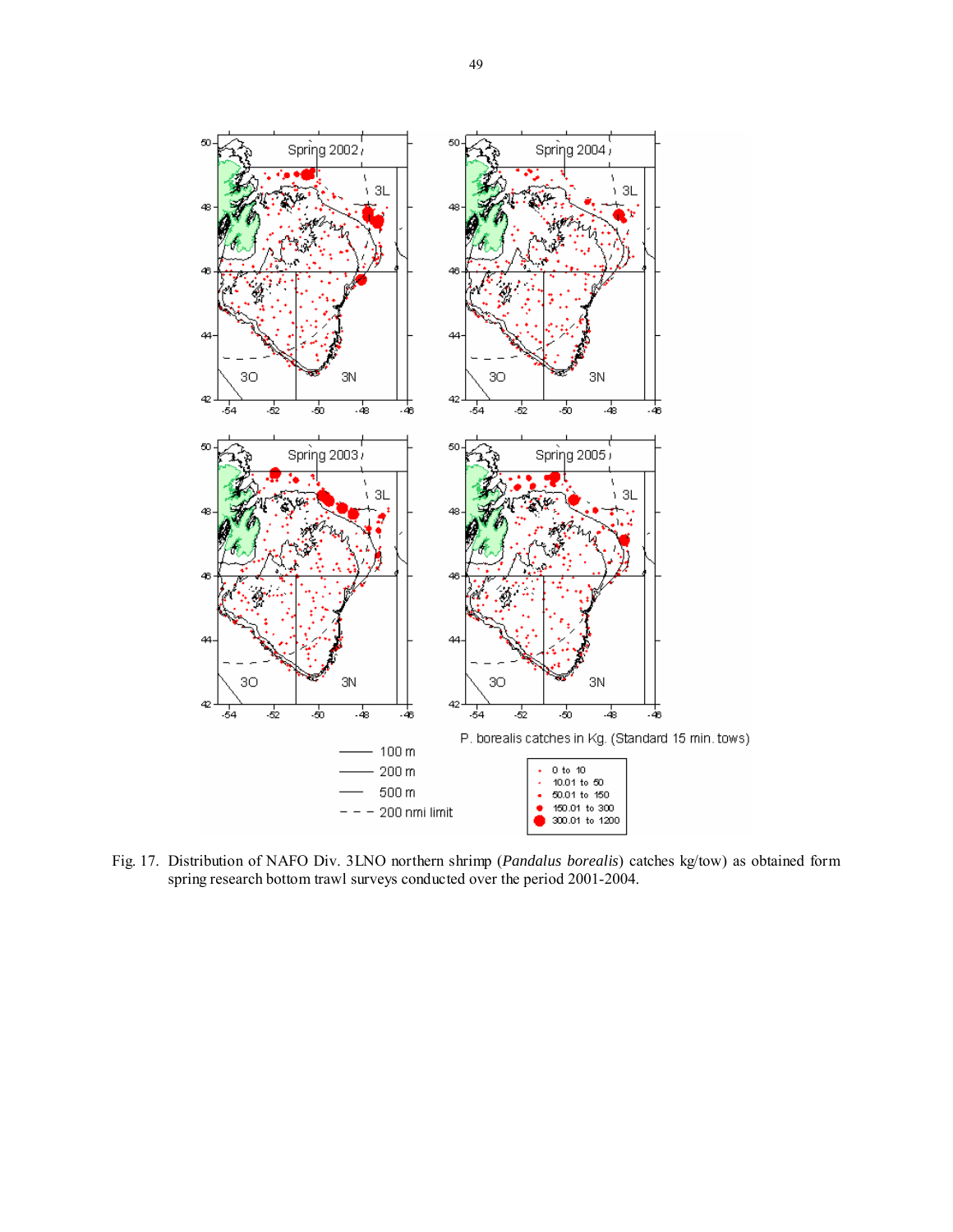

Fig. 18. Autumn northern shrimp (*Pandalus borealis*) biomass and abundance indices within NAFO Div. 3LNO, as determined using stratified areal expansion calculations. Data were form Canadian multi-species bottom trawl surveys using a Campelen 1800 shrimp trawl. (Standardized 15 min. tows).



determined using stratified areal expansion calculations. Data were form Canadian multi-species bottom trawl surveys using a Campelen 1800 shrimp trawl. (Standardized 15 min. tows).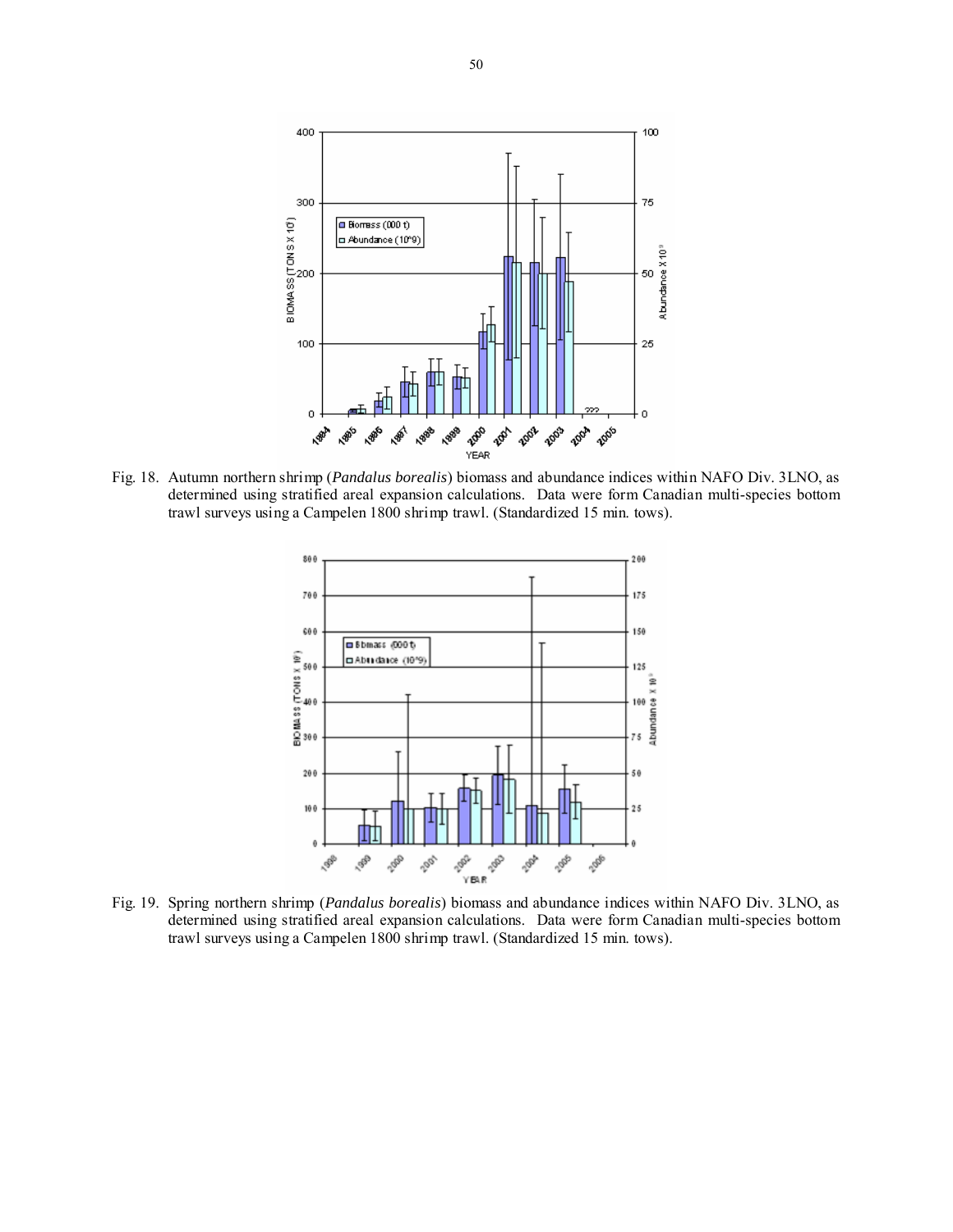

Fig. 20. Abundance at length for NAFO Div. 3LNO northern shrimp (*Pandalus borealis*) estimated by stratified areal expansion analysis of Canadian spring multi-species bottom trawl survey data 1999-2004.



Carapace Length (mm)

Fig. 20. (continued) Abundance at length for NAFO Div. 3LNO northern shrimp (*Pandalus borealis*) estimated by stratified areal expansion analysis of Canadian spring multi-species bottom trawl survey data 2005.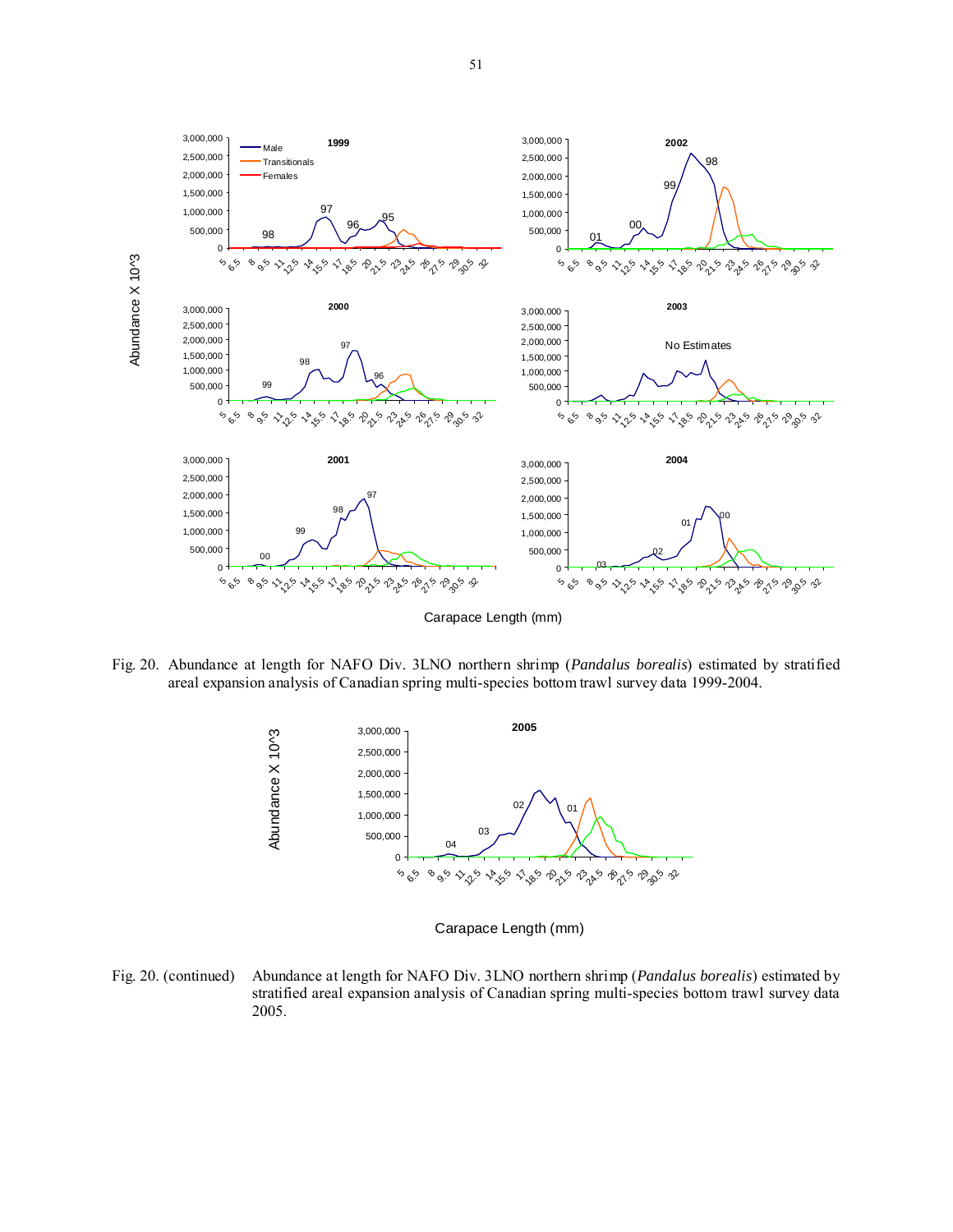



Fig. 21. Abundance at length for NAFO Div. 3LNO northern shrimp (*Pandalus borealis*) estimated by stratified areal -expansion analysis of Canadian autumn multi-species bottom trawl survey data 1995-2000. Vertical lines indicate that there is inter-annual consistency in the Mix 3.01 modal analysis.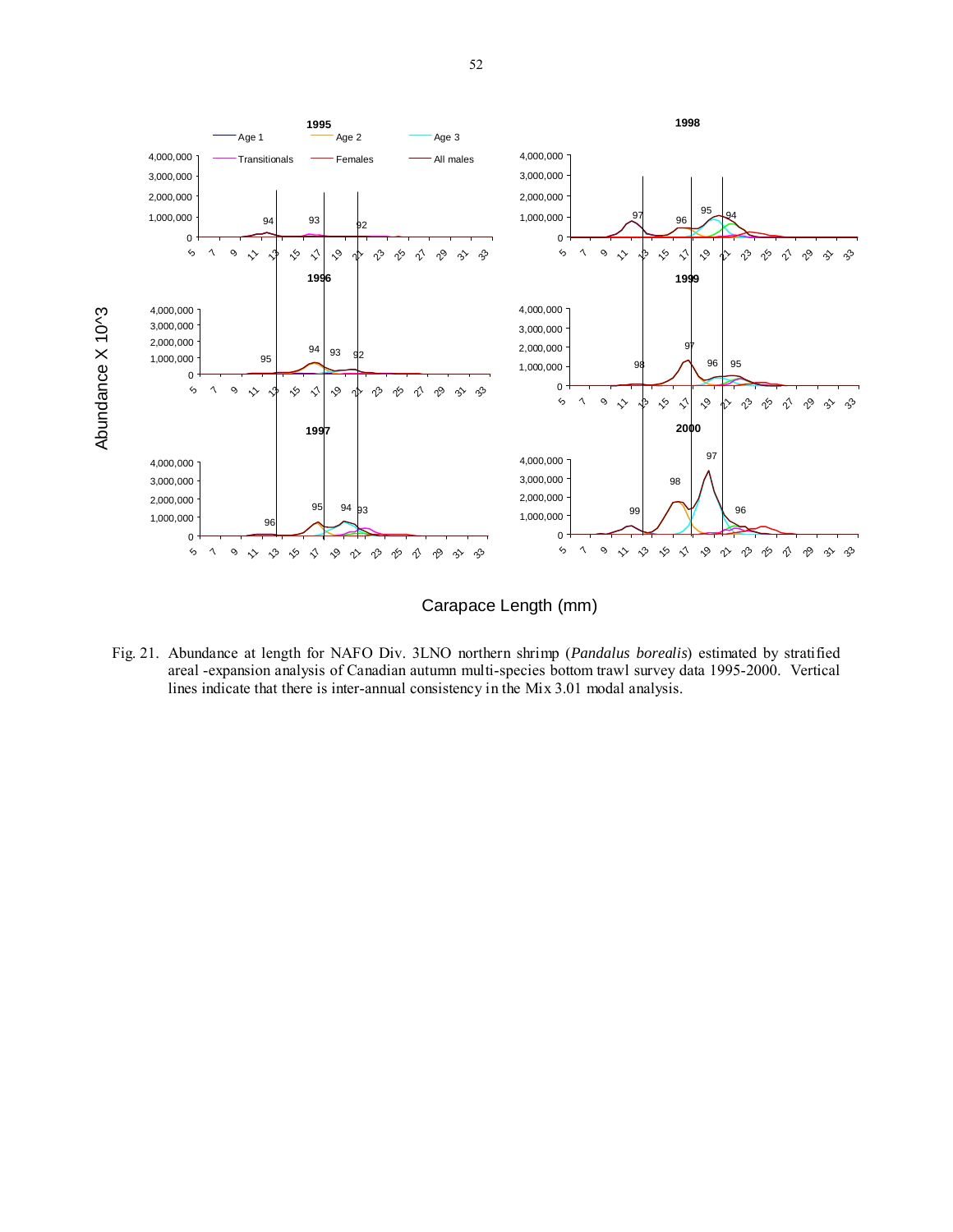

Fig. 21. (continued) Abundance at length for NAFO Div. 3LNO northern shrimp (*Pandalus borealis*) estimated by stratified areal expansion analysis of Canadian autumn multi-species bottom trawl survey data 1995-2000. Vertical lines indicate that there is inter-annual consistency in the Mix 3.01 modal analysis.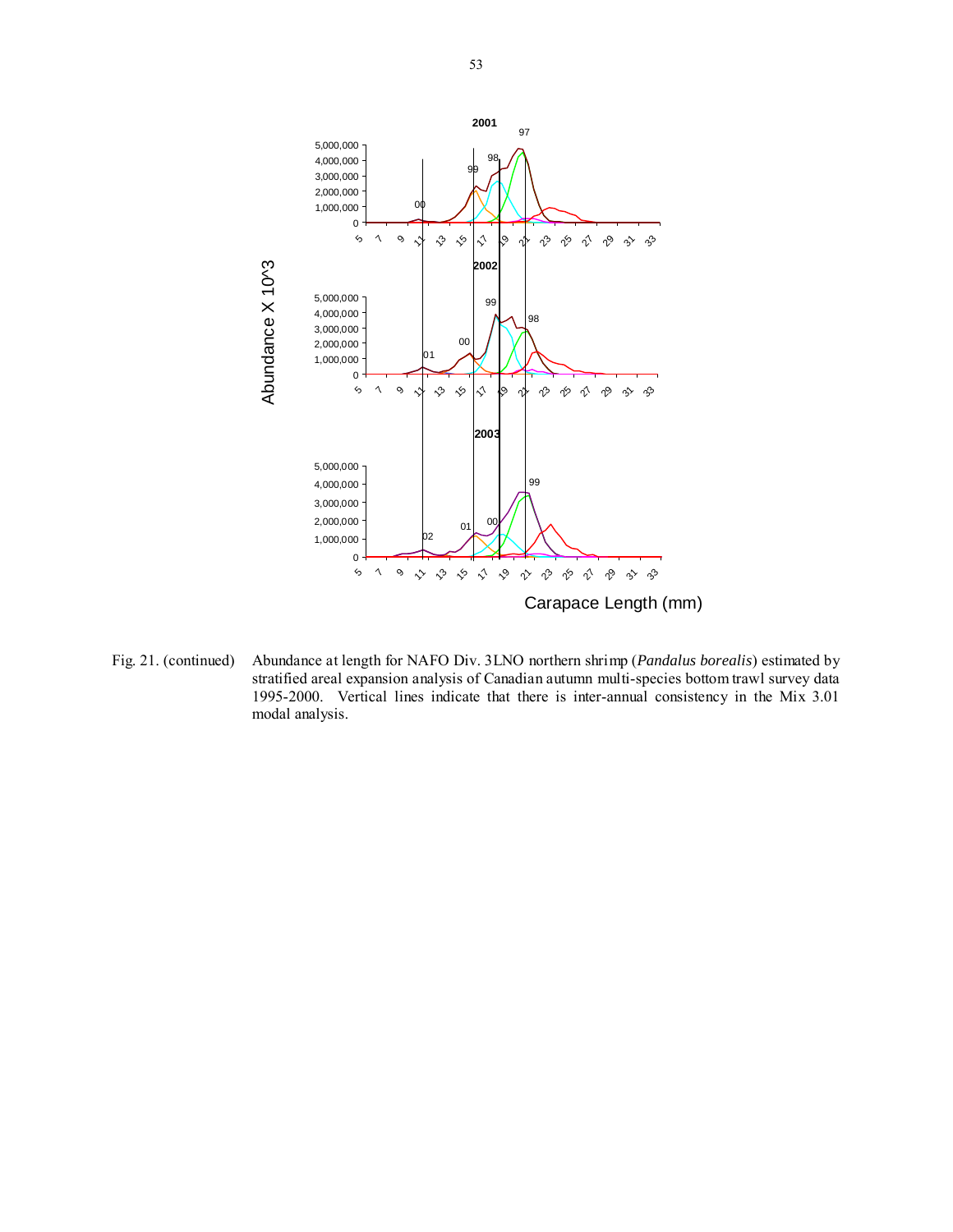

Fig. 22. Relationships between fishable biomass lagged by 2, 3 and 4 years and the autumn recruitment index (age 2 abundance).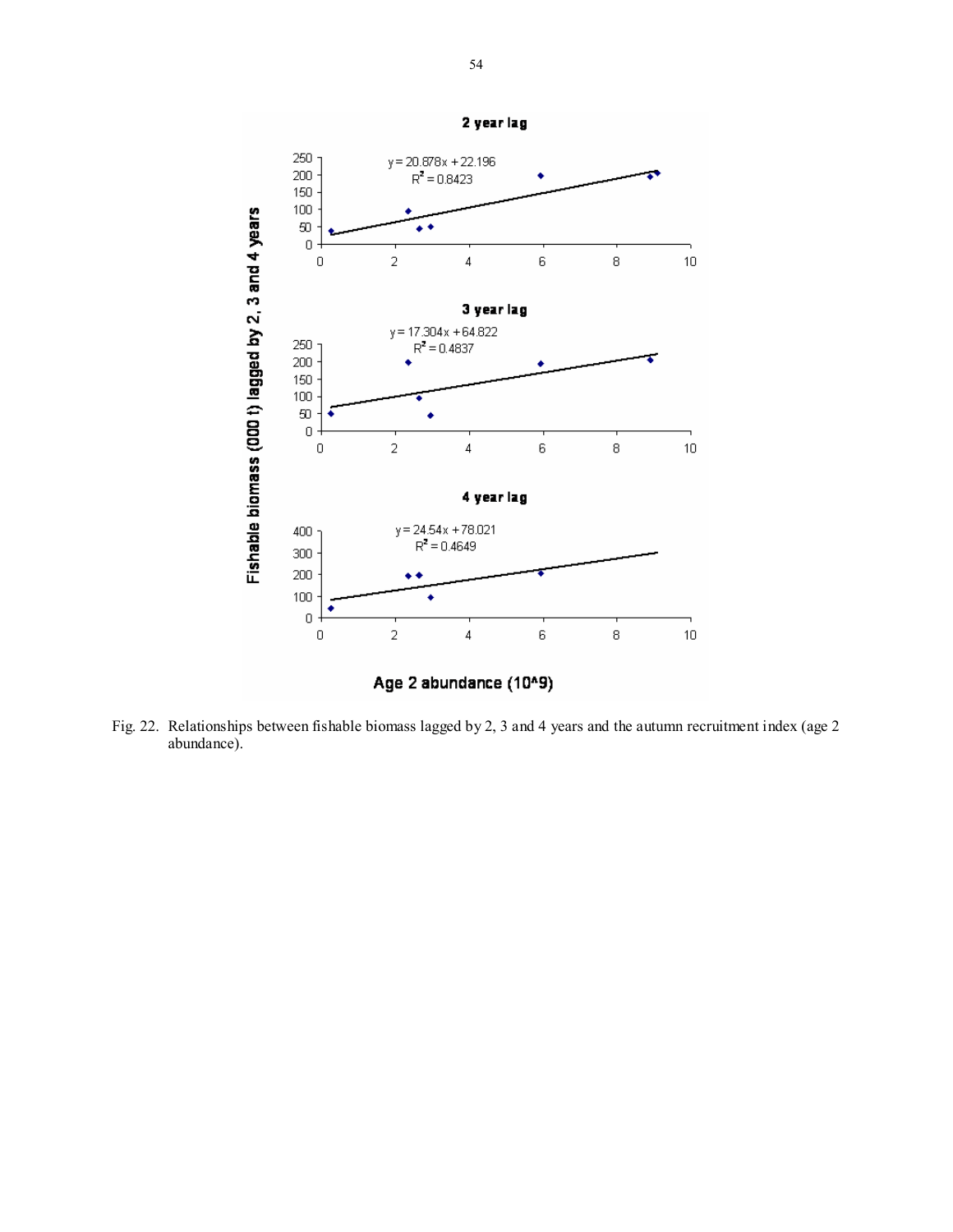

Fig. 23. Shrimp in Div. 3LNO: age 2 recruitment indices as determined form Canadian autumn and spring multispecies surveys 1995-2005 (number indicate year-classes).



Fig. 24. The 2004 and 2005 autumn fishable biomass (lagged by two years) predicted from the age 2 abundance (autumn recruitment index). The relationship is fishable biomass (time+2) =  $20.878$ (age two abundance) +22.196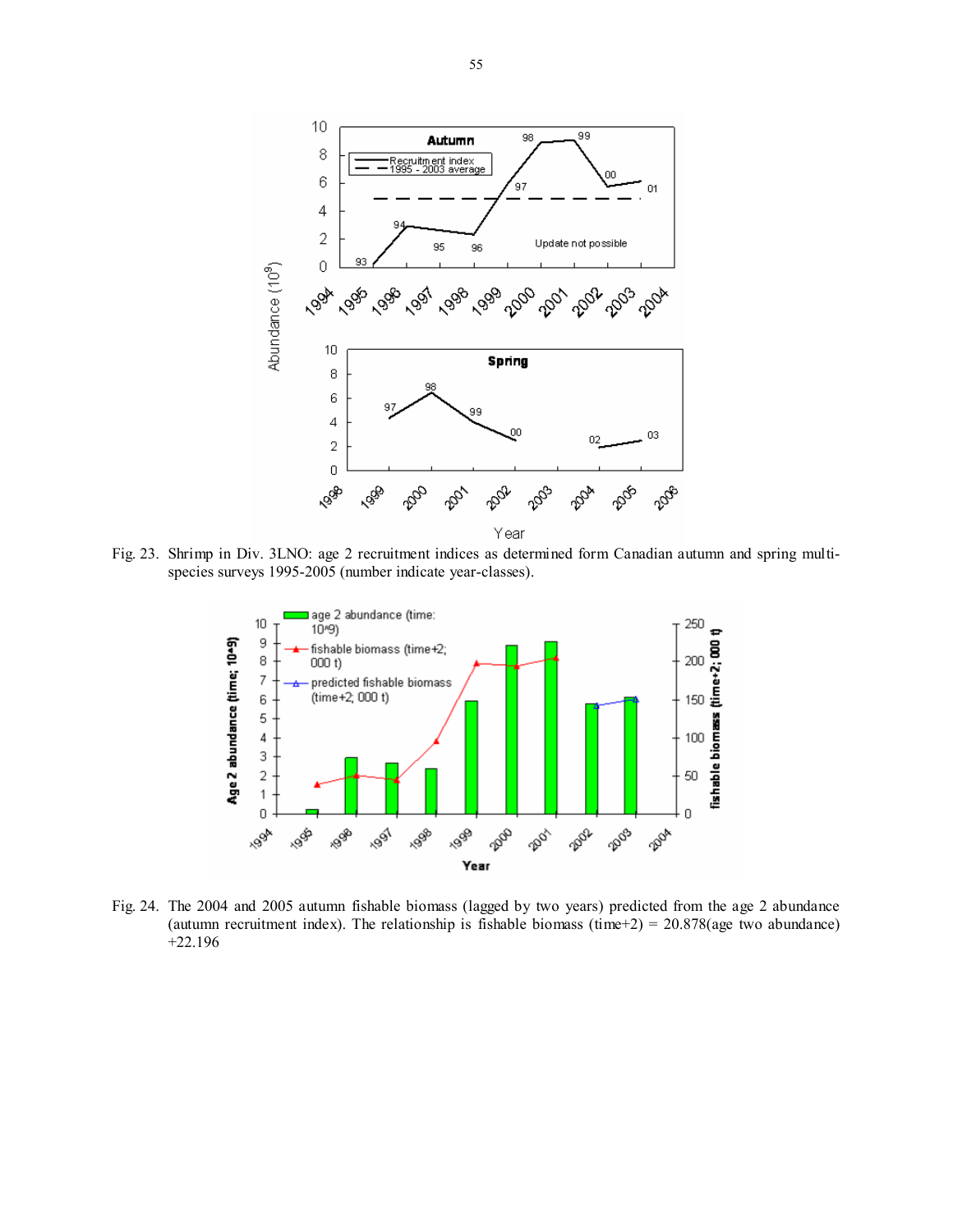

Fig. 25. Distribution of northern shrimp in relation to Atlantic cod (TL <= 19 cm) collected during Canadian autumn 2003-spring 2005 multi-species bottom trawl surveys. Catches were made using a Campelen 1800 shrimp trawl; standard 15 min. tows).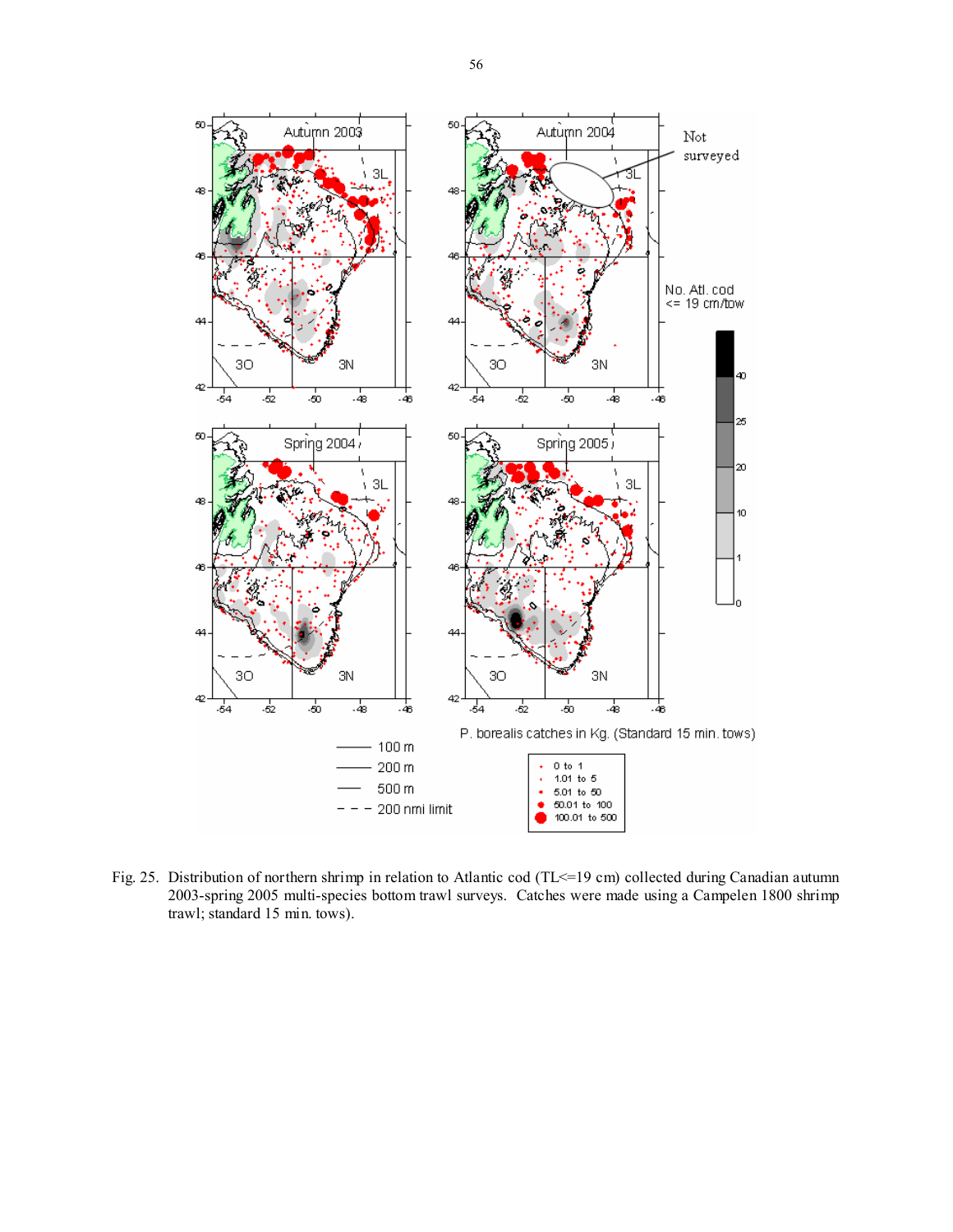

Fig. 26. Distribution of northern shrimp in relation to American plaice (TL <= 23 -cm) collected during Canadian autumn 2003-spring 2005 multi-species -bottom trawl surveys. Catches were made using a Campelen 1800 shrimp -trawl; standard 15 min. tows).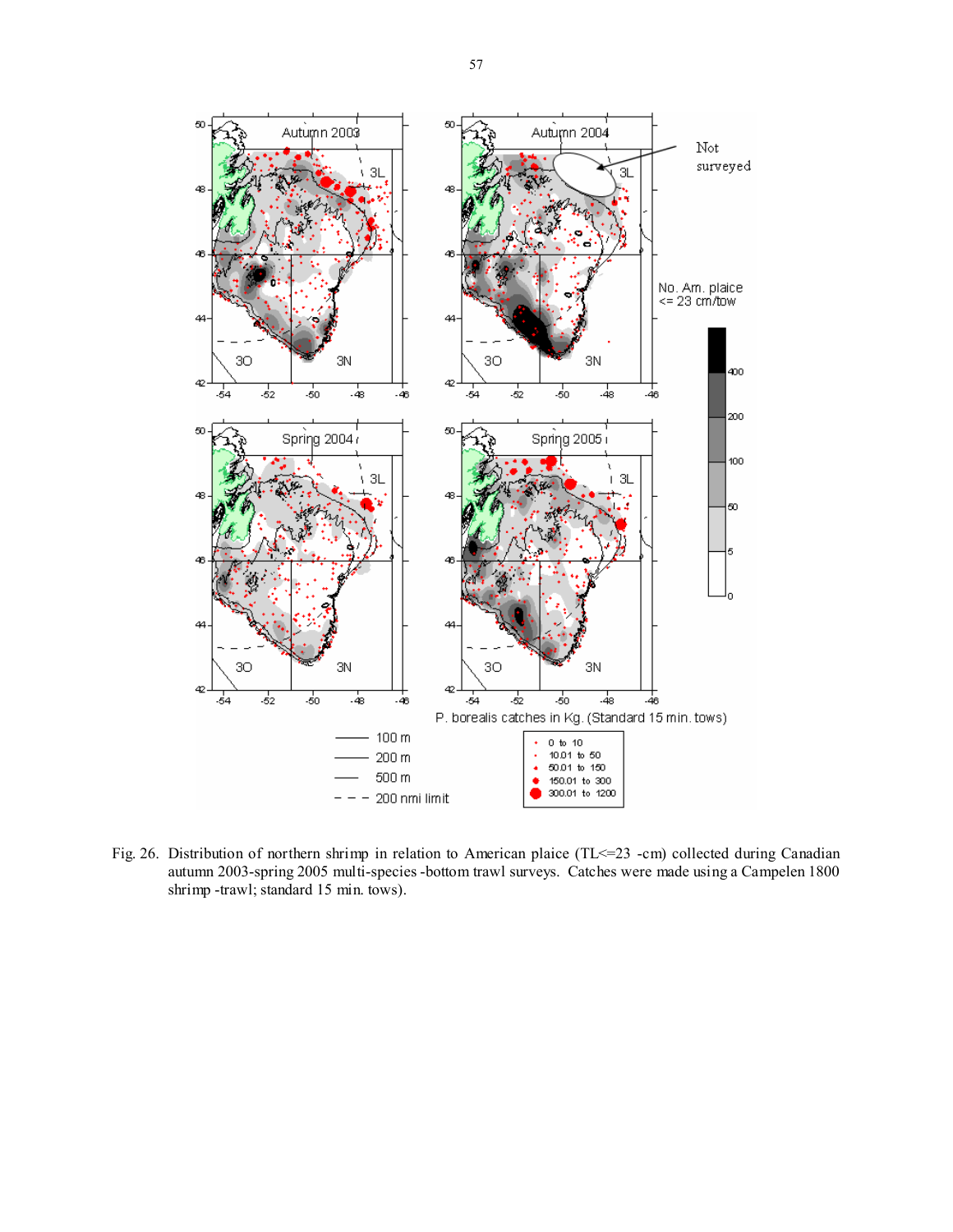

Fig. 27. Distribution of northern shrimp in relation to redfish (TL<=16 cm) collected during Canadian autumn 2003-spring 2005 multi-species bottom trawl surveys. Catches were made using a Campelen 1800 shrimp trawl; standard 15 min. tows).